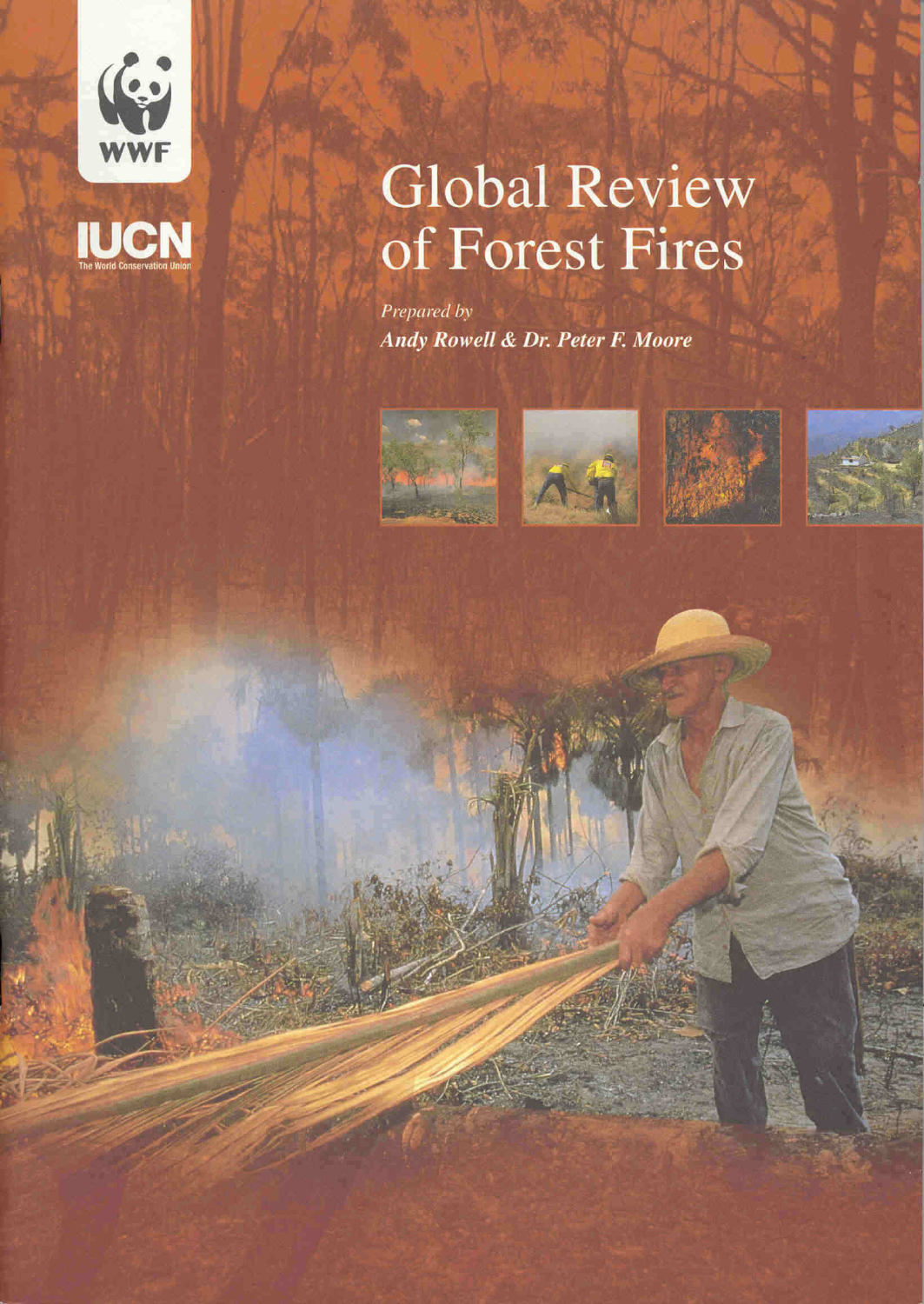# Global Review of Forest Fires

*Prepared by Andy Rowell and Dr. Peter F. Moore*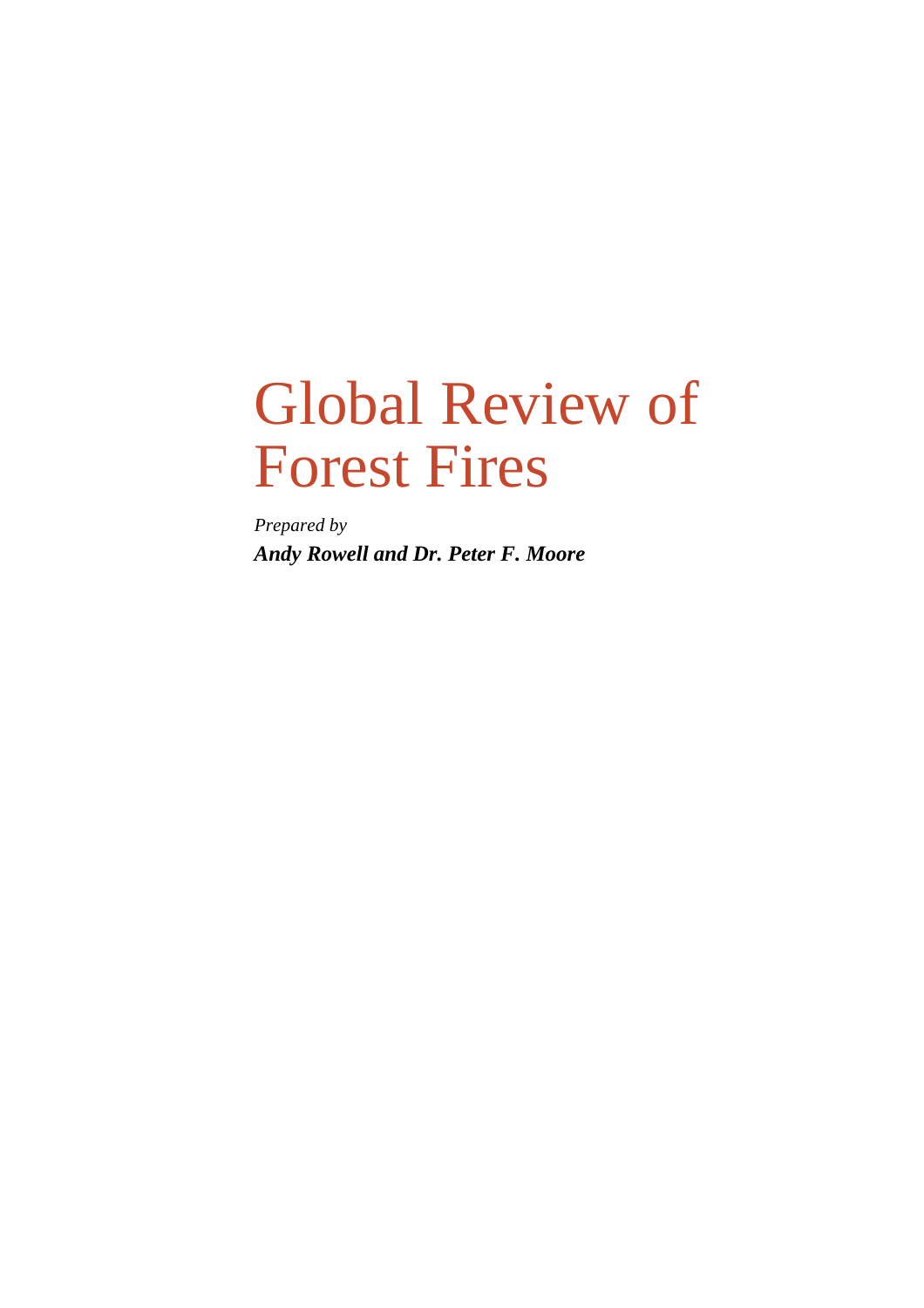### Preface

The forest fires of 1997 and 1998 created enormous ecological damage and human suffering and helped focus world attention on what is an increasing problem. In December 1997, WWF issued a report entitled "The Year the World Caught Fire." At the time Claude Martin, Director General of WWF, said:

"This is not just an emergency, it is a planetary disaster. As the guilty are identified and the blame is apportioned, we must ensure that national and international responses go further than identifying a few scapegoats. This must never be allowed to happen again".

There is growing feeling within WWF and IUCN that action is needed to try and catalyse a strategic international response to forest fires. There are no "magic bullets" for forest fires. The issues to be addressed are complex and cut across sectors, interests, donors, professions, regions, nations and communities. The organisations feel that action only takes place when fires are burning and that little attempt has been made to address the underlying causes.

This report is therefore issued as a follow-up to the 1997 report. It is part of an on-going programme of work by the two organisations to address forest fires. In early 1998 IUCN - the World Conservation Union and WWF - The World Wide Fund For Nature, joined forces in developing a Programme for "Strengthening National, Regional and International Networks for Forest Fire Prevention and Management, world-wide".

This "FireFight" Programme seeks to secure essential policy reform at national and international level to provide a legislative and economic base for controlling harmful anthropogenic forest fires. The programme is intended as a contribution to efforts by national governments, and international organisations such as UNDP, FAO, UNEP and ASEAN, to establish more effective fire management and strategic, preventative responses.

It will mobilise the in-country and international staff of IUCN and WWF and contribute their scientific, environmental, legal and communications skills to develop an integrated policy response. It will cover five major regions of the world, Asia, Central and South America, Russia, the Mediterranean and the Sub-Saharan Africa.

Programme "FireFight" is being implemented in collaboration with regionally based WWF and IUCN staff and in close consultation with key UN agencies such as UNDP, FAO and UNEP. It covers a wide range of activities from analysis of the costs of fires and improved understanding of underlying causes, through to policy dialogue and follow up action.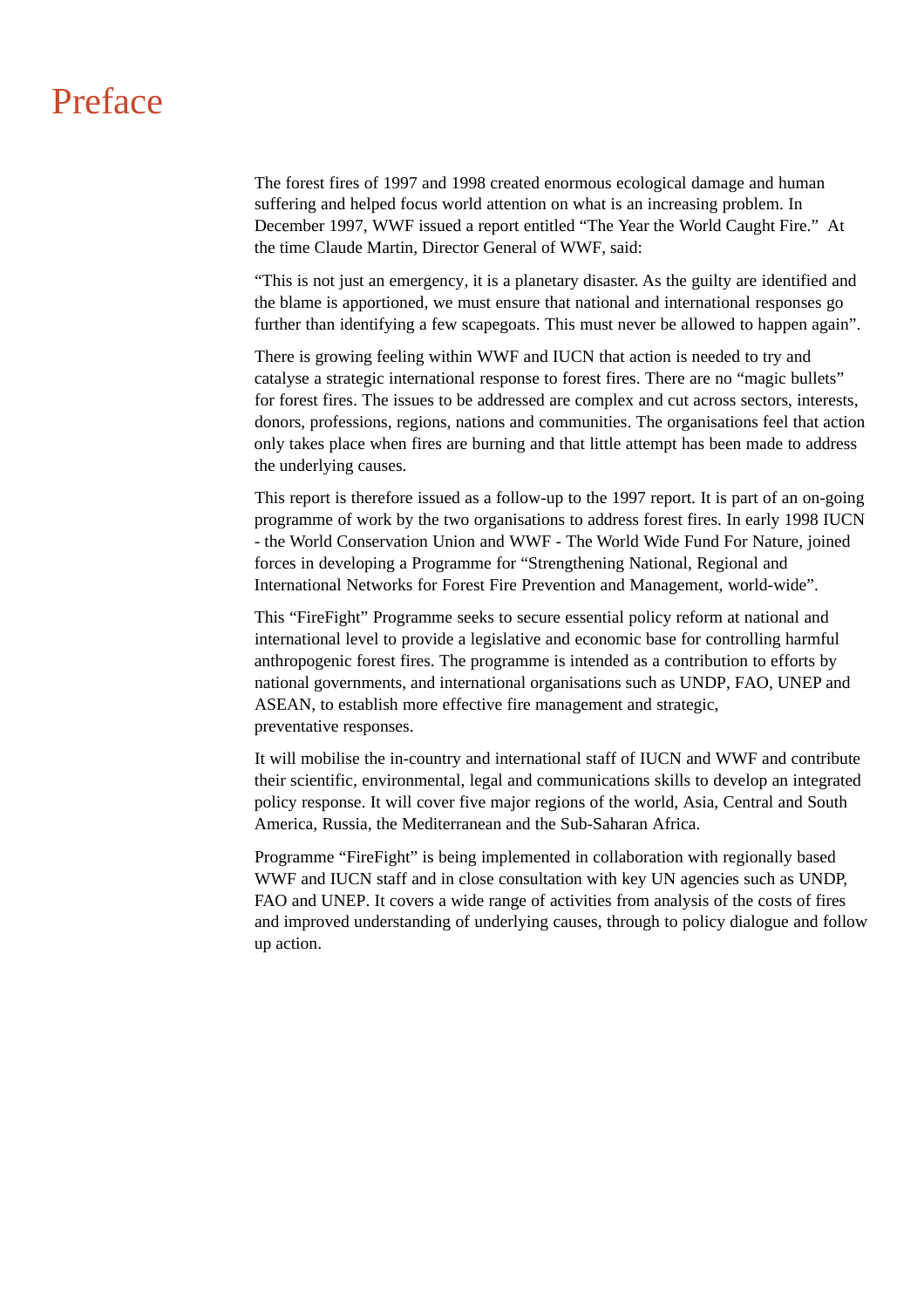# **Table of Contents**

| What are the Lessons from 1997/98,     |                                                    |
|----------------------------------------|----------------------------------------------------|
|                                        |                                                    |
|                                        |                                                    |
|                                        |                                                    |
|                                        |                                                    |
|                                        |                                                    |
|                                        |                                                    |
|                                        |                                                    |
|                                        |                                                    |
|                                        |                                                    |
|                                        |                                                    |
|                                        |                                                    |
| Global Figures and Estimates of Damage |                                                    |
|                                        |                                                    |
|                                        |                                                    |
|                                        | The Response from Agencies and Key Governments: 17 |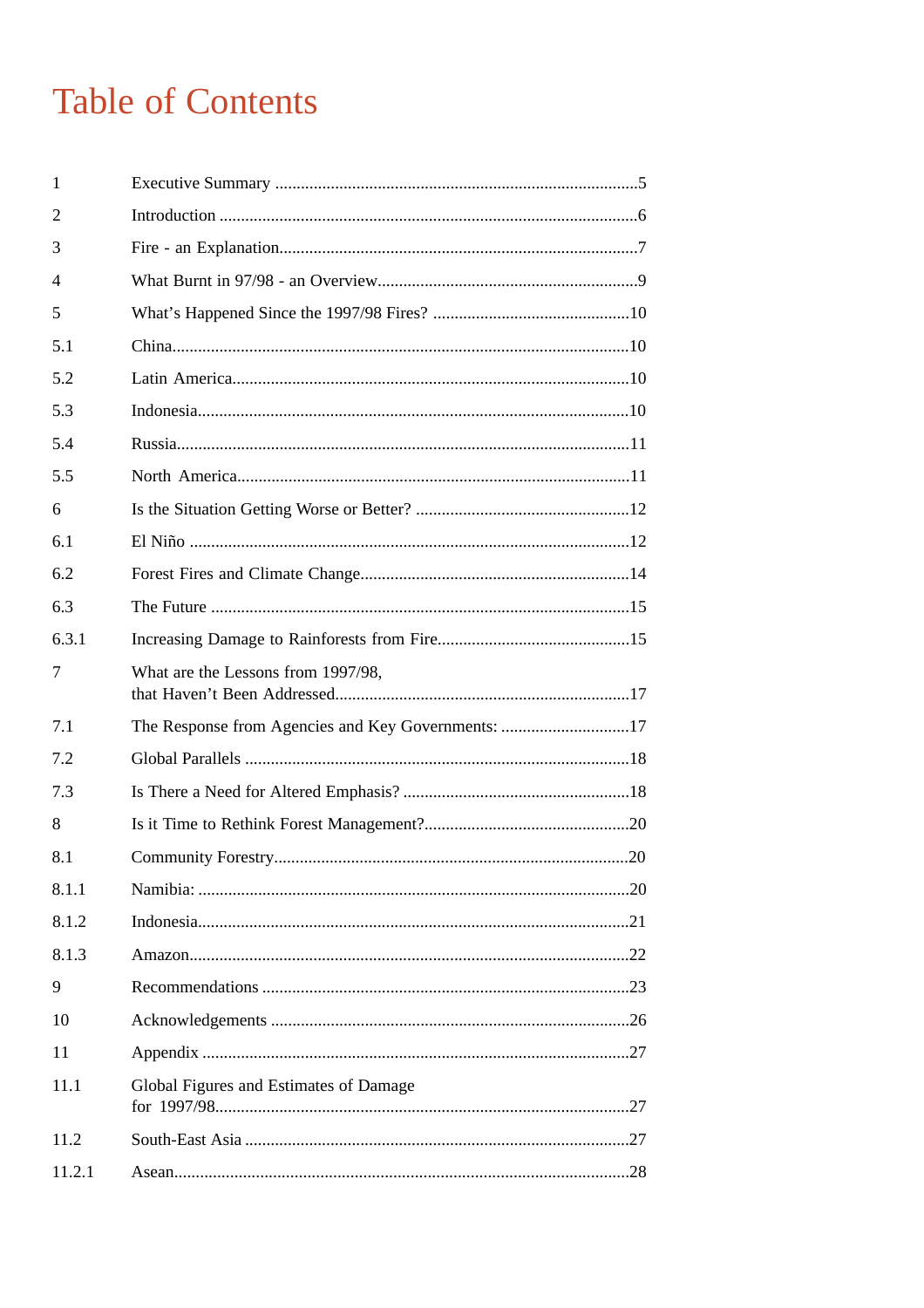| 11.2.2     |  |
|------------|--|
| 11.2.3     |  |
| 11.2.3.1   |  |
| 11.2.3.1.1 |  |
|            |  |
| 11.2.3.2   |  |
| 11.2.3.3   |  |
| 11.2.3.4   |  |
| 11.2.3.5   |  |
| 11.2.3.6   |  |
| 11.3       |  |
| 11.3.1     |  |
| 11.3.2     |  |
| 11.3.2.1   |  |
| 11.3.2.2   |  |
| 11.3.3     |  |
| 11.4       |  |
| 11.4.1     |  |
| 11.4.2     |  |
| 11.4.3     |  |
| 11.5       |  |
| 11.5.1     |  |
| 11.5.2     |  |
| 11.6       |  |
| 11.6.1     |  |
| 11.6.2     |  |
| 11.7       |  |
| 11.7.1     |  |
| 11.7.2     |  |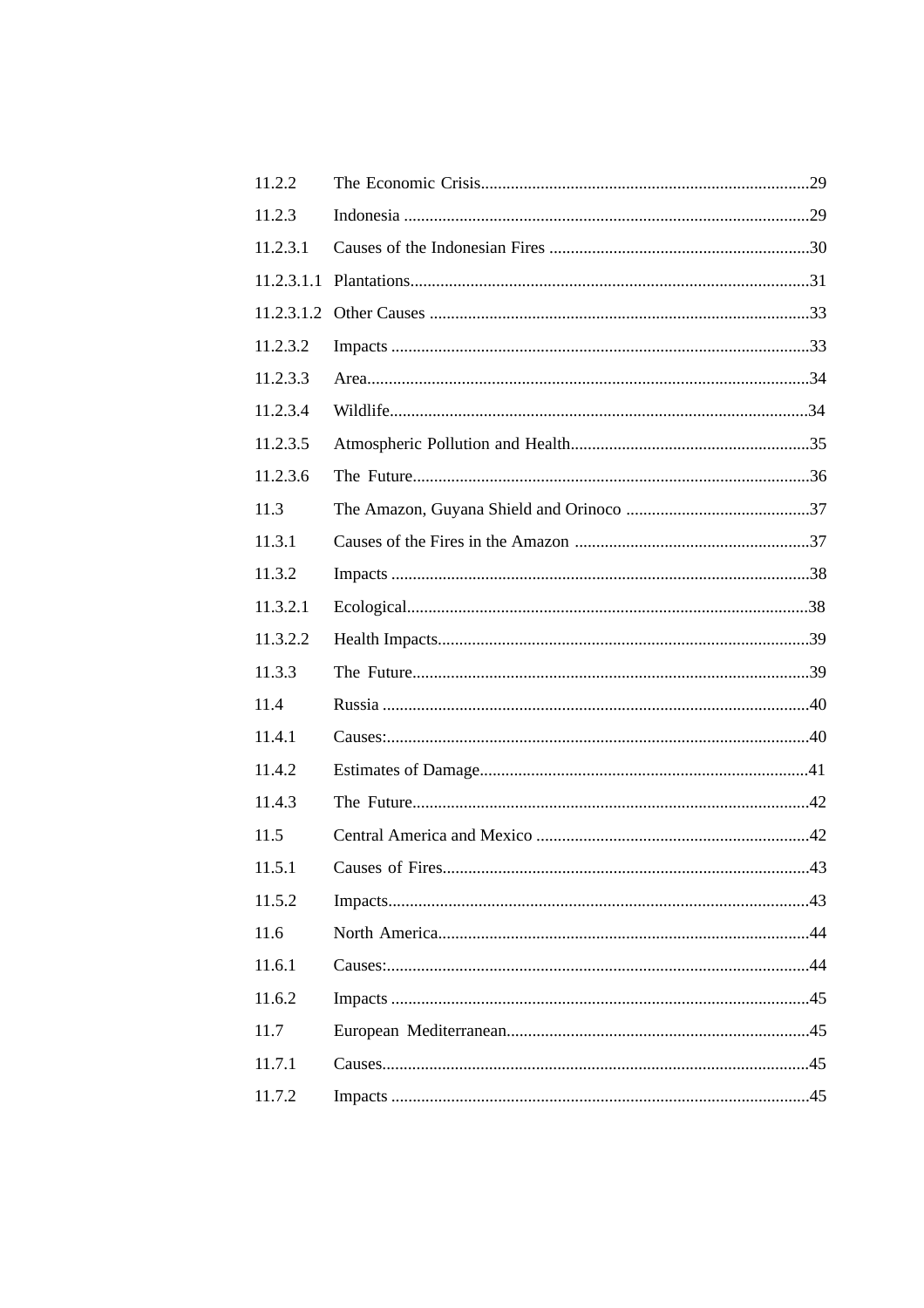# 1. Executive Summary

This report is a follow-up to the WWF International Discussion Paper The Year the World Caught Fire which was published in December 1997. However, eighteen months after some of the worst forest fires in the modern era, which saw lush tropical forests ended up as smouldering landscapes and millions of people affected by smoke, the fires started again.

Early in 1999, parts of the Brazilian Amazon, and forests in China were alight. For the tropics, it was only the beginning of the dry season yet areas of South East Asia had already burnt. In October, one of the world's greatest areas of biodiversity - Manu National Park - in the Peruvian Amazon caught fire too. So did whole regions of Brazil, Bolivia and Paraguay. Hundreds of thousands of hectares of boreal forests in Russia and North America have also been affected by fire during the northern summer.

The pervading sense within WWF and IUCN is that although action may be happening on a local, regional, national or even international level, it is too slow and, in many cases misdirected. Since the fires and haze hit the headlines in 97/98, they have slowly slipped off the international agenda.

This is just at a time when new research is telling us that the issue of forest fires should be moving up the political agenda. Firstly, there is increasing evidence that the world faces a positive feedback cycle in which climate change, exacerbated by forest fires and deforestation, increases the frequency of the El Niño phenomenon, which in turn causes more forest burning. The frequency and intensity of El Niño could be increasing, which means the world faces warmer more violent weather, and more forest fires.

While some experts believe that it is too early to say when the next El Niño will occur, others say it might be within eighteen months, before the forests that burnt last time have had a chance to recover. New evidence from the Amazon has concluded that fire causes a positive feedback cycle in which the more forests burn the more susceptible to future burning they become. Second fires are much more intense and may destroy up to 90% of living biomass. The research shows that there is much more damage in logged areas.

This raises the possibility of large wildfire episodes happening on such a frequent scale that the forest ecosystem will not endure. The scientists believe the whole Amazon itself is threatened, with the rainforest being replaced by fire-prone vegetation. This has global consequences for biodiversity and climate change. Fires are already a significant source of climate change. Emissions from tropical forests in a year of bad fires could be equivalent to one-third of the emissions from fossil fuel burning.

While there has been some action to address the problem of forest fires, it is not enough. WWF and IUCN believe it is time to profoundly rethink our approach to forest management, with a much greater emphasis on community involvement in fire management and use of fire. There is also a fundamental need to address the underlying cause of forest fires.

**The pervading sense within WWF and IUCN is that although action may be happening on a local, regional, national or even international level, it is too slow and, in many cases misdirected. Since the fires and haze hit the headlines in 97/98, they have slowly slipped off the international agenda.**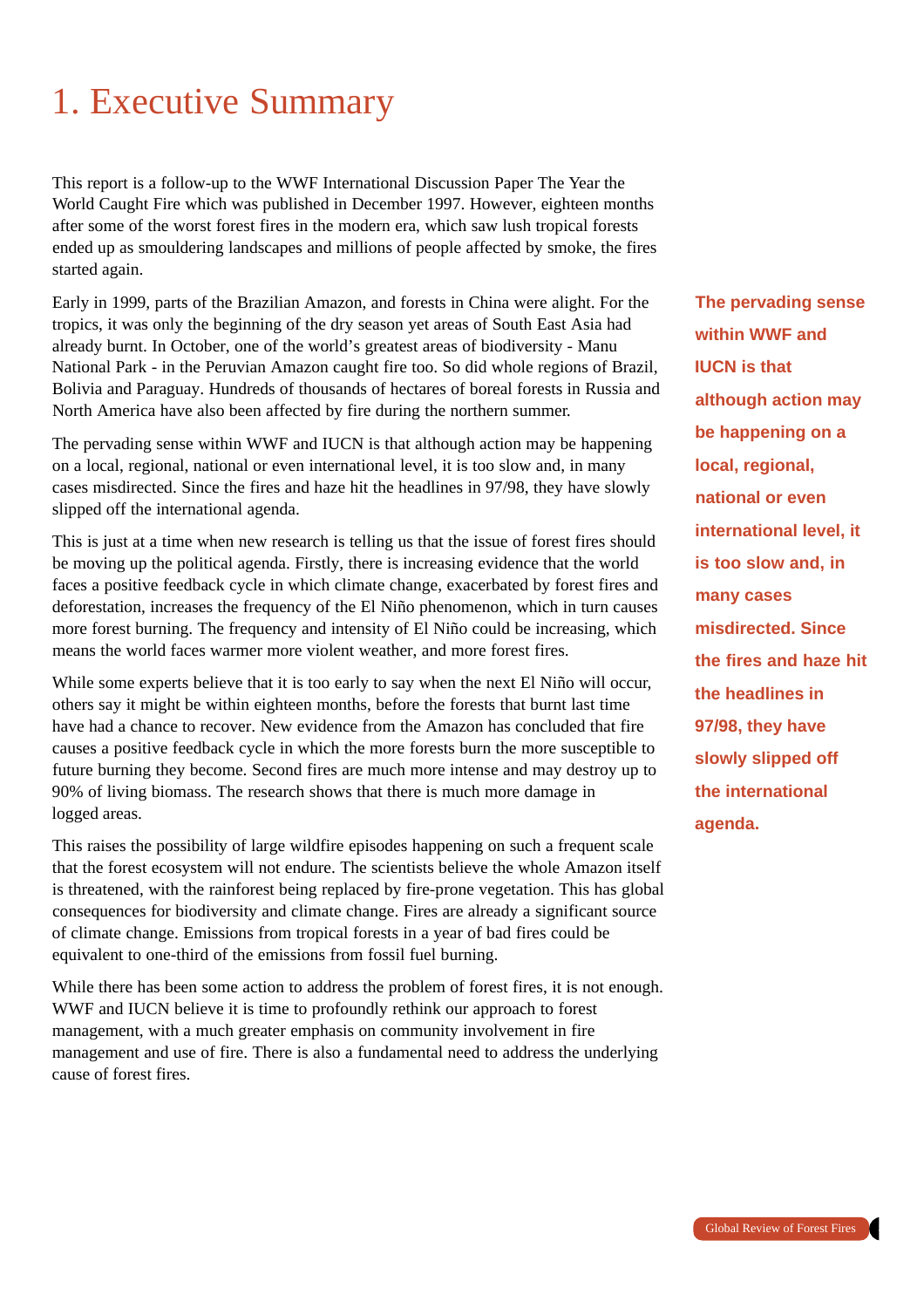### 2. Introduction

**there is mounting evidence that forest fires will increase in number and size due to a link between climate change and the climate phenomenon called El Niño, which caused the drought that affected much of the forests which caught fire in 1997 and 98. The frequency and intensity of El Niño could be increasing1, which means the world faces warmer more violent weather, and more forest fires.**

All the weather forecasts for 1999 predicted rain. After the drought-fuelled fires of the previous two years, we were meant to have a wet year. However, eighteen months after some of the worst forest fires in the modern era, which saw lush tropical forests ended up as smouldering landscapes and millions of people affected by smoke, the fires have started again.

Early in 1999, parts of the Brazilian Amazon, and forests in China were alight. For the tropics, where the dry season had just begun, areas of South East Asia were already burnt. In October, one of the world's greatest areas of biodiversity - Manu National Park - in the Peruvian Amazon caught fire too. So did whole regions of Brazil, Bolivia and Paraguay. Hundreds o f thousands of hectares of boreal forests in Russia and North America have also been affected by fire. By September, the United States had experienced its second worst fire season ever recorded.

As international agencies wonder how to respond to the scattered, glowing red dots on satellite images that depict fires burning across the globe, the pervading sense within non-governmental organisations that have taken a lead in fire as an environmental issue, such as WWF and IUCN, is that although action may be happening on a local, regional, national or even international level, it is too slow and, in many cases misdirected. The unpalatable truth is that since the fires and haze hit the headlines in 97/98, they have slowly slipped off the international agenda. This is just at a time when new research is telling us that the issue of forest fires should be moving up the political priority scale.

Two important pieces of scientific evidence are emerging which should revolutionise the forest fire debate and move it from being seen as a peripheral environmental, social and economic issue into a central issue of concern for the international community.

Firstly, there is mounting evidence that forest fires will increase in number and size due to a link between climate change and the climate phenomenon called El Niño, which caused the drought that affected much of the forests which caught fire in 1997 and 98. The frequency and intensity of El Niño could be increasing<sup>1</sup>, which means the world faces warmer more violent weather, and more forest fires.

Second, while some experts believe that it is too early to say when the next El Niño will occur, others say it might be within eighteen months, it will likely be before the forests that burnt last time have had a chance to recover. New evidence from the Amazon has concluded that fire causes a positive feedback cycle in which the more tropical forests burn the more susceptible to future burning they become. This raises the possibility of large wildfire episodes happening more frequently and on such a scale that tropical forest ecosystems will not endure. The scientists believe the whole Amazon itself is threatened, which has global consequences for biodiversity and climate change<sup>2</sup>.

As the fires began to burn again in 1999, many forests had not recovered from the fires of 1997/98. This report shows that the ecological, cultural, social and economic cost of fires is so immense that it needs committed strategic thinking backed up by firm practical action now.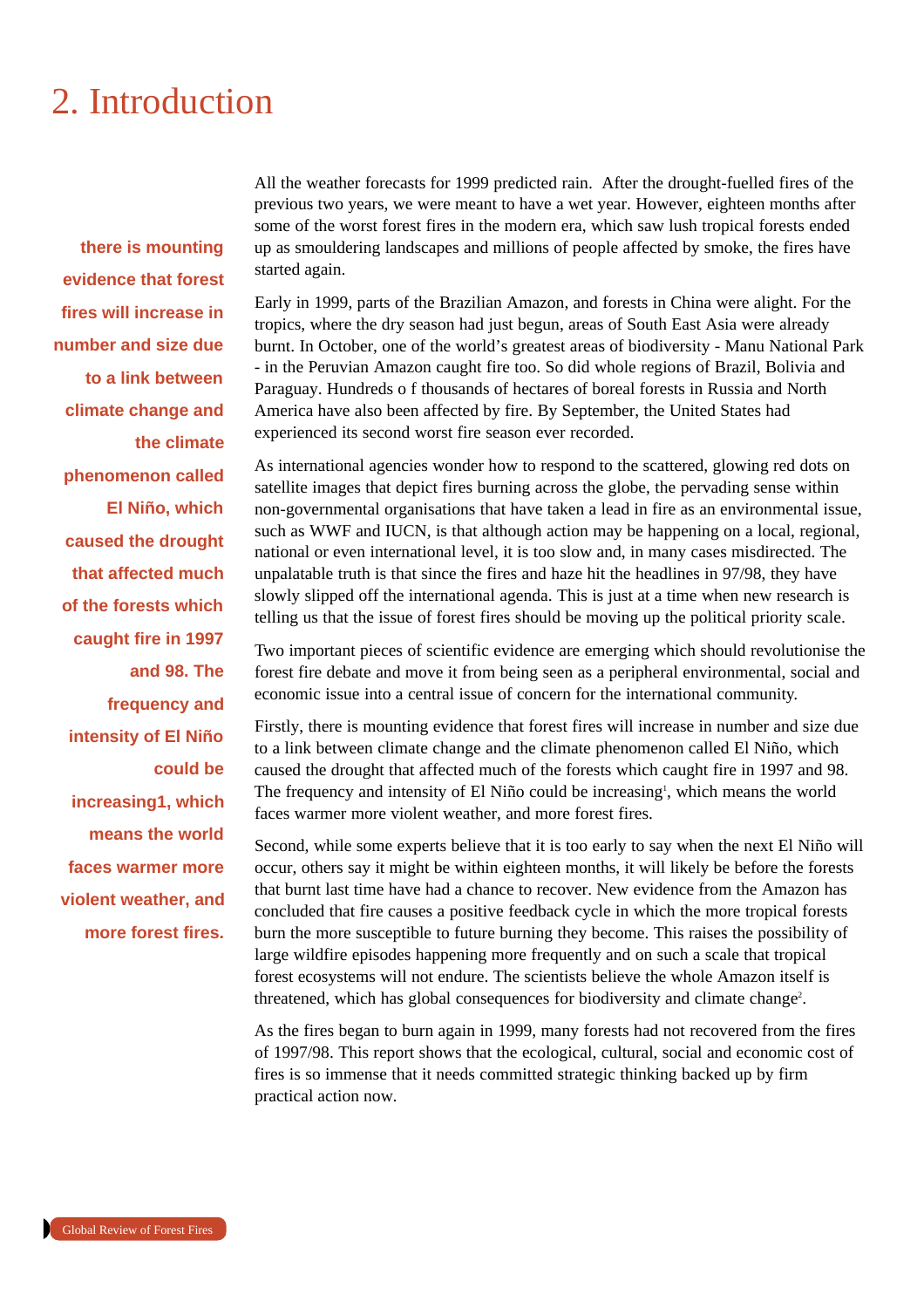# 3. Fire - An Explanation.

Over hundreds of years fire has been viewed by many as an environmental horror. Fire has been linked with reduced soil fertility, destruction of biodiversity, global warming and damage to forests, land resources and of course human assets. Contentions like these fail to make important distinctions about different types of fires and the wrong types of fires in the wrong places.<sup>3</sup>

Forest fires occur either because of anthropological or natural causes. The majority of fires around the globe are caused by human activity. Lightning is probably the most common natural cause of fire. It has been estimated that annually fires burn across up to 500 million hectares of woodland, open forests, tropical and sub-tropical savannahs, 10- 15 million hectares of boreal and temperate forest and 20-40 million hectares of tropical forests.4

Fire is one of the oldest tools known to humans. It has been used as a management technique in land clearance for centuries. For the thousands of farmers, ranchers and plantation owners on the edge of the agriculture frontier pushing into forests, fire is the obvious mechanism. It is normally the least expensive and most effective way of clearing vegetation and of fertilising nutrient poor soils. Fires are normally lit at the end of the dry season and under most normal conditions these fires can be controlled. However if the rains fail, as they do in many parts of the tropics in El Niño years, the results can be catastrophic, as the fires burn out of control.

Fire is a paradox - it can kill plants and animals and cause extensive ecological damage, but it is also extremely beneficial, the source of forest regeneration and of nutrient recycling. Fire, the experts say, is nature's way of recycling the essential nutrients, especially nitrogen. For many boreal forests, fire is a natural part of the cycle of the forest, and some tree species, notably Lodgepole Pine and Jack Pine are "serotinous" their cones only open and seeds germinate after they have been exposed to fire. Mountain ash, a flowering tree of temperate Australia, also requires a site to completely burn and be exposed to full sunlight for the species to regenerate. Fire in these circumstances is essential. Burning quickly decomposes organic matter into mineral components that cause a spurt of plant growth, and can also reduce disease in the forest.<sup>5</sup> But it is important to remember that fires under extreme weather conditions can be devastating to these forests.

In contrast, fire causes severe damage to tropical forest ecosystems, which are characterised by high levels of humidity and moisture. They do not normally burn and are extremely prone to severe fire damage. Research from the Amazon is only just beginning to show us how long-lasting damage from fire can be on the tropical forest ecosystem<sup>6</sup>.

The impacts of forest fires can have global consequences: Forest fires also produce gaseous and particle emissions that impact the composition and functioning of the jet stream and the global atmosphere, exacerbating climate change.7 Tropical forest destruction, through fire, could also spiral our weather systems in new and unpredictable directions<sup>8</sup>.

**Fire is a paradox it can kill plants and animals and cause extensive ecological damage, but it is also extremely beneficial, the source of forest regeneration and of nutrient recycling. Fire, the experts say, is nature's way of recycling the essential nutrients**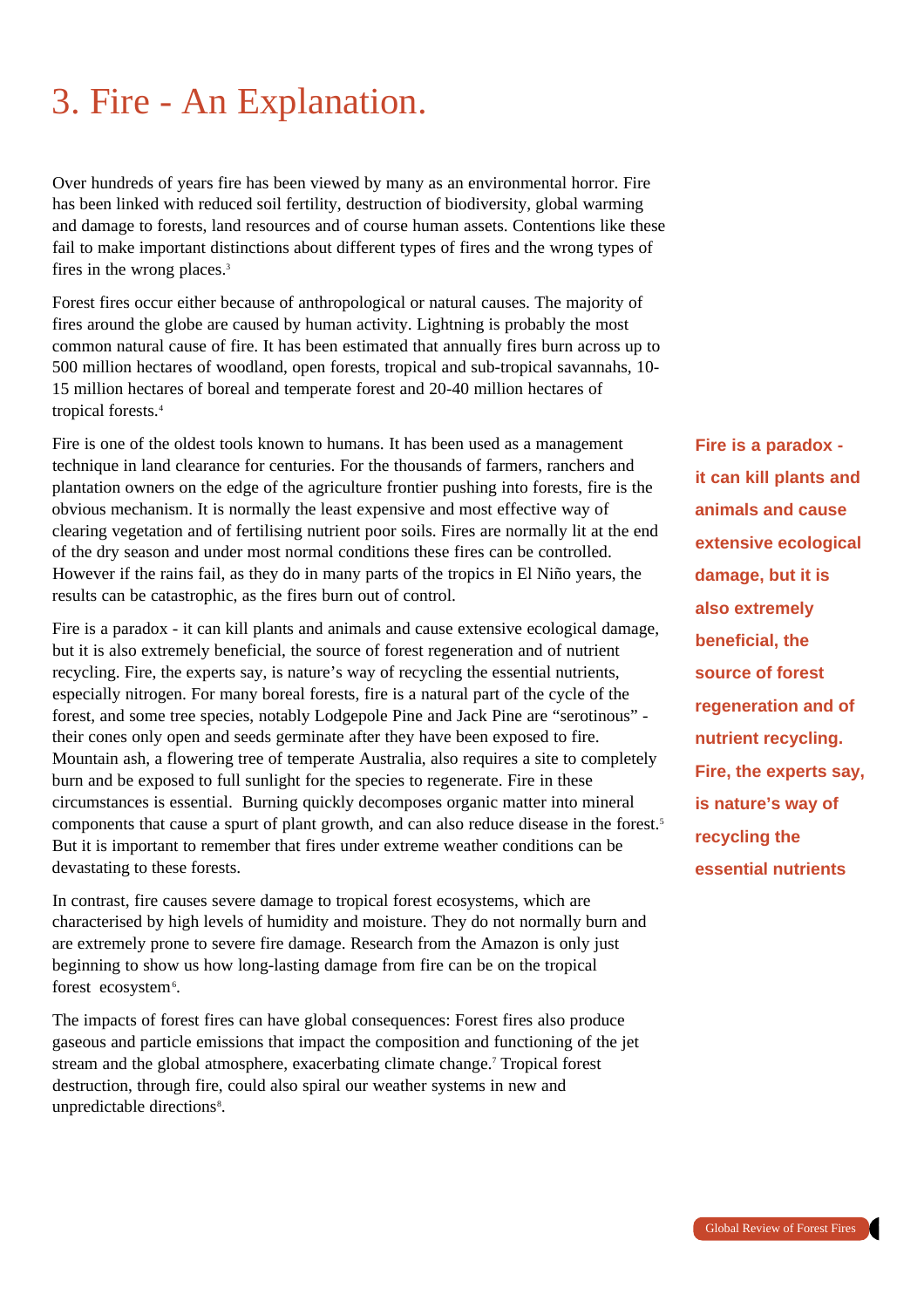**People have excluded or suppressed fires and changed the nature of the landscape so that a naturally occurring fire will not behave in the same way it would have in the absence of human impact. The interrelationship between humans, fire and forests is a complex one and has been the subject of countless studies and reports.** Just as too much fire can cause problems so can too little. Many fires in boreal forests are naturally caused by lightning. However, some countries, especially the US, have had a policy of suppressing fires that threaten to grow out of control. Under these circumstances fire suppression can lead to unnatural conditions in which forests, which have historically adapted to small intermittent fire episodes, no longer burn. Conventional thinking held that suppression can lead to a build up of dead biomass, and altered tree species composition, so when a fire does start, instead of being relatively small, it is much more intense and large-scale.9 However recent historical analysis of Californian brushland has concluded that fire suppression and rotational burning may not actually affect the occurrence of large fires in this vegetation type<sup>10</sup>.

Fire has played, and will continue to play, a major role in shaping forest ecosystems throughout the world. While some ecosystems depend on fire for their regeneration (e.g. Mountain Ash forests in Australia), other forest ecosystems are prone to severe damage by fire (e.g. tropical lowland, peat forests). Fires can produce local extinctions of species, alter species compositions and successional stages and bring about substantial changes in ecosystem functioning (soils and hydrology). In almost all forest ecosystems throughout the world, humans have altered the natural fire régimes by changing the frequency and intensity of fires. People have excluded or suppressed fires and changed the nature of the landscape so that a naturally occurring fire will not behave in the same way it would have in the absence of human impact. The inter-relationship between humans, fire and forests is a complex one and has been the subject of countless studies and reports.<sup>11</sup>

Fires are mostly started intentionally by people for a purpose. There are too many started. There are too few circumstances where responsibility for planning, containing and using fires is clear. The benefits of good land management and of the costs of poor practice are too diffuse. The implications and impacts are unclear and too poorly understood. The influences and causes of such characteristics underlie the symptom that presents of "uncontrolled forest fire". Consequently the "cure" is a process in parallel with efforts to counteract chronic circumstances: poverty, national debt, perverse economic incentives and land tenure clarity and security.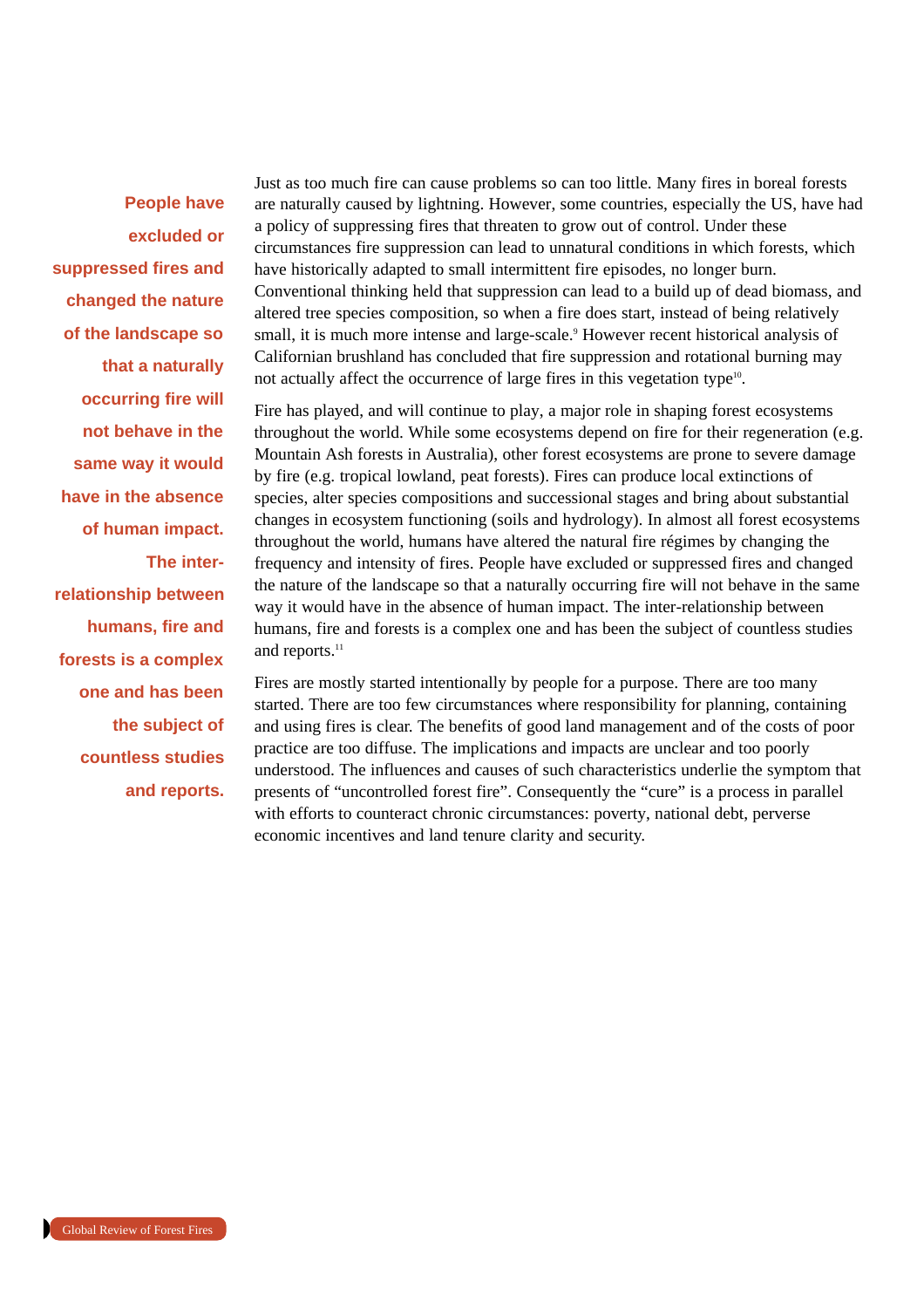# 4. What Burnt in 97/98 - An Overview

Although most major forest areas in 1999 burned to some degree, the scale and impact are much smaller than in 1997/98. During late 1997 and early 1998 fires raged in South East Asia, South and Central America, Europe, Russia, China, Australia and the USA. A combination of the dry conditions caused by El Niño and uncontrolled burning practices took their toll on the world's forests. "Unchecked land, bush and forest fires in various parts of the world are rapidly becoming a disaster of regional and global proportions," said the UN $12$ . It seemed, as WWF said at the time, that 1997 was simply "the year the world caught fire<sup>13</sup>."

A detailed breakdown, with references, of fire episodes broken down on a regional scale is given in the Appendix. In South East Asia - from Papua New Guinea in the East through to Malaysia, and Indonesia the fires damaged hundreds of thousands of hectares of forest and other lands. They burned the most in Indonesia, with fires in Java, Borneo, Sulawesi, Irian Jaya and Sumatra affecting some 9.5 million hectares, of which 49%, or 4,655,000 hectares was forested. The economic cost of the fires was estimated to be anywhere between US\$5-10 billion. At its height, the smoke resulting from the fires stretched over one million square kilometres adversely affecting up to 70 million people's health.

Eighty per cent of the fires were believed to have been started in plantation areas for forest conversion and land preparation. As Indonesia and its neighbours look to expand palm oil production, and as efforts to implement "zero-burning" struggle, it is likely that forest fires will continue to be significant problem for South East Asia for the foreseeable future.

Other tropical forests also burnt in 97/98. In Brazil an estimated 3.3 million hectares of land burnt of which 1.5 million was rainforest in the northern Amazonian state of Roraima alone, scene to some of the worst fires in the region. Further North in Mexico and Central America, a further 1.5 million hectares of forest was burnt, affecting numerous ecological reserves and national parks. Millions of people throughout the region, including the Southern United States, suffered from the resulting pollution too.

Temperate forests burned as well. Over five million hectares of forest were affected in the United States and Canada. In Russia, the total area burned by fires was estimated by the UN to be 2 million hectares, in what they called a "world-wide ecological disaster."

In total for 1997 and 1998, at least 22 million hectares of land was impacted by fire of which some 14 million was forest. Over 130 million people's health was adversely affected.

**A combination of the dry conditions caused by El Niño and uncontrolled burning practices took their toll on the world's forests. "Unchecked land, bush and forest fires in various parts of the world are rapidly becoming a disaster of regional and global proportions," said the UN. It seemed, as WWF said at the time, that 1997 was simply "the year the world caught fire."**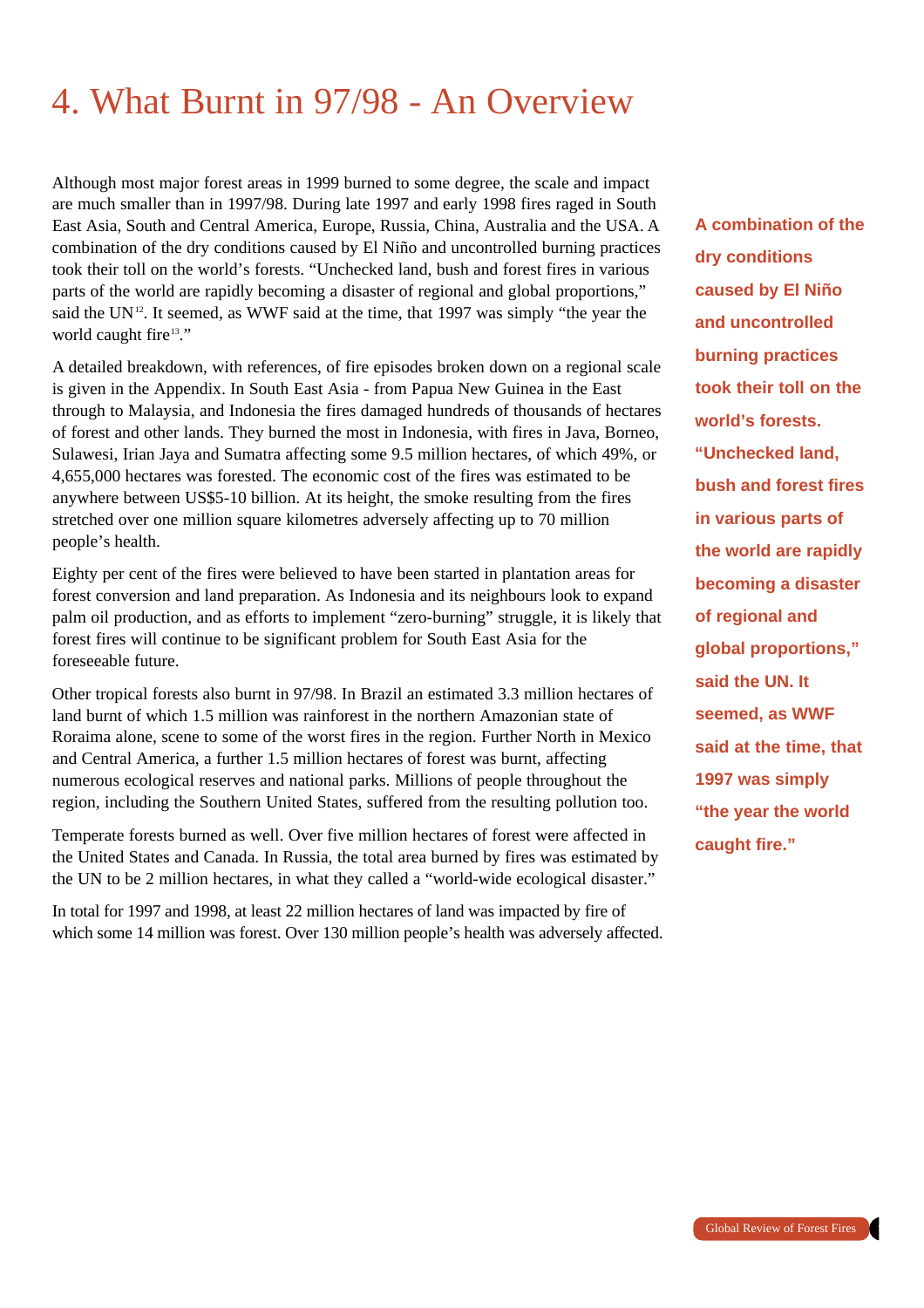## 5. What's Happened Since The 1997/98 Fires?

#### **5.1 CHINA**

An unusual drought occurring throughout the major parts of South, Southwest, East and North China, which created favourable conditions for forest fires ushered in 1999. According to preliminary statistics, in the first two months of the year, over 2,000 forest fires broke out, damaging some 12,000 hectares of forest. Some 33 people were killed and 198 people injured. The serious fire episode was blamed on high temperatures and low rainfall that had started in the autumn of 1998, forest fuel accumulation and more fires than usual being caused by humans $14$ .

#### **5.2 LATIN AMERICA**

January and February 1999 also saw dangerous forest fire conditions in the Amazon state of Roraima with continuing drought conditions, but before extensive fires spread, rains eased the problem. Tinder-dry conditions throughout Brazil by the end of the summer created the right conditions for fires to start across the country. According to Brazil's Environmental Agency, Ibama, 80% of Brazil was under a serious risk of burning. By August some 31,000 fires were reported in 15 states. "Everything is at risk", said a spokesperson for Ibama's Forest Fire Prevention and Combat unit. "There appears to be a lot more fires than last year"15.

As September started the state of Mato Grosso, declared an emergency. Over 11,000 fires burnt in the region after no rain for 60 days. Mato Grosso contains both Amazon rain forest and the Pantanal, the world's largest wetland.16 In the neighbouring state of the Mato Grosso do Sul an estimated 150,000 hectares of land were affected by fire. "The number of hot spots has completely run out of control," said Jadilza Andrade Araujo, spokeswoman for the state's Environment Secretariat. "Our (agency) is very small. It's not up to the task  $17$ ".

In September fire burnt an estimated 50,000 hectares of the Ilha Grande National Park, in the southern state of Parana on its border with Mato Grosso do Sul. Over 70 hectares of the Serra dos Orgaos National Park, near Rio, including pristine tracts of Atlantic forest were also devastated<sup>18</sup>. Meanwhile in the Peruvian Amazon, fires spread through Manu National Park, an area of immense ecological and cultural biodiversity. In Bolivia, the government declared Guarayos and Moxos provinces "national disaster areas", after fires affected over 100,000 hectares and destroyed some 650 homes, making 3,000 people homeless. Fires were ablaze in Paraguay too<sup>19</sup>.

#### **5.3 INDONESIA**

Relatively dry weather conditions began to be felt in the South East Asian region in mid-July 1999. As a result, an increase in forest fires and hotspot activity was observed over central Sumatra and West Kalimantan. By August, despite the normally wet conditions associated with the opposing climatic phenomenon to El Niño, called "La Niña", 1999 was beginning to look like a re-run of 1997. Scientists at the Global Fire Monitoring Centre at the University of Freiburg declared that "there is every indication that this year's fires could be a repetition of the fire situation of 1997". President Habibie of Indonesia, meanwhile, warned of an impending environmental disaster<sup>20</sup>.

People in Jakarta, Singapore and Kuala Lumpur considered a return to smog masks, due to the adverse air quality. By August, the Malaysian Government had banned air pollution monitoring experts and agencies from publishing the figures. We do not want " to drive away the tourists" explained the Environment Minister<sup>21</sup>.

**Tinder-dry conditions throughout Brazil by the end of the summer created the right conditions for fires to start across the country. According to Brazil's Environmental Agency, Ibama, 80% of Brazil was under a serious risk of burning.**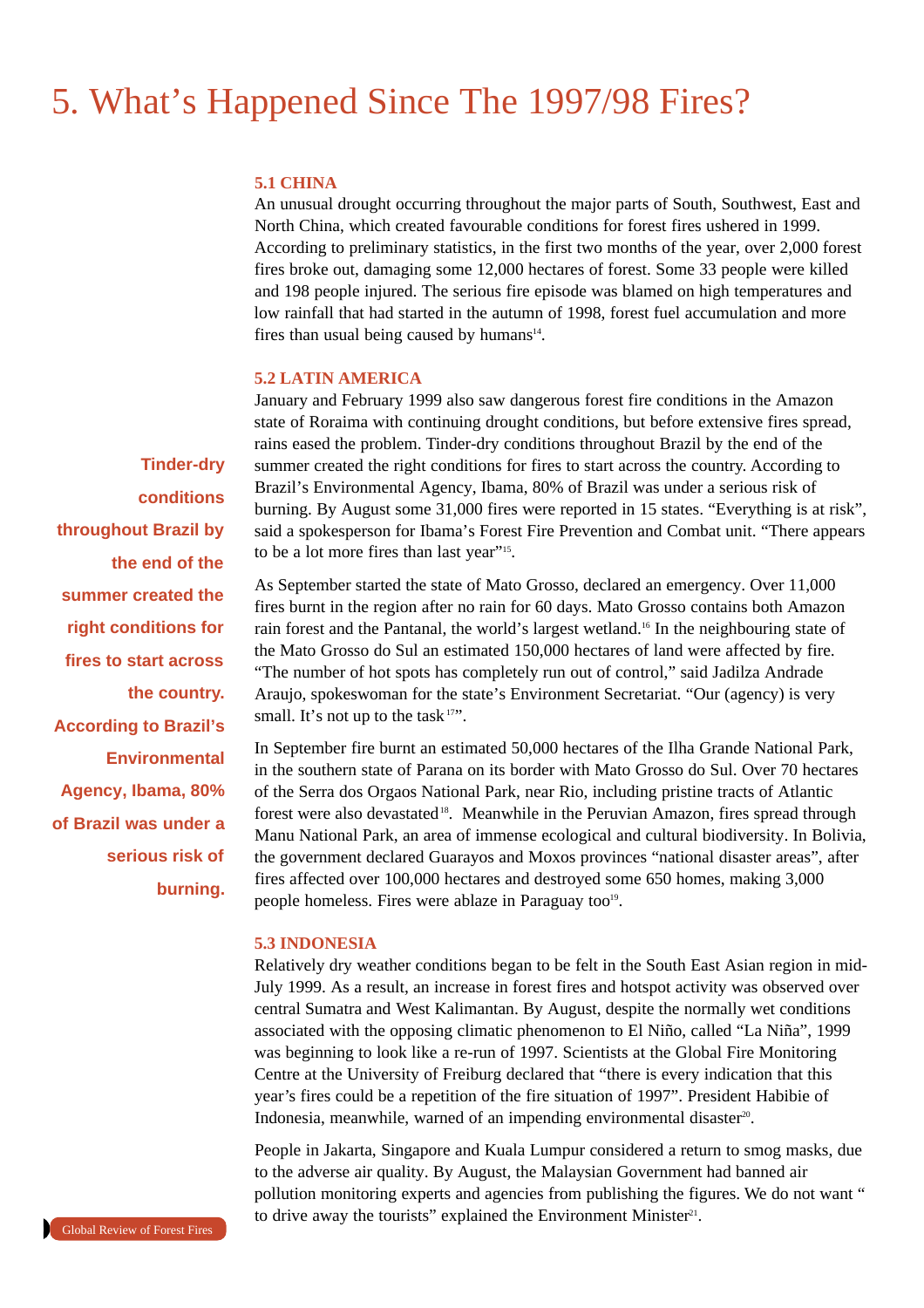Across the region, satellite images found over 400 hotspots - showing areas of forest burning - prompting the press and others to accuse the Indonesian authorities of inaction. "Malaysia, Singapore and Brunei have to think about taking Indonesia to the International Court of Justice for the lack in its political awareness," argued Longgena Ginting, coordinator for forest advocacy at the Indonesian Forum for Environment, known as Walhi. which is Indonesia's leading environmental organisation  $2^2$ . Walhi believes that  $94$  percent of the fire sites were large plantations and forestry companies<sup>23</sup>.

By August, a thick blanket of pollution was once again covering the region with visibility down to 100 metres in some areas. The authorities in Riau province on the island of Sumatra declared a state of emergency for land, sea and air traffic<sup>24</sup>. Pollution levels exceeded the "life-threatening" level 400, and were recorded at 978 in late July and 568 in early August, comparable to the readings two years previously<sup>25</sup>.

As people compared the fires to two years ago, the impact of the 97/98 fires had to be considered to assess how damaging the fire season would be. The 97/98 caused extensive degradation of primary and secondary forests, a lingering effect which makes any remaining forest much less fire resistant and therefore more susceptible to future burning. The fires also assess the spread of "alang-alang" (Imperata cylindrica) grasslands, which themselves facilitate the spread of uncontrolled fires over large areas<sup>26</sup>.

By the end of September, fire activity had reduced. The Integrated Fire Management Project in Kalimantan recorded only 22 hotspots and the Meteorological Service of Singapore reported that South East Asia was "generally clear of smoke haze and hot spots".<sup>27</sup>.

#### **5.4 RUSSIA**

In August, fires restarted in the Russian taiga. According to the Federal Forest Service of Russia, by 7th September 1999, some 28,176 fires had occurred in forests under their control. The fires had affected some 541,309 hectares of forest and 194,787 hectares of non-forest areas inside forest lands. By early September some 200 fires were still burning. Six of these were over 50 hectares in size, which were occurring in the Kareleia and Vologda regions<sup>28</sup>.

#### **5.5 NORTH AMERICA**

In August 1999 some 300 wildfires were raging in California, Nevada, Oregon, Utah and Idaho. Mostly caused by lightning, campers were also blamed for the fires. In Alaska some 400,000 hectares had been burnt by fires, mainly caused by lightning. Early the following month, over 11,000 fire-fighters tackled 11 large fires still burning in the western US, with "very high to extreme fire indices" occurring in 14 states. As some of the worst fires for years were recorded in California, Christopher Wood, a Senior policy advisor to the US forest service said "it took a century's worth of fire suppression to get us into this mess and it will take a while before we get ourselves out of it. But the longer we wait, the fewer options we have"29.

At the end of September, very high to extreme fire indices were reported in California, Oregon, Washington, Idaho, Nevada, Arizona, Illinois, Indiana, Mississippi, Georgia, Kentucky, and Texas. For the whole of the US, it had already been a bad year, with some 76,131 fires burning across some 1,954,157 hectares of land. In Canada, by the middle of September, some 7,200 fires had affected 1,678,000 hectares. In late September 22 fires were burning out of control $30$ .

**As some of the worst fires for years were recorded in California, Christopher Wood, a Senior policy advisor to the US forest service said "it took a century's worth of fire suppression to get us into this mess and it will take a while before we get ourselves out of it. But the longer we wait, the fewer options we have"**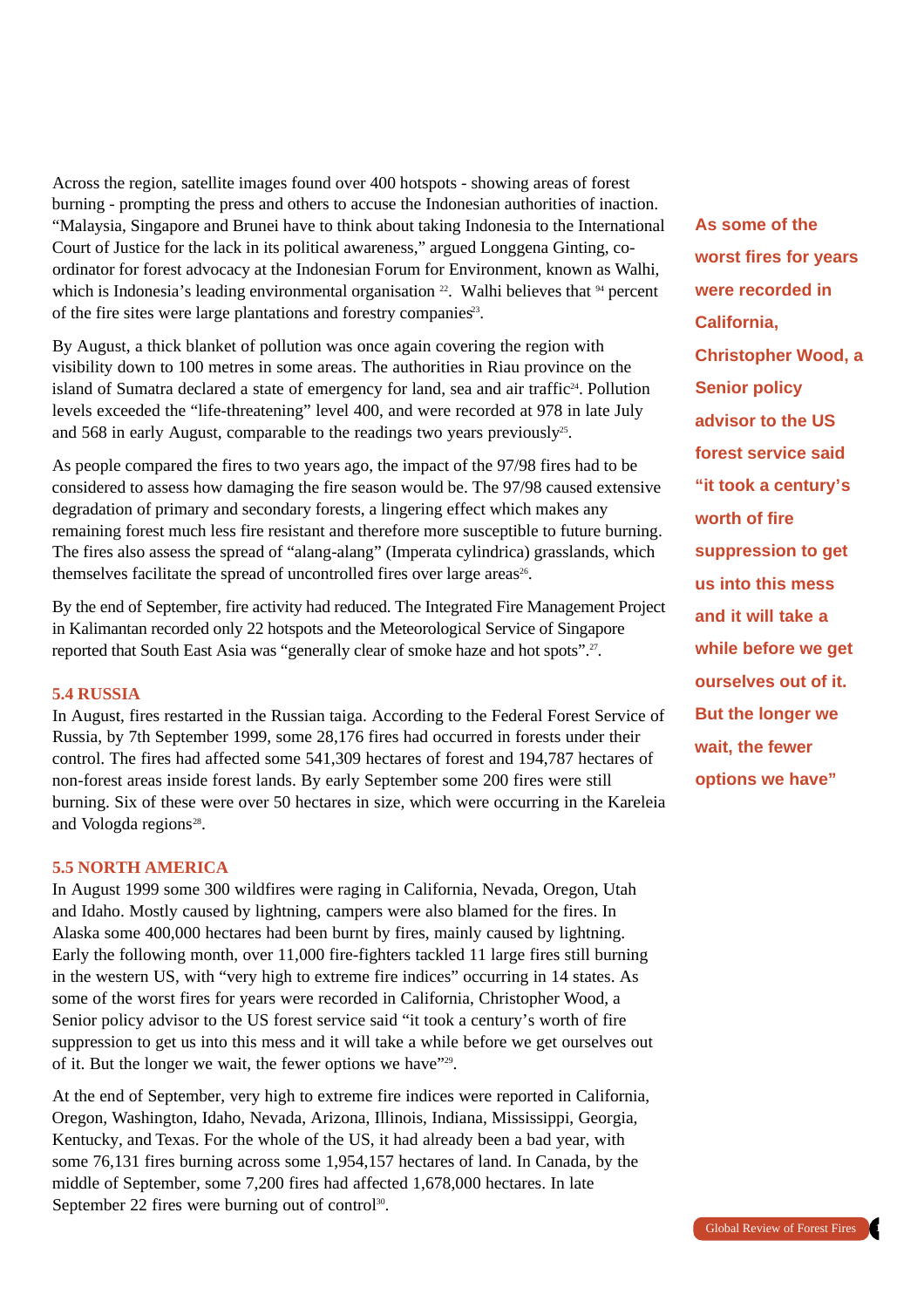### 6. Is the Situation Getting Worse or Better?

Although 1997 was a bad year, some experts believe that it was not unprecedented. In 1982/83, at the end of what was at the time the worst El Niño event of the century, some 2.7 million hectares of forest burned in East Kalimantan, plunging the region into haze. Smaller fire episodes occurred in 1987, 1991 and 1994.<sup>31</sup>

So the crucial question is, are forests fires getting worse or better? On the one hand one could ironically argue that in some parts of the tropics there is not much forest left to burn, therefore the situation could be getting better. On the other hand, there are two reasons why we should be extremely concerned.

#### **6.1 EL NIÑO**

On the whole the tropical Pacific Ocean is characterised by warm surface water in the west, but cooler water in the east<sup>32</sup>. El Niño, or the Spanish for "little child" or "Christ child", is the name given by fishermen to the annual seasonal warming of the eastern ocean surface temperatures, particularly along the coasts of Ecuador and northern Peru. It acquired its name of "Christ Child" as it usually occurs towards the end of the calendar year in December, around Christmas.

Over time, though, the term, El Niño, has been used to describe major climatic events which occur every two to seven years when a much stronger warming of the ocean happens and lasts for a period of twelve to eighteen months at a time. El Niño is normally followed a year later by an opposite state of cooler, wetter weather, called La Niña<sup>33</sup>.

El Niño is closely aligned with atmospheric conditions associated with one extreme of the Southern Oscillation - a seesaw in atmospheric pressure between the eastern equatorial Pacific and Indo-Australian areas. Because of this scientists often connect the two phenomena and refer to the El Niño-Southern Oscillation (ENSO).

Starting in the tropical Pacific, the effects of El Niño are felt around the globe, as it changes the trade winds, air pressure and precipitation patterns. El Niño particularly impacts the tropics through a decrease in rainfall throughout the western tropical Pacific and in Central America and northern South America.<sup>34</sup> These areas just happen to be home to some of the last remaining tropical forest on the globe.

Analysis of data by the US National Oceanic and Atmospheric Administration (NOAA) from the ten strongest El Niño's of the past century has shown that "they are occurring more frequently, and that they are becoming progressively warmer" <sup>35</sup>. Since 1970, El Niño has occurred in 1972, 1976, 1982/3, 1987, 1991/2, 1994, and 1997/98. While NOAAsay that "it cannot be determined from current evidence whether El Niños are becoming more frequent or more intense as a direct result of global warming", they believe that "there is observational evidence to suggest that rising global temperatures may be linked to stronger, more frequent El Niños<sup>36</sup>."

Some scientists disagree with this. For example Michael Daley, from the Seasonal Climate Prediction Unit, at the UK-based Meteorological Office, believes that it is too early to tell whether there is a definitive relationship between climate and El Niño. "The jury is still out on that," he says $37$ .

**So the crucial question is, are forests fires getting worse or better? On the one hand one could ironically argue that in some parts of the tropics there is not much forest left to burn, therefore the situation could be getting better.**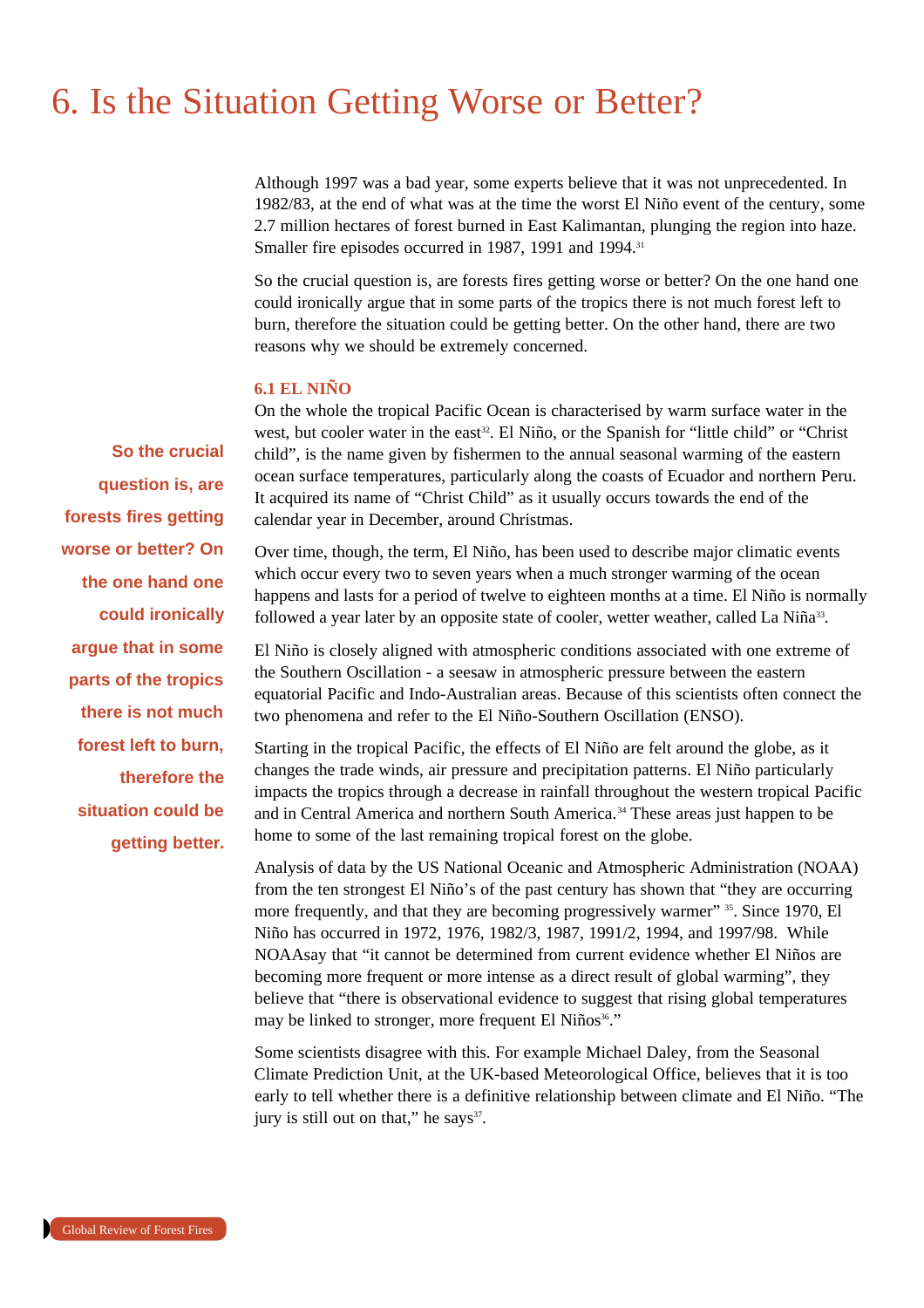Other scientists believe otherwise. For example, in 1996, Kevin Trenberth and Tim Hoar, from the National Centre for Atmospheric Research in Boulder, Colorado, examined data for over a hundred years relating to El Niño. They concluded that, because of the increased frequency of El Niño and the long-lasting nature of it in the early nineties, it "opens up the possibility that the ENSO [El Niño Southern Oscillation] changes may be partly caused by the observed increases in greenhouse gases<sup>38</sup>." Two years later, the same scientists concluded that the recent pattern of more El Niño and fewer La Niña events since the late 1970s was "highly unusual and very unlikely to be accounted for solely by natural variability"39.

These assertions have been backed up by climate scientists whose model predicted both the onset and decline of the  $97/98$  El Niño several months in advance<sup>40</sup>. The scientists, from the Max-Planck Institute in Germany, found that because of increasing greenhousegas concentrations, more frequent El Niño-like conditions and stronger cold events (La  $N$ iña) result $41$ .

Other climate modellers from NOAA and the Institute for Global Change Research in Japan, have also have also concluded that "the observed warming trend in the eastern tropical Pacific is not likely to be solely attributable to internal (natural) climate variability. Instead, it is likely that a sustained thermal forcing, such as the increased of greenhouse gases in the atmosphere, has been at least partly responsible for the observed warming<sup>42</sup>."

In short what the scientists are saying is that it looks like rising temperatures caused by climate change could cause the El Niño to become more frequent and intense. These El Niño events could in turn cause further climate change. The daunting fact is that the world faces a positive feedback cycle in which climate change exacerbated by forest fires and deforestation, increases the frequency of El Niño, which in turn causes more forest burning.

"With the likely increase in the frequency and severity of ENSO" argues Johann Goldammer, "as a consequence of increasing greenhouse gas concentrations, the stage is set for an increasing number of fires and, consequently, for more forest destruction<sup>43</sup>."

In this context, we have to remember that not all forest fires are bad. However, the effects of El Niño on the Amazon could have global repercussions. Of major concern for the Amazon is the way El Niño affects the region, causing increased precipitation in the South of the country and intense dryness in the North, just where the rain is needed in the Amazon basin - home to 70% of the remaining humid forest on the globe. Predictions are for increased dry weather in the Amazon, which could significantly affect the equilibrium of the rainforest, by making it more susceptible to burning. According to scientists at the Instituto de Pesquisa Ambiental da Amazônia (IPAM), during extreme El Niño events the normally evergreen and extremely humid forest becomes dry enough to catch fire<sup>44</sup>.

**it looks like rising temperatures caused by climate change could cause the El Niño to become more frequent and intense. These El Niño events could in turn cause further climate change. The daunting fact is that the world faces a positive feedback cycle in which climate change exacerbated by forest fires and deforestation, increases the frequency of El Niño, which in turn causes more forest burning.**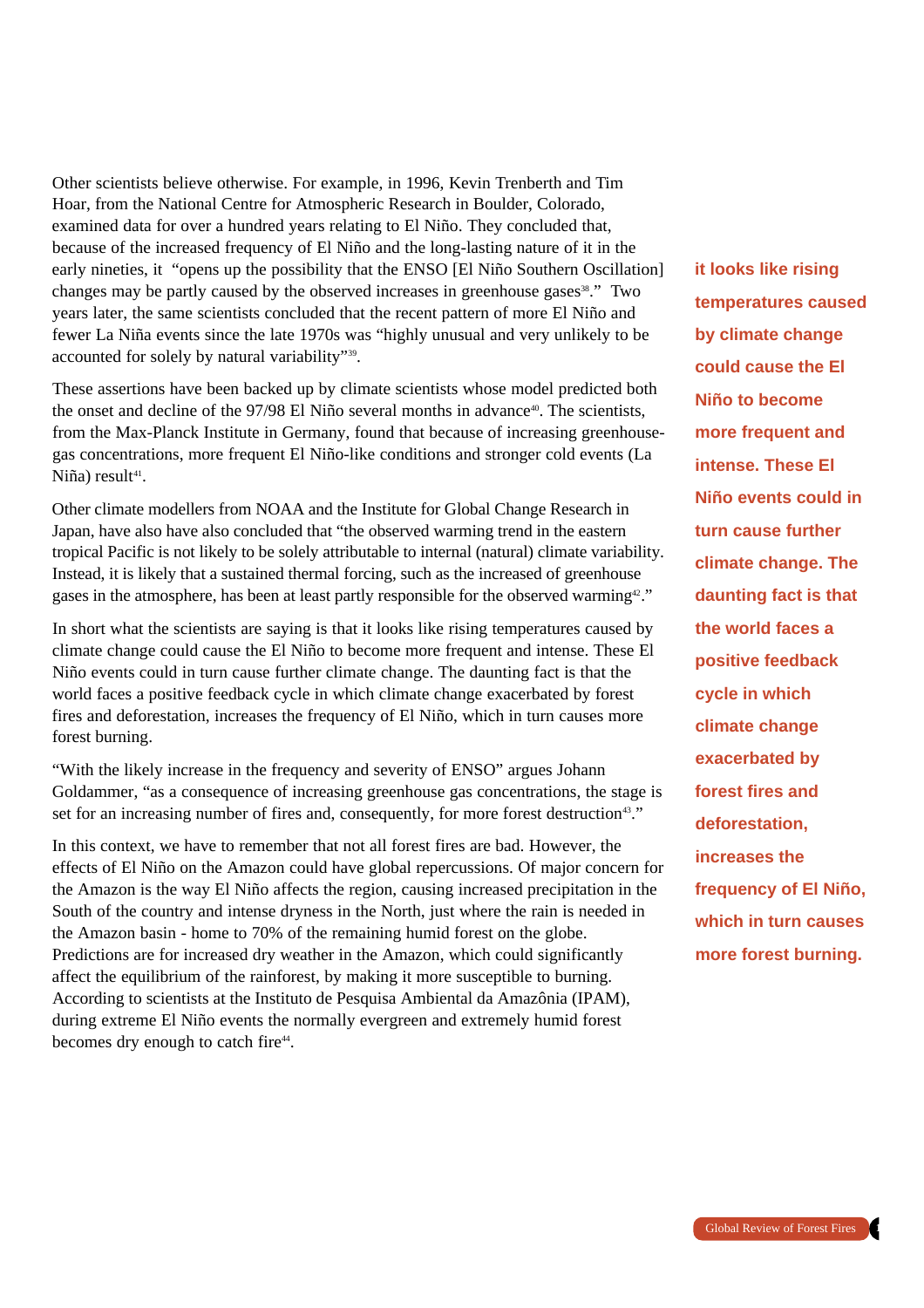The humid forest acts as a natural barrier to stop fires spreading and if it dries out whole areas of the Amazon could burn totally out-of-control. Much has to do with the length of roots. For example, rainforests in the Amazon are deep-rooted - nearly 20 metres deep, which means that the clay soils are a natural sponge or buffer by acting as a source of water for the trees during the dry season. However, during exceptional dry years the forest literally sucks the soil dry, meaning that in that year or for a number of subsequent years, there may not be enough water to sustain the forest and it crosses the threshold of flammability<sup>45</sup>.

Up to 40% of the Brazilian forest is extremely sensitive to small reductions in the amount of rainfall. In the 1998 dry season, some 270,000 sq. km of forest became vulnerable to fire, due to completely depleted plant-available water stored in the upper five metres of soil. A further 360,000 sq. km of forest had only 250 mm of plant-available soil water left.<sup>46</sup>

Scientists from Woods Hole Research Centre (WHRC) and IPAM (Instituto de Pesquisa Ambiental da Amazônia) who have undertaken ground-breaking work on fires in the Amazon, conclude that "in a scenario of increasingly frequent El Niño events, Amazonia is poised to experience catastrophic forest fire events that dwarf the fires of Roraima in early 1998 and of deforestation activity in scale" <sup>47</sup>.

The implications are severe, because if the normally fire-resistant Amazon forest dries out, this could change the hydrologic cycle and hence the whole climate of the region, which has global implications, not least for global climate<sup>48</sup>.

#### **6.2 FOREST FIRES AND CLIMATE CHANGE**

Not only are forest fires a significant source of carbon emitted into the atmosphere which exacerbates climate change, but forests are an irreplaceable sink of carbon too. So when forests burn, there is a double negative effect on the climate because instead of actually absorbing carbon dioxide, the gas is emitted by the burning biomass<sup>49</sup>.

It must not be forgotten that forest fires themselves are a significant source of carbon emissions, which fuel climate change. Estimates vary but biomass burning is now recognised as a significant source of carbon dioxide generally considered by most authorities as being around 20% for both fires and land use change. One study in its early stages named World Fire Web being co-ordinated by the European Commission's Global Vegetation Monitoring Unit even notes that fires may perhaps account for 40% of annual global greenhouse emissions in severe fire years.

Of all burning from all types of vegetation (generating nearly 4000 million tonnes of carbon) tropical and boreal forest could release some 700 million tonnes of carbon in a bad fire year into the atmosphere<sup>50</sup>.

Other estimates exist: UNEP has calculated that from the forest fires in Kalimantan and Sumatra, an estimated 11 million tonnes of carbon dioxide was released, out of a total of 191 million tonnes from forests, agriculture and peat fires combined<sup>51</sup>. It has been estimated that the Amazon forest fires in 1998 could have been responsible for 10% of the net annual carbon emissions stemming from human activities worldwide that year.<sup>52</sup> If all the fires from tropical forests in 1998 were added up, one estimate is that they could have produced some 1 to 2 billion tonnes of carbon, which is equivalent to onethird of the emissions from fossil fuel burning across the world <sup>53</sup>.

**severe, because if the normally fireresistant Amazon forest dries out, this could change the hydrologic cycle and hence the whole climate of the region, which has global implications, not least for global climate.**

**The implications are**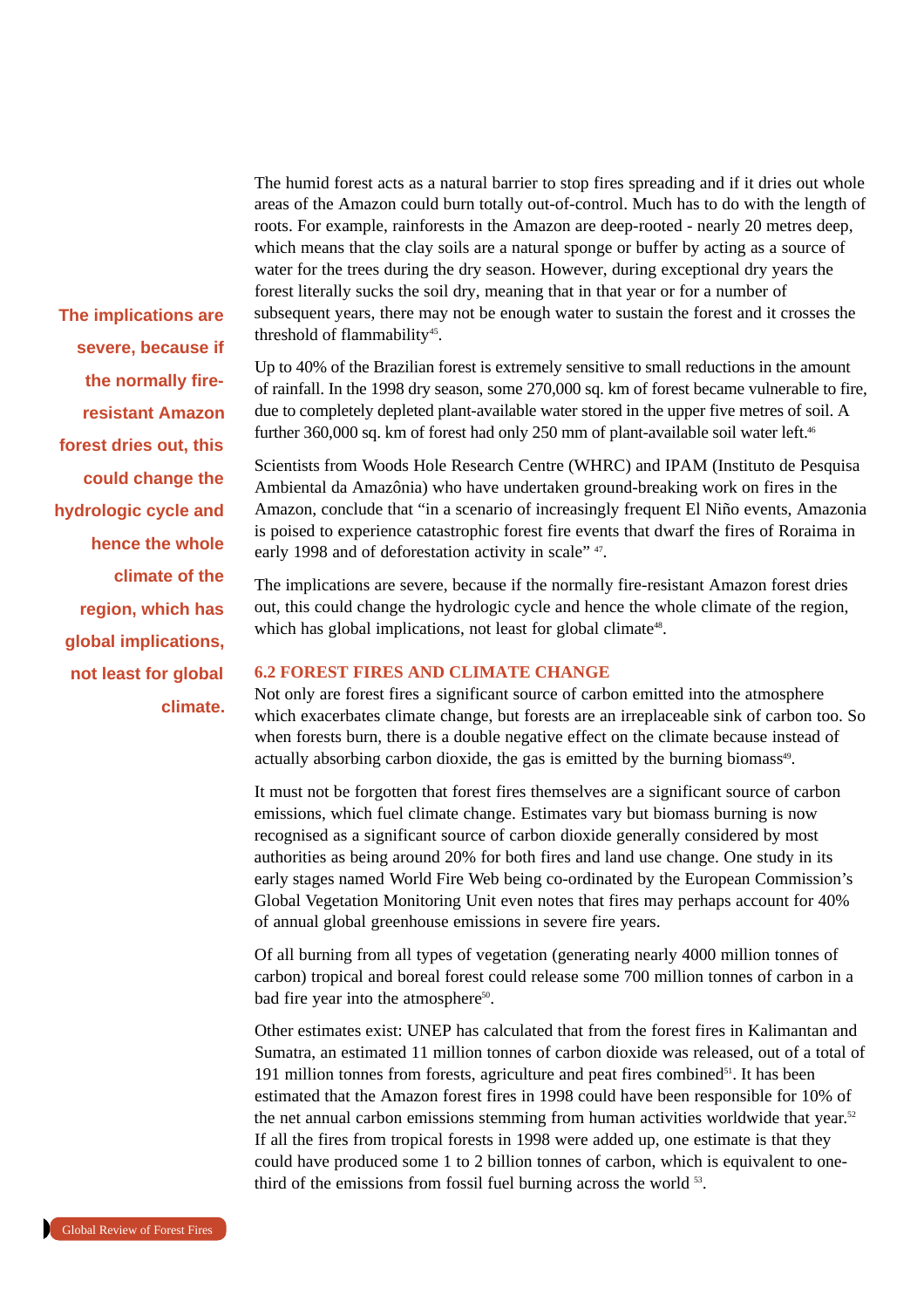While fires accelerate climate change, some scientists argue that El Niño events give us a preview of what it will be like to live in a higher carbon world, with the possibility of El Niño becoming a violent and annual event. Indeed modellers from the Max Planck Institute believe that the average climate in the 21st Century will become more like the El Niño conditions experienced in the last few years $54$ .

#### **6.3 THE FUTURE**

So when will the next El Niño occur? Scientists at the American Climate Prediction Centre believe that La Niña conditions will prevail globally until March 2000 and it is too early to say when the next El Niño will be. However, the Eighth ASEAN Ministerial meeting on Haze in August concluded that as "La Niña is expected to weaken by the end of this year, meteorological experts have predicted a likely recurrence of dry conditions associated with the El Niño phenomenon next year or by 200155".

#### **6.3.1 INCREASING DAMAGE TO RAINFORESTS FROM FIRE**

New research from South East Asia and the Amazon shows that fire is not only a major cause of depletion of tropical forests, it also increases the vulnerability of forests to future burning<sup>56</sup>. Fire increases the flammability of the forest, causing a positive feedback cycle in which the more forests become degraded - either through deforestation or by fire - the more susceptible to future burning they become, and the more they burn when they do actually catch fire. What this means is that previously burned forests become susceptible to fire not only in El Niño years, but under common dry conditions<sup>57</sup>. This raises the possibility of large wildfire episodes that have previously only occurred in El Niño years, happening much more frequently.

Under normal conditions, rainforests, which are extremely moist and humid ecosystems, do not readily burn and are extremely resistant to drought. Humidity levels in forests have been shown to be the single most important limit to combustibility. Unless humidity levels drop below  $65\%$ , burning is unlikely<sup>58</sup>.

But although rainforests are not adapted to fire, charcoal analysis shows that people have been periodically burning forests for at least 17,500 years. Fire is the primary tool to clear forests and people take advantage of the dry season to clear land, when humidity levels are lower and the forest burns more easily

The logic is simple; you burn during the dry season, expecting the onset of the rainy season to extinguish the fires. If the rain fails, as it does in an El Niño year, there are often wildfire episodes. For example in the Amazon, scientists believe that 90% of the forest burning has occurred during El Niño years<sup>59</sup>. As El Niño events increase in frequency, the result is that over the last couple of decades, forest fires have increased significantly in size, frequency and intensity $60$ .

However, one of the most disturbing findings of a new book into forest fires in the Amazon by scientists from WHRC and IPAM, "involves the impacts of so-called forest surface fires" such as those that struck Roraima in the Amazon in 1998. At first glance, the authors argue that "those impacts appear to be small" because "surface fires are usually confined to the forest floor, where they consume organic material and underbrush. Yet even such low-intensity fires damage the bark of rainforest trees, which slowly die during the following year" <sup>61</sup>.

**Fire increases the flammability of the forest, causing a positive feedback cycle in which the more forests become degraded either through deforestation or by fire - the more susceptible to future burning they become, and the more they burn when they do actually catch fire.**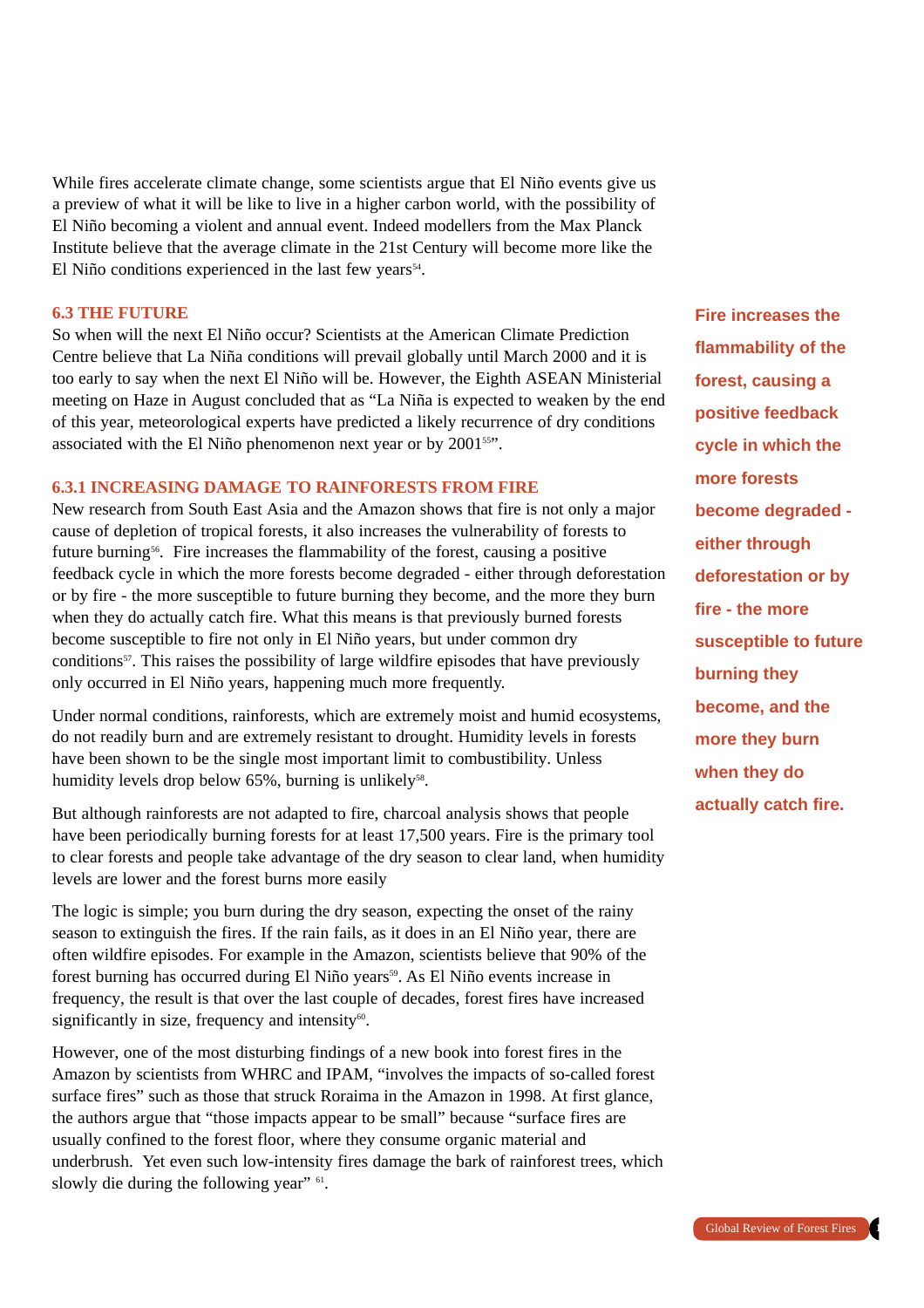**Logging can increase the flammability of forests by reducing forest leaf canopy coverage by up to 50%. Canopy loss may increase temperatures, reduce humidity and hasten the drying of wood waste and litter, making it more combustible.** The authors contend that "this slow death builds up substantial amounts of fuel on the forest floor, and the gradual opening up of the forest canopy reduces the high humidity in the understory, which normally protects tropical forests from burning. As a result, forests that are lightly burned by surface fires are susceptible to catastrophic fires during the following year's dry season". Their findings, they argue, suggest that fires in the Amazon this year could be far worse than last year, even though it is not an El Niño year<sup>62</sup>.

The scientists found that "second" fires are much more intense and move much faster through the forest than "first" fires. If undisturbed or selectively logged forest does burn, it generally loses less than 10% of living biomass, but recurrent fires can kill 80% or more of the living biomass.<sup>63</sup> Woods Hole researchers estimate that heat release in a first fire is in the order of 7,500 kWm2 and 75,000 kWm2 in subsequent burns. This means large trees that may survive a first burn may not survive the next. Indeed after one or more recurrent fires  $98\%$  of trees may be killed<sup>64</sup>.

Logging can increase the flammability of forests by reducing forest leaf canopy coverage by up to 50%65. Canopy loss may increase temperatures, reduce humidity and hasten the drying of wood waste and litter, making it more combustible. Forests that have been logged may also contain large amounts of waste wood on the ground that will burn readily, in the case of a fire.<sup>66</sup>

The time between fires termed "periodicity" is also important. Research from the Amazon, where fires occur somewhere in the forest every 7 to 14 years, has shown that fire return intervals for an individual piece of forest of less than 90 years can eliminate trees species and intervals of less than twenty years may kill off trees entirely $67$ . The more damaged the forest beforehand the longer it takes to recover after a fire. For example, evidence exists from the 1982-83 fires in Indonesia that there is more extensive fire damage in logged areas, compared to unlogged areas. Indeed, researchers have concluded that damage to forests by fire is directly proportional to prior disturbance by humans<sup>68</sup>.

These findings mean that time is of the essence in addressing the forest fire problem, but what has been achieved in the last eighteen months and is it really enough?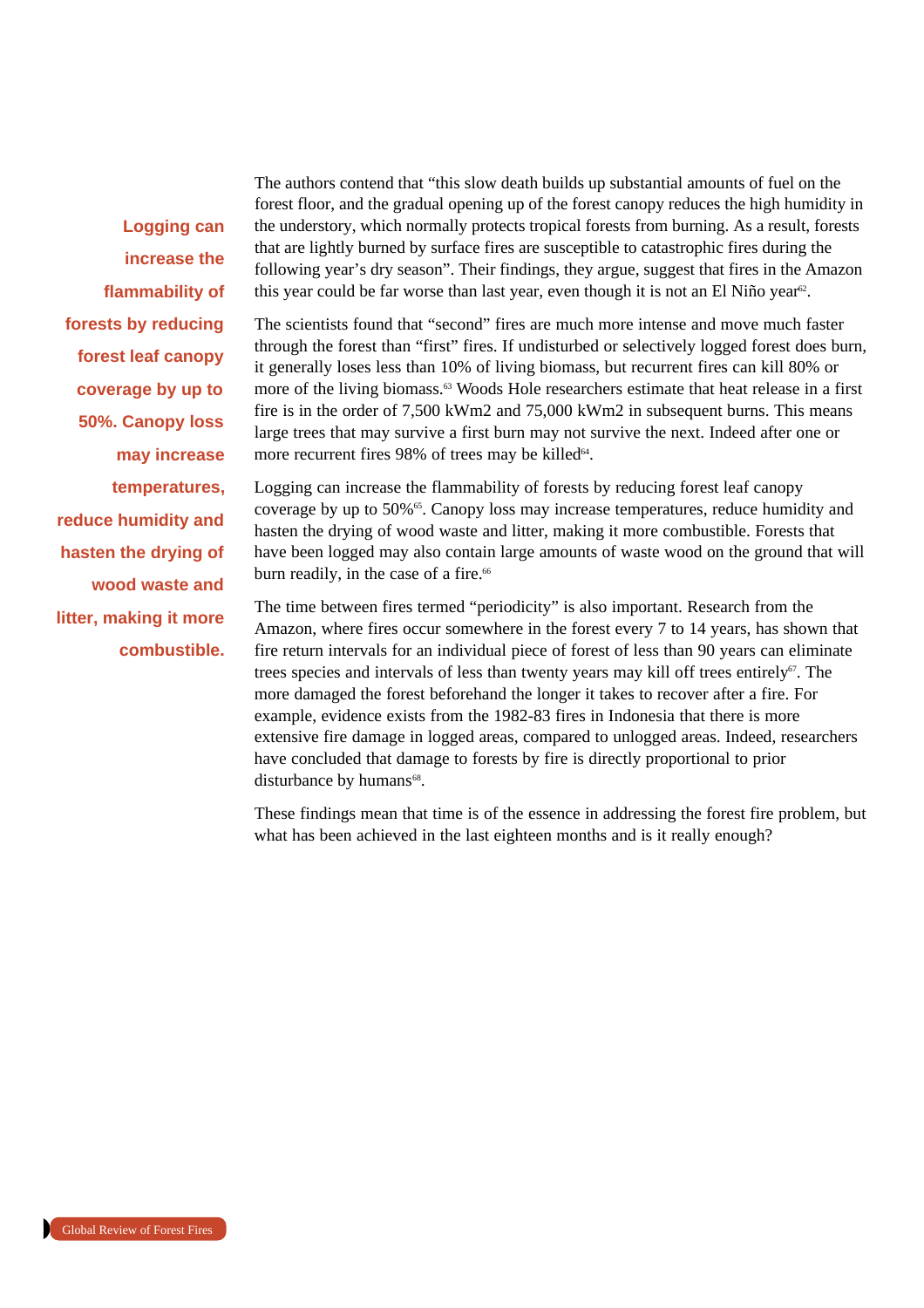### 7. What are the Lessons from 1997/98, that Haven't Been Addressed

While there has been an increase in activity by certain agencies - much of that action is focused on fire fighting and some on mitigation rather than prevention. The "prevention" undertaken often uses "high tech" equipment to try monitor and forecast when fire will occur. There is little or no "prevention" that sees plans made, risks assessed, fuel concentrations modified, training or equipment needs analysed and met, or weather and fire danger monitoring processes established. Very little effort seems to be going into where it is most needed - fundamentally addressing the underlying causes of forest fires: the reasons people, companies and governments are clearing forest in the first place, and broader issues such as poverty and debt.

#### **7.1 THE RESPONSE FROM AGENCIES AND KEY GOVERNMENTS:**

There are positive signs, but change is not happening fast enough and the root causes of the fires are not being addressed effectively or consistently. Agencies and governments have focused on (mostly existing) hi-tech elements of the spectrum of fire management activities, without getting to grips with underlying causes. The approach also seems to be mostly short-term and top-down not long-term nor bottom up. While the agencies and the experts may have become carried away with the latest remote sensing technology, research from the Amazon shows it probably does not reflect the real size of forest burning anyway.

There has been change. The Global Fire Monitoring Centre (GFMC), operating out of Freiburg University has been established as an initiative within the UN International Decade for Natural Disaster Reduction (IDNDR). The centre collects global fire statistics and its web-site offers global up-dates on fire<sup>69</sup>. As the IDNDR came to a close, the UN set up a replacement Inter-Agency Task Force on Natural Disasters. Under their auspices, Johann Goldammer from the GFMC who is also the chair of the UN/FAO/ECE forest fire specialists, is pushing for an Inter-Agency Task Force on Fire. This fire task force would include input from UN agencies, non-governmental organisations, and the new initiative from the World Bank - the ProVention Consortium on Natural and Technical Disasters. The task force would try and streamline fire initiatives from different agencies, acting as a conduit for information exchange<sup>70</sup>.

Apart from the fledgling task force, Goldammer argues that " it seems that more action at international level is underway than ever before. Several UN agencies, UN programmes and other international organisations, notably FAO, IDNDR, UNEP, UNESCO, WHO, WMO, the World Bank and several NGOs, for example, have taken decisive steps to investigate their role and future involvement in the global fire theatre"<sup>71</sup>.

On other levels there have been improvements: In 1997 there were only four important on-going forest fire projects in Indonesia - funded by GTZ, the EU, JICA, and ITTO, but now there are thirty-five. Most of these later efforts are shorter-term and tend also to be related to sophisticated remote sensing technology for monitoring and fire prediction<sup> $72$ </sup>, tasks which they may perform with varying success. Generally these projects do not try to address the underlying causes of forest fires. Some actors are lukewarm seeing little change happening or progress possible through such efforts. Globally donors also may be forming preliminary (and presumptive) concepts identifying the fire problem as a "natural" or "climatic" (El Niño) phenomenon.

**There are positive signs, but change is not happening fast enough and the root causes of the fires are not being addressed effectively or consistently. Agencies and governments have focused on (mostly existing) hi-tech elements of the spectrum of fire management activities, without getting to grips with underlying causes.**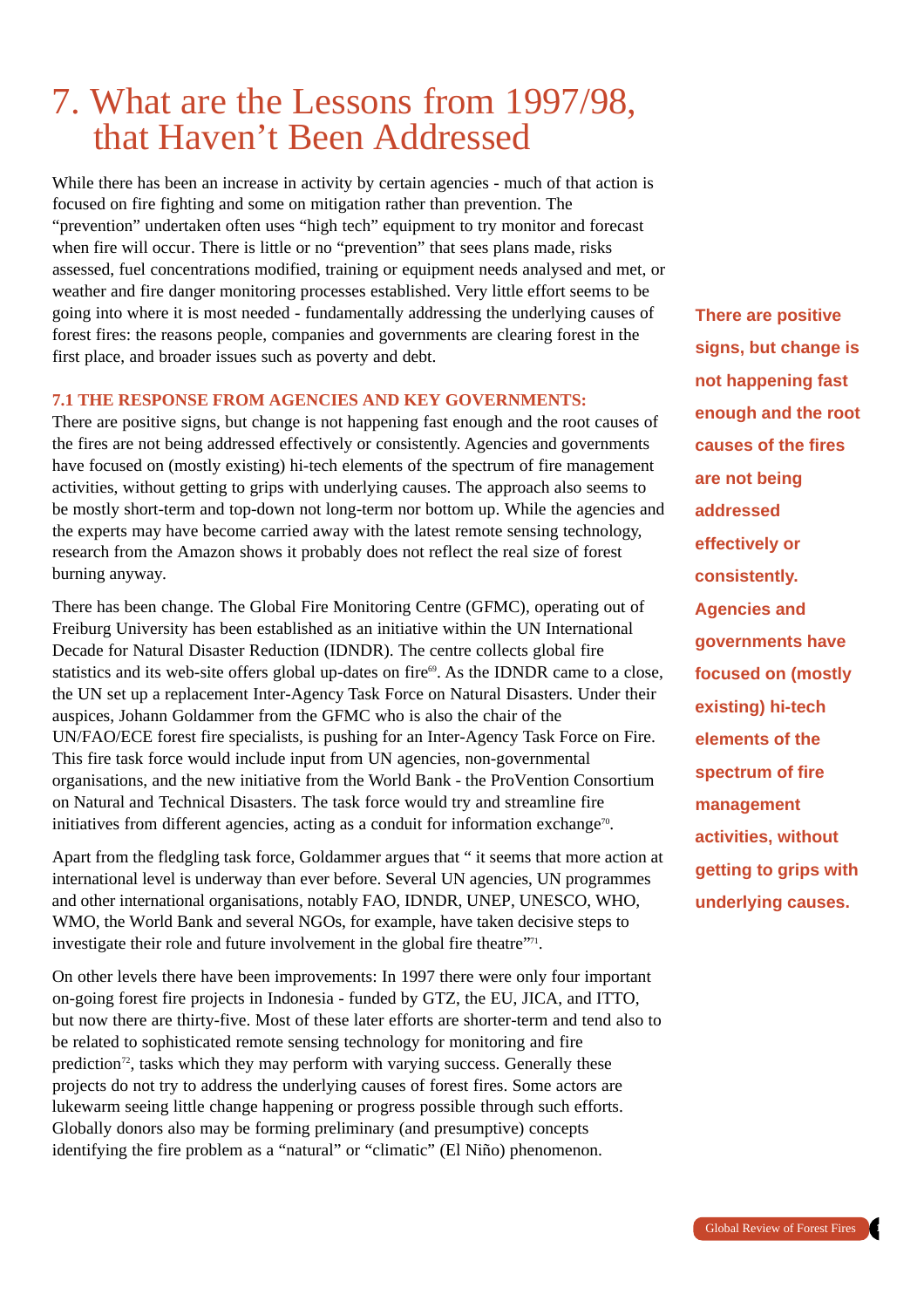Talking to people inside agencies they say - anonymously of course - that the issue of forest fires is slipping down the agenda as the rains extinguish the latest batch. Governments, agencies and donors, it seems, may have short-term memories, not a tendency to undertake long-term strategic planning. When disaster strikes again, and it will, they may simply react much like they did last time, argue people at the cutting edge of the fire debate. Ludwig Schindler, the co-ordinator of the IFFM project in East Kalimantan, argues that: "The international donor's community panicked when the fires picked up and many countries wanted to help. But all the players were completely helpless and a lot of money was wasted for the sake of doing something"<sup>73</sup>.

Both Indonesia and Malaysia criticised the international community after a bilateral meeting in May 1999 for not delivering on promised assistance to fight forest fires. "They have promised us, but nothing is forthcoming," said Malaysia's Information Minister Datuk Seri Mohamed Rahmat in May 199974.

#### **7.2 GLOBAL PARALLELS**

Nations around the world are making efforts to face their forest fire problem. Plans, coordination and technical improvements are being considered and sought. In the Mediterranean many countries are re-evaluating their forest fire management requirements after disastrous fire seasons. Many countries have policy and structures in place but the results are poor. Both numbers of fires and forest area burnt have doubled in many Mediterranean countries since the 1970s  $\frac{75}{15}$ . Integrated Action Plans such as the one drafted by Indonesia are not common. Regional level interaction while not necessarily formalised, such as through ASEAN, does exist but perhaps is yet to realise the potential for addressing forest fires. In concert with South East Asia the responsibility for putting out forest fires in some countries is separated from those that manage forests or inhabit them.

Common to all the worldwide economic crisis has expressed itself and influenced forest fires. Searching for subsistence saw Russians, inexperienced in forests, start fires as they tried to hunt and collect food.

In South America, Latin America and the Caribbean large scale fires demonstrated that public policies and human practices, exacerbated by prolonged drought, contributed to the severity of impacts on forests. The sheer magnitude of the fires world-wide was often related to the significant amount of agricultural and land clearing burning as a result of both long-standing tradition and particularly industrial plantation development.

#### **7.3 IS THERE A NEED FOR ALTERED EMPHASIS?**

The seven El Niño events in the last thirty years have provided governments such as Indonesia ample illustration of the problems of forest fires. One of the largest fires in recent years, coincided with the El Niño event in 1982/83. Every subsequent El Niño event has resulted in further fires and renewed calls for governments to act. The authorities supported by international agencies, donors and NGOs have failed to reduce the damage from forest fires. "Reading old reports about the fires in East Kalimantan in 1982/83, the obvious observation is that the conclusions of these reports are still valid and one could change the year and use them now. Not much has changed," argues Ludwig Schindler, co-ordinator of the IFFM project in East Kalimantan<sup>76</sup>.

**"The international donor's community panicked when the fires picked up and many countries wanted to help. But all the players were completely helpless and a lot of money was wasted for the sake of doing something"**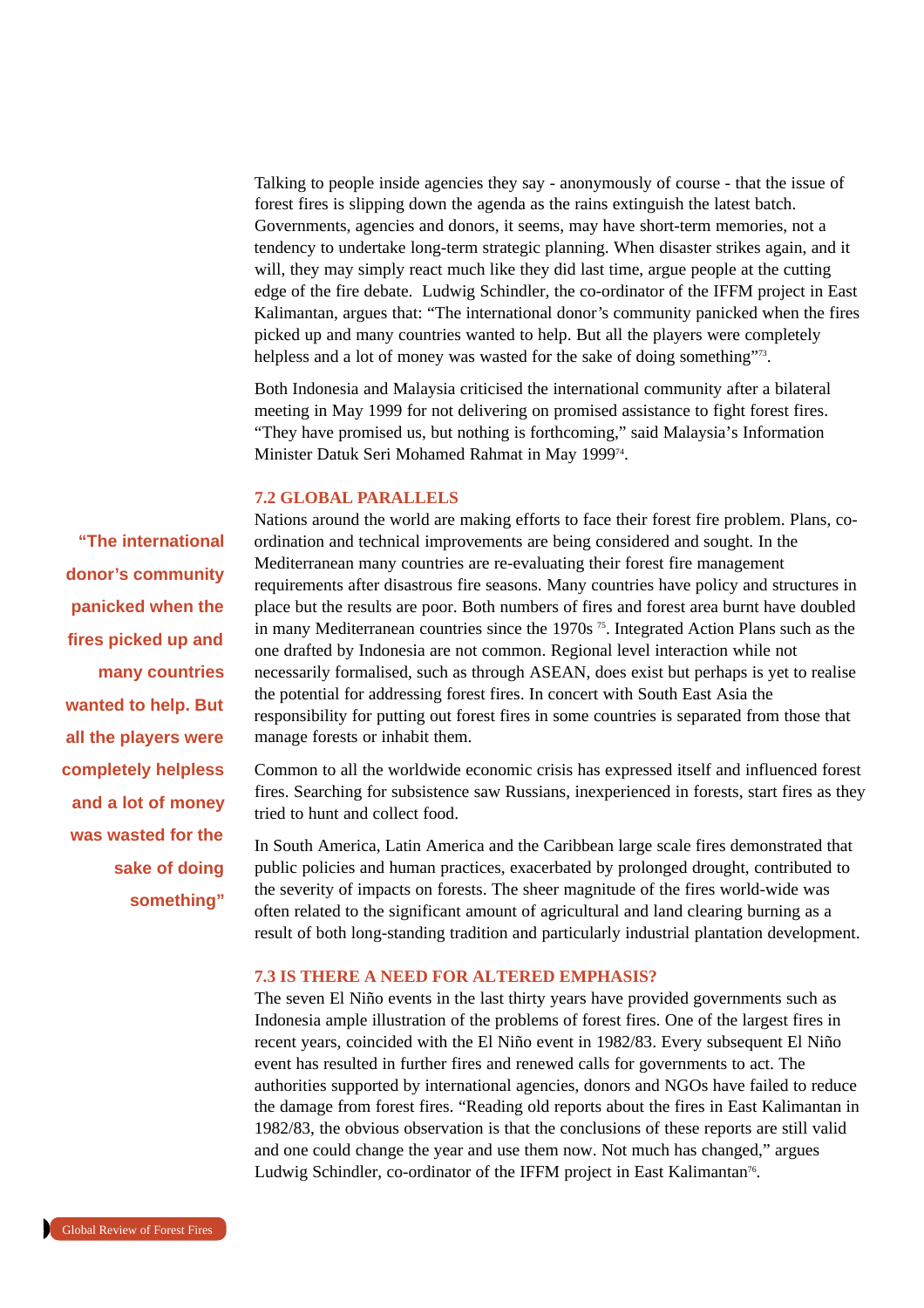Why is this so? The answer lies in the fundamental nature of the influences that perpetrate fires and paralyse effective response. Technical solutions, often highly sophisticated and costly, do not address influences underlying the forest fire phenomenon.

A rethink of development policy that includes deforestation must be undertaken. It is probable that the next El Niño will impact forests in the tropics that have not recovered from the 97/98 forest fire episode. The damage inflicted on them is likely to be much greater and perhaps catastrophic. The increasing evidence of a link between climate change and the likelihood that El Niño will recur in the next twelve to eighteen months clarifies the need for fast fundamental reform as paramount.

The much more low-tech, but long-term, elements of a positive community based approach could be the way forward. Experience in Mexico and Indonesia indicate that the biggest fires occurred on state owned or industrial forest land while the least damage occurred on land that was community owned or managed.

Community based fire-management projects in Indonesia, Africa and the Amazon, in contrast, have seen real improvements through engaging in efforts with people to address underlying causes of fire.

This begs the question of how well national governments have responded to the fires. In many regions of the world there have been efforts, some massive, to try and turn the tide of fires. Most aspects of the forest fire difficulties demonstrate shared elements. The underlying causes are held at least in part in common and to varying degrees. The issues and interactions that lead to the "problems" exist worldwide with fire the globally obvious symptom. The cross-cutting sectoral and policy aspects include; land allocation policies and processes, land use practices (particularly fire for land clearing), clarity of land ownership and use rights, legal and regulatory structures and arrangements, economic incentives or requirements that are perverse, elements of governance and community capacity building.

Generally speaking these elements are also significant aspects in many endeavours to improve the social, economic and environmental circumstances in a number of countries. Notably few are specific to forest fires. Addressing forest fires of necessity demands effort to improve the fundamental workings of nations, governments, civil society and the private sector. Effort to make changes and advances has been initiated and continues around the world. One of the largest and most disastrous series of fires burnt in South East Asia. The circumstances and context of this region when examined (see Appendix) provide an illustration of the elements contributing to the forest fire dilemma. These aspects are just as applicable in all other regions and perhaps more urgent yet less well known. South East Asia is a model for the world's forest fire problem, including the patchiness of international response. A model replicated in part in most regions of the world.

**In many regions of the world there have been efforts, some massive, to try and turn the tide of fires. Most aspects of the forest fire difficulties demonstrate shared elements. The underlying causes are held at least in part in common and to varying degrees. The issues and interactions that lead to the "problems" exist worldwide with fire the globally obvious symptom.**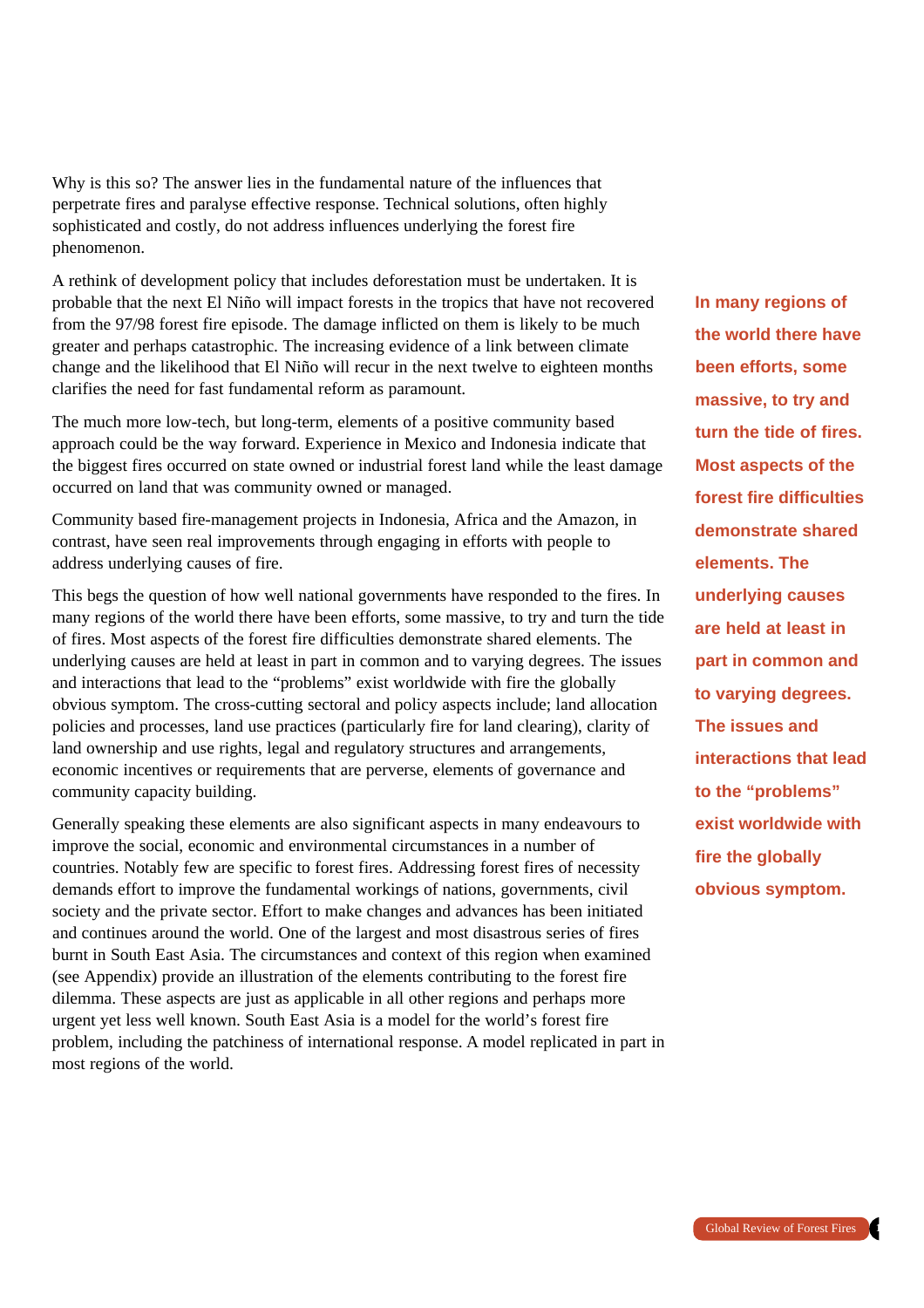## 8. Is it Time to Rethink Forest Management?

With the increasing evidence of a linkage between climate change and El Niño, a radical reappraisal of conservation and management of forests will also have to address the causes of climate change. One of those changes is the need to recognise that the state control of forests in region's like Asia has not worked. "The massive regional failure of forest policies for half a century or more requires that we look beyond the managerial and technical problems facing forestry agencies to explore alternative management paradigms, community forestry being a logical candidate", argues Mark Poffenberger from IUCN<sup>7</sup>.

#### **8.1 COMMUNITY FORESTRY**

Community forests not only show greater levels of biodiversity, but also experience less burning during fire episodes. Compared to a monoculture cash crop, a community forest garden contains hundreds of plant species. Studies of indigenous forest management systems indicate that they retain some 50-80 per cent of the biodiversity found in neighbouring natural forest<sup>78</sup>.

Burn pattern analysis during the fires of 1983, 1997, and 1998, in Kalimantan has shown that in areas under community control experienced considerably less burning than areas being cleared for industrial crops<sup>79</sup>. In 1997, fire damaged 30,000 hectares of plantations north of Balikpapan in Kalimantan, yet only 30 hectares of community forest was burned. Meanwhile in Central America, where some 1.5 million hectares of forest burned, "almost none" burned on community managed forests. 80 Following are some examples of community forestry that works.

#### **8.1.1 NAMIBIA:**

Proof that community forest works also comes from another continent: from Africa.

The Namibia-Finland Forestry Project was started in April 1997. A year earlier, while some 4-5 million hectares of land burned in the country, a pilot project had been initiated in the East Caprivi region of the country. Its aim was to transfer the responsibility for forest protection to the local communities, and to see whether African communities would manage wild fires in their areas<sup>81</sup>.

In 1996, seven tribal leaders were selected, with a further seven the following year and in 1998 a further 24 villages voluntarily joined the programme.<sup>82</sup> In the original pilot area of some 1.4 million hectares, the strategy was two-fold: Firstly to undertake forest fire prevention public relations within the government, whilst training local communities into fire management units. Secondly to undertake a massive fire awareness campaign in schools and local organisations, including the production of written material, posters, radio broadcasts and video.<sup>83</sup>

With over 10,000 fires in 1996, the strategy does not include fire suppression, just better fire prevention and mitigation. The project so far has been a success, with awareness raised in over 70 schools and amongst the public. By last year there had been a 30% reduction in fire incidents in three years. "The project has now been expanded to cover 7 million hectares, because we think that this year we are probably down 700,000 hectares in fire incidence in four years" says Mike Jurvélius, a fire specialist involved in the programme84. A survey undertaken of the benefits of controlling the fires has found that the poorest women in the community experienced the greatest gain in terms of added nutrition to their children.<sup>85</sup>

**"The massive regional failure of forest policies for half a century or more requires that we look beyond the managerial and technical problems facing forestry agencies to explore alternative management paradigms, community forestry being a logical candidate"**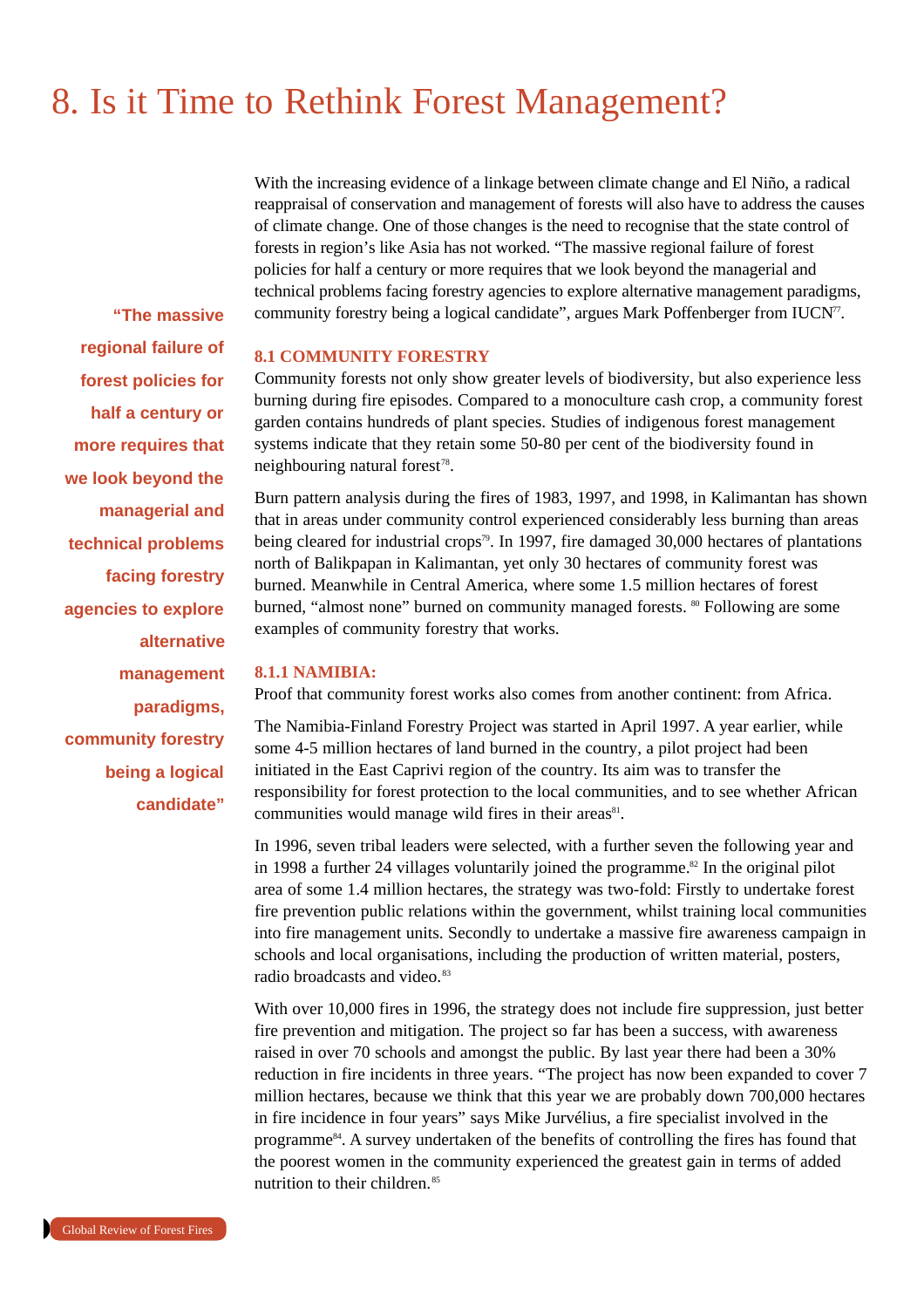The forest control project is the first of its kind not to have local people employed by the government, with traditional authorities signed up to the programme. "Community forestry is the only option in Africa today with the growing population in the rural areas", argues Mike Jurvélius. "We have to engage all the rural areas in the preservation of the environment, because the government is totally helpless, there is no money or resources."86

#### **8.1.2 INDONESIA**

Andrew Vayda, a Professor of Anthropology and Ecology at Rutgers, examined certain community responses to fires in Indonesia. He visited the Teluk Pandan community living within the Kutai National Park in East Kalimantan and was told that, while fires burned elsewhere in the Park in 97-98, no forest was damaged by fires started by the Teluk Pandan. The head of the village maintained that his personal experience of the great fires of 1982-83 had alerted the village, which imposed strict rules for burning.

Rules such as: anyone who was going to burn on their land had to give the village head at least three days notice and during the burn, people had to be present with water and other instruments to put out fires. Villagers who broke those rules where required by the community to pay compensation<sup>87</sup>.

Also operating in East Kalimantan is the Integrated Forest Fire Management Project, which started in 1991, when Indonesia asked for international help to assist in forest fires in Kalimantan. The German government, through their development agency, GTZ, assisted in setting up a "Long-term Integrated Fire Management System for Indonesia" to improve fire management capacities in the East of the island. The project began in 1994 and is scheduled to last for eight years.

To begin with, a pilot area was set up in Bukit Soeharto, where the initial phase of the project was undertaken. At the village level, this included undertaking socio-economic studies to elaborate a concept for community based fire management and to organise volunteer fire response crews. The national mascot for fire prevention, "Si Pongi" has been promoted at schools and with children.

In April 1999, using the "Si Pongi" theme, a colouring and drawing competition was held for hundreds of children at Samarinda in East Kalimantan. This was followed by an environmental education seminar where government officers, including teachers from all school levels, representatives from the local University, NGOs, community organisations, and the media discussed ways to prevent forest fires and the need for the development of an Environmental Education Network.

The next phase of the project includes replicating the idea all over East Kalimantan, with the establishment and equipping of local fire centres, and training of personnel at all levels trained to prevent and respond to wildfires. A crucial factor is the involvement of the local population. "Community based forest management is the right way", argues Hartmut Abberger, from the IFFM project. "You can see everywhere last year during the fires, that people do not feel responsible for the fires. They feel no ownership and as long as there is no ownership, I do not think you will successfully prevent forest fires<sup>88</sup>."

**"Community forestry is the only option in Africa today with the growing population in the rural areas", argues Mike Jurvélius. "We have to engage all the rural areas in the preservation of the environment, because the government is totally helpless, there is no money or resources."**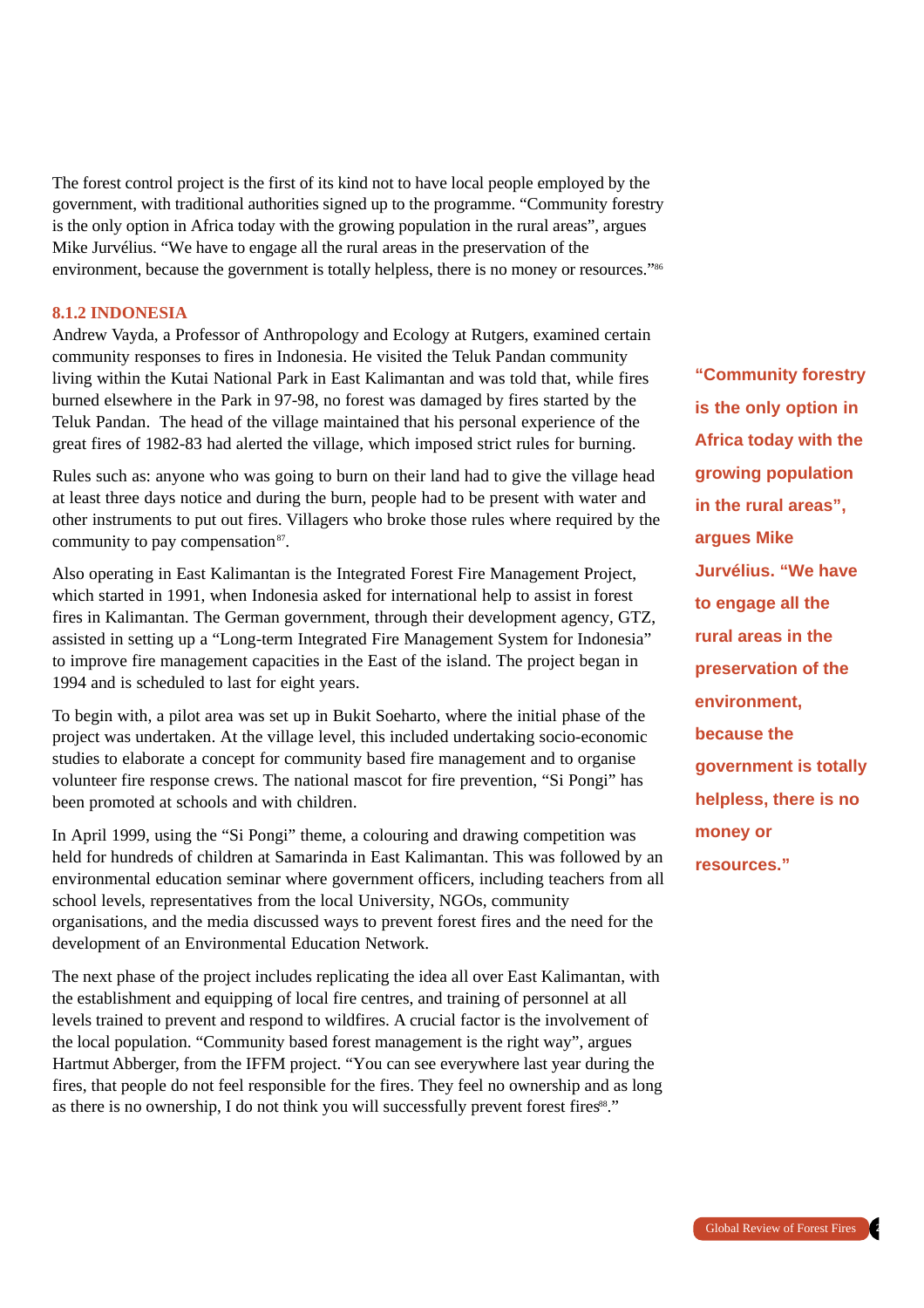In contrast, Abberger continues that, "if there is co-operation between the government and local communities establishing community forestry, establishing buffer zones, I am pretty convinced there will be fire prevention<sup>89</sup>."

#### **8.1.3 AMAZON**

**Only one fire was deemed to have gone out of control when a farmer was ordered to pay compensation of "one thousand fence**

**posts".**

Scientists from Woods Hole and IPAM worked with farmers from the Del Rey community of eastern Pará, after much of their land was burned during the 1991-92 fire episode. Together the collaborative project designed and implemented a community fire ordinance, which is similar to the one designed by the Teluk Pandan in Kalimantan. It requires that<sup>90</sup>:

- Community members must give eight days warning to their neighbours in advance of deforestation burning,
- Neighbours should clear and burn their plots at the same time
- Members must prepare fire-breaks in both the forest and pasture adjoining the new clearing,
- Perpetrators of accidental fires pay their neighbours to compensate for economic losses caused by the fire.

During 1997, eight intentional fires were supervised in this way. Only one fire was deemed to have gone out of control when a farmer was ordered to pay compensation of "one thousand fence posts". Although the scientists from Woods Hole and IPAM believe the scheme has been successful so far, they believe "it is too early to tell if the Del Rey Fire Regulation will provide a long-term solution to the problem of accidental fire in the community" 91.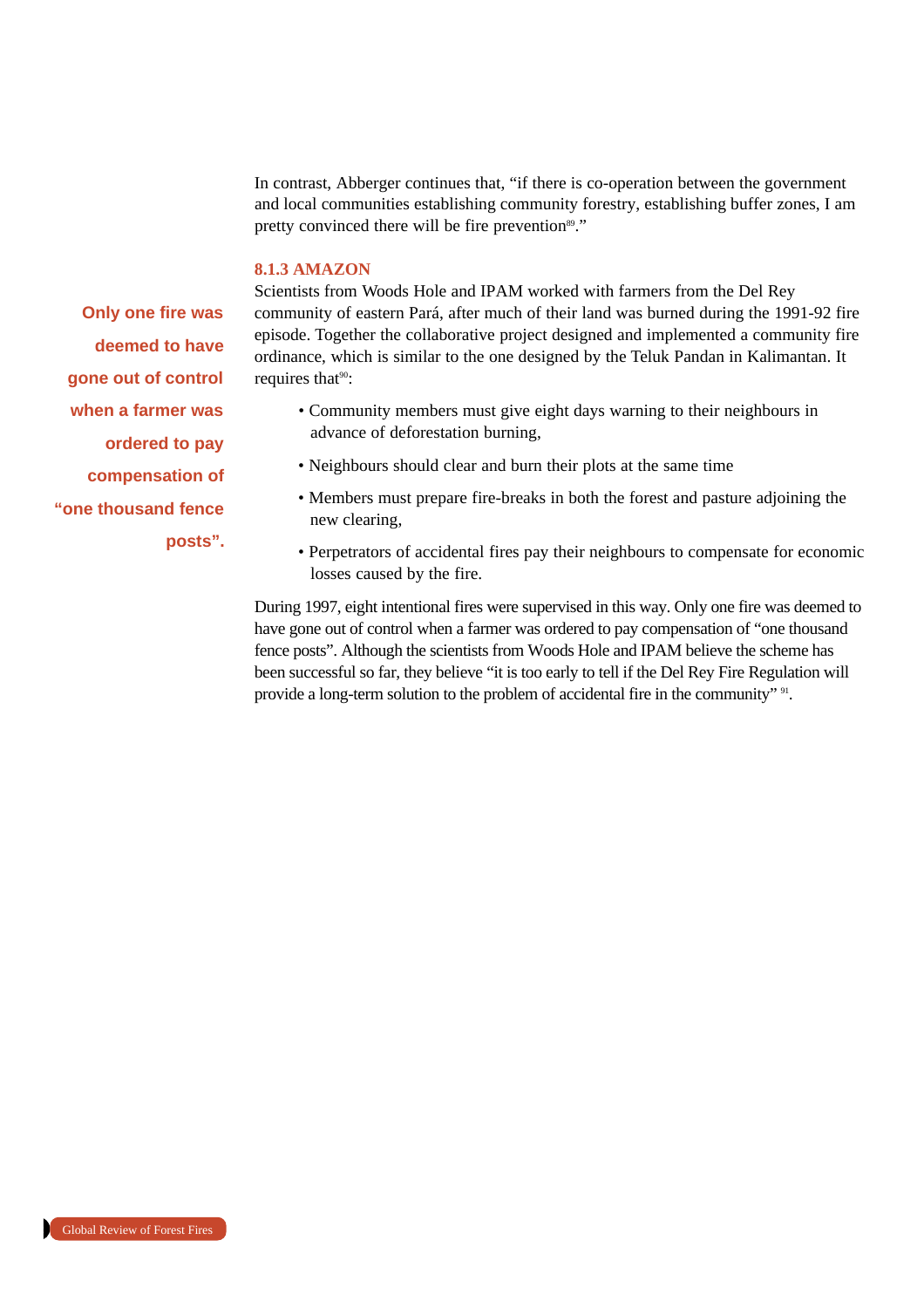# 9. Recommendations

A clarification of the issues and aspects surrounding and underlying influences on forest fires, particularly causes, is paramount and overdue. Forest fires are overwhelmingly the result of human actions, starting fires for subsistence, for protection and in support of industrial scale forest conversion. Fire management, fire planning and fire fighting capacity, and the opportunity and responsibility to be active at the most effective level, the community level, underlies many of the solutions to forest fire problems. The means to educate, inform and equip communities can come from many sources including government, private sector, NGOs, donors and development banks. The motivation for communities to participate and adopt their potential role rests on the resolution of some profound underlying issues. These include aspects of governance and the root causes of deforestation, such as poverty, corruption, trade liberalisation, debt and the resulting export-at-any-cost-growth model.

The time for action is limited due to:

- Forests affected by fires have become more susceptible to second and subsequent fires with dramatically increased impact.
- The global economic shocks and the Asian Economic Crisis have increased the pressure from rural people seeking subsistence and export oriented commercial endeavours in countries seeking economic survival.
- The limited capacity of government to regulate and manage forests, eroded by the economic crisis, is echoed by a generic mantra nominating "governance" issues on many fronts. The opportunities for influencing the direction and didactic of governments are limited but must be pursued.
- The private sector responds in an "economically rational" manner to potentially perverse incentives and the outcomes are by degrees acceptable, environmentally damaging and perhaps ecologically ridiculously stupid. The benefits from creating information, concepts and practices for influencing improvements and advances in private sector practices and policies are potentially enormous. The reality requires recognition of the balance between costs, risks and profit margins.

The causes of fire are complex and many, there are no simple solutions to the problem. The most promising move is towards community education, empowerment, and involvement in forestry. The very successful mechanisms for this have been developed under mainly an "action research" approach with communities at a practical level.

A set of generalised recommendations follows that in part address the underlying aspects for progress in forest fires. They cover global, regional, national, government sector, private sector and community elements. While most will generate positive outcomes in most circumstances not all suggestions are suitable for all countries.

Potential thematic and sectoral activities at varying scale include:

- Community Level;
- Promotion of community involvement and education about forest and land fires.
- Encouragement of community management schemes for forests and land.

**The causes of fire are complex and many, there are no simple solutions to the problem. The most promising move is towards community education, empowerment, and involvement in forestry. The very successful mechanisms for this have been developed under mainly an "action research" approach with communities at a practical level.**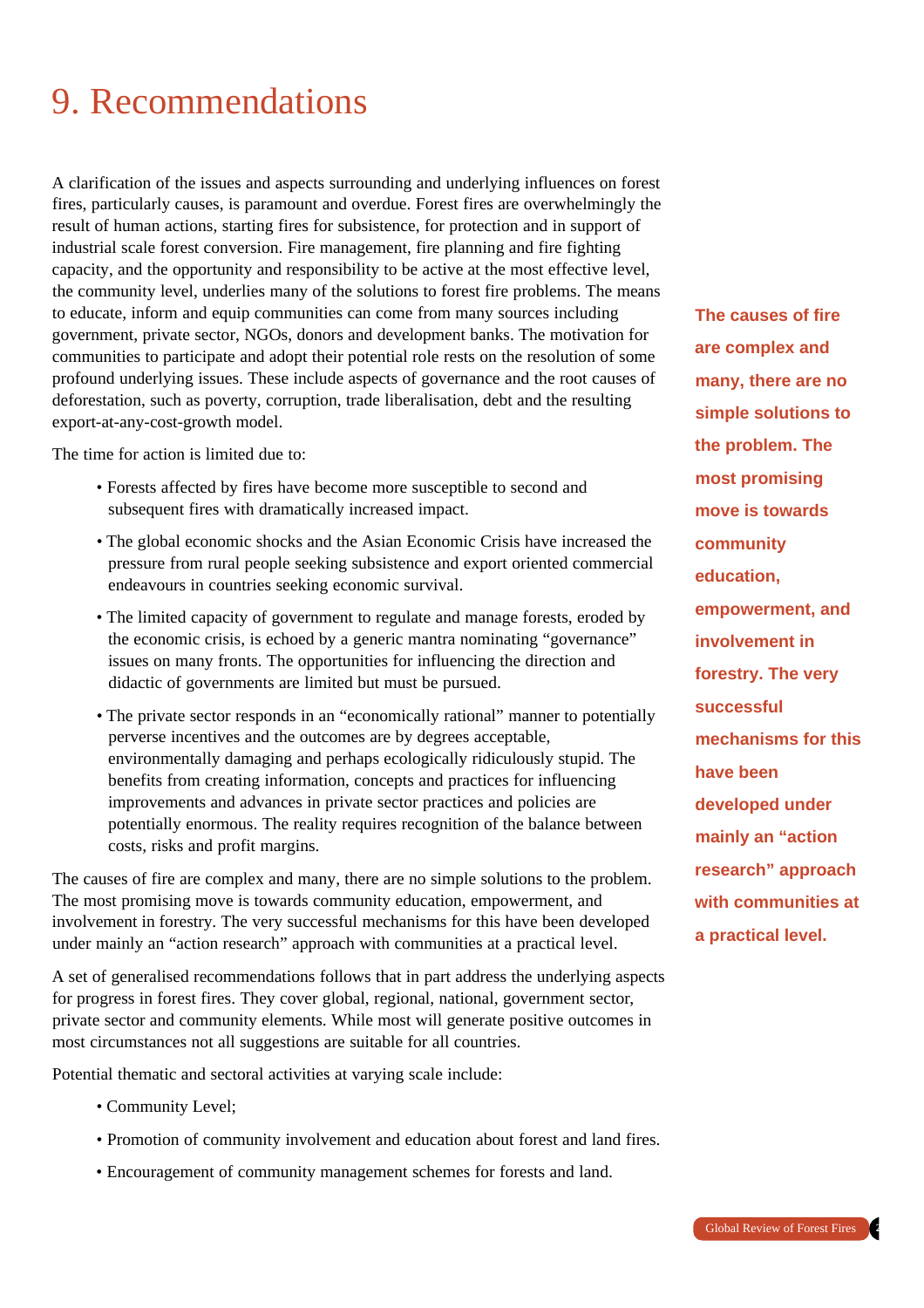- Managing and developing fire use to improve outcomes and reduce "escaped' fires.
- Provincial/National Level;
- Fire management and early warning systems need to be build up and implemented
- More intensive (less extensive) agricultural practices, emphasising agroforestry systems, should be promoted in favourable areas, through zoning, credit, and research and extension policies.
- Effective enforcement and improvement of national and international law.
- Budgets for fire prevention/management have to be available at a provincial, not just national level.
- There needs to be an analysis of infrastructure development, such as roads, waterways, power-lines, oil and gas infrastructure, which is facilitating the incursion of people into the forests.
- National Level;
- Clear government commitment to fire prevention including law enforcement and education of government officers, private sector operators and communities.
- Fire management infrastructure in many countries has to be improved. Progress should be built on existing organisational and operational capacities. Specific technical needs once defined might be met if appropriate through seeking elements of practices, technology and systems from other countries for adaptation.
- Develop and implement an effective monitoring system for fire use and management. Improvement of national monitoring, international monitoring of natural resources management and use is needed to support forest fire management particularly the reduction in unwanted fires. An independent system of monitoring such as the Forest Stewardship Council and Global Forest Watch may make a significant contribution.
- Exploring ways to encourage and inculcate zero-burning practices for forest and land management. Included may be government incentives for the use of alternative techniques in land preparation. Promotion of 'no burning'land preparation activities in selected areas of different provinces in Kalimantan and Sumatra can be combined with forest fires early monitoring and rapid response projects. This pilot approach would not only directly reduce the potentially burned areas, but also serve as a training ground and example for other areas in the same province.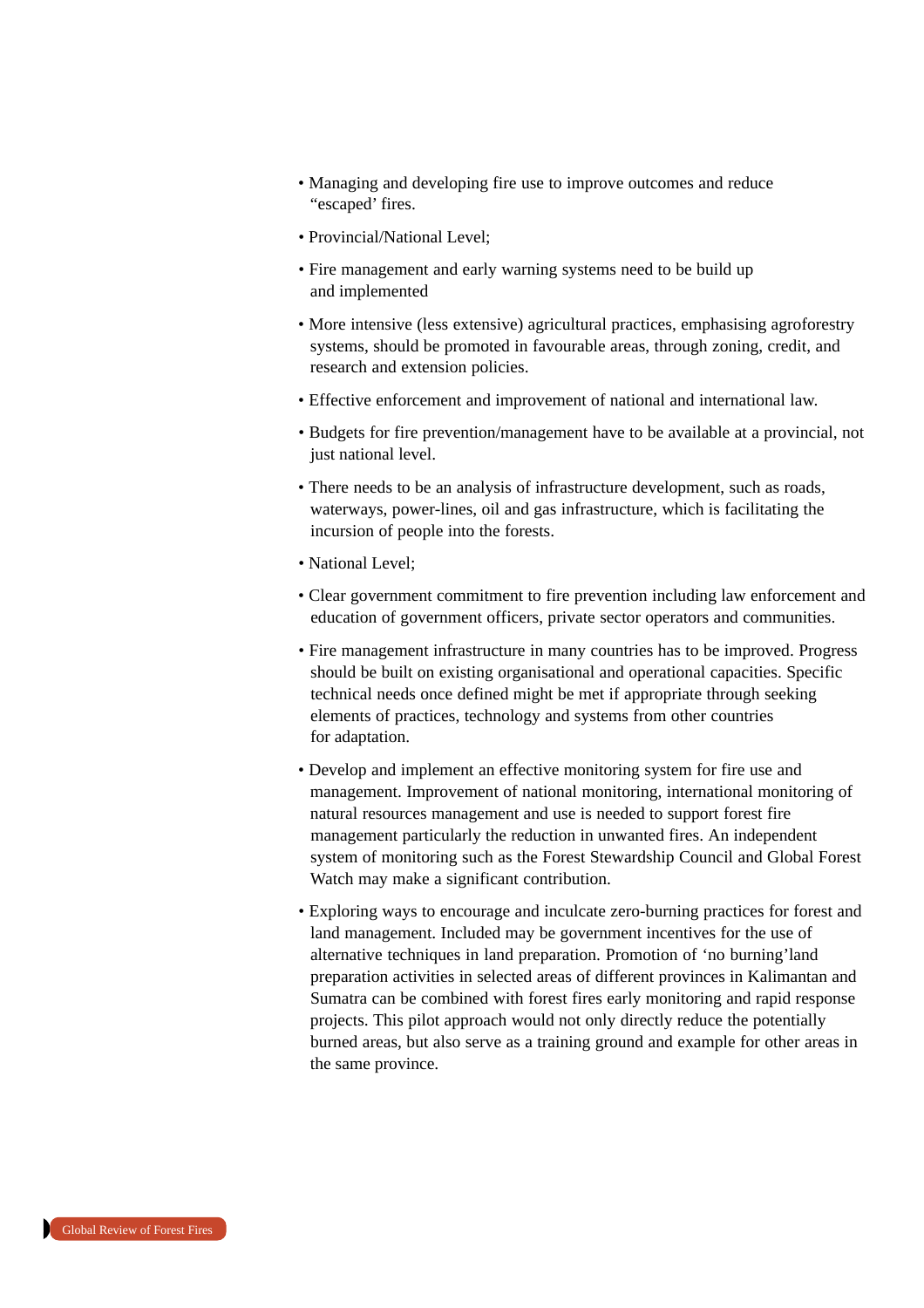- A comprehensive review of land-use planning, with an emphasis on solving land tenure problems. All stakeholders, including local communities should take part in the planning process and the needs of local communities be addressed. Initially community involvement should be considered in key decision making and ultimately community management and possibly ownership of forests should be explored including forest peoples rights over their lands.
- Harmonisation of forest policy in general to promote ecologically sustainable forest management including soundly based expansion of plantations, eliminating illegal logging and improved logging practices to reduce dead wooden material and maintain forest cover.
- An examination of export-led growth strategies that influence the extent and rate of conversion of primary natural forests into plantations. Alternative, non forested land should be identified, operational methods developed for using it for plantations and seriously considered for implementation.
- Market based mechanisms for supporting and encouraging sound forest and plantation practices should be thoroughly examined.
- After the 1997/98 fires, there's an urgent need for rehabilitation. Governments should commit to rehabilitation and urge the private sector to fulfil their obligations according to the area burnt in their concessions.
- Global Level;
- The long-term development model of forests has to be changed from one of cheap resource exploitation to one which is ecologically much more sustainable.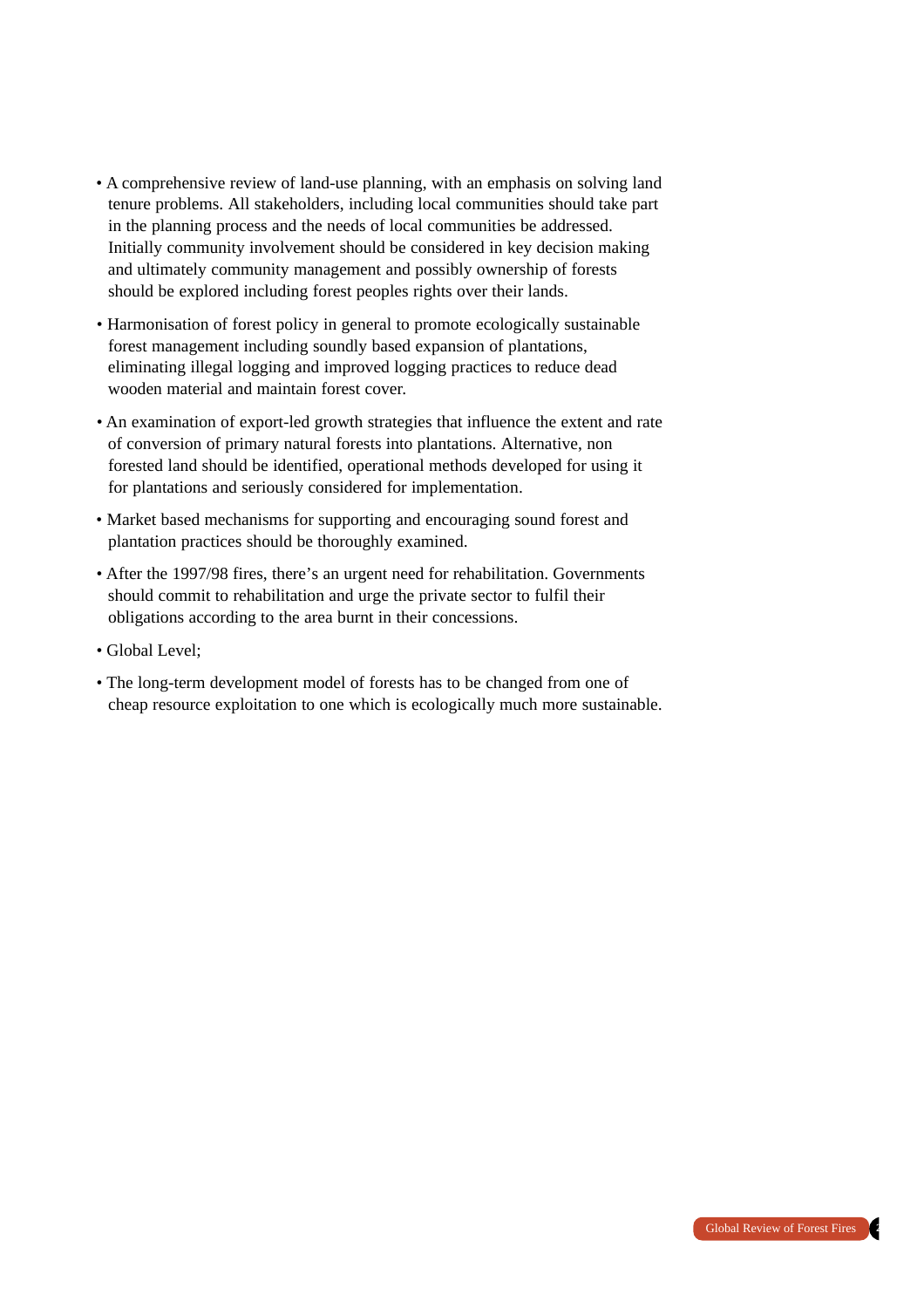# 10. Acknowledgements

The following people have given time, advice and assistance in this report. Many thanks to them.

From WWF:

- Bruce Cabarle,
- Jean-Paul Jeanrenaud,
- Tori Lyall,
- Stewart Maginnis,
- Don Masterson,
- Gonzalo Oviedo,
- Pedro Regato and
- Ana Claudia Barbosa.

#### Others:

- Hartmut Abberger from the IFFM in East Kalimantan
- Magdalena Alonsa Blamaseda from the ECMWF
- Andrew Deutz and Mark Poffenberger from IUCN
- Nigel Dudley and Sue Stolton from Equilibrium
- Johann Goldammer from the Global Fire-Monitoring Centre.
- Mike Jurvélius from Namibia
- Charlie Kronick from the Climate Action Network
- Daniel Nepstad and Mark Cochrane from Woods Hole Research Centre
- Helen Wallace and Martin Baker from Greenpeace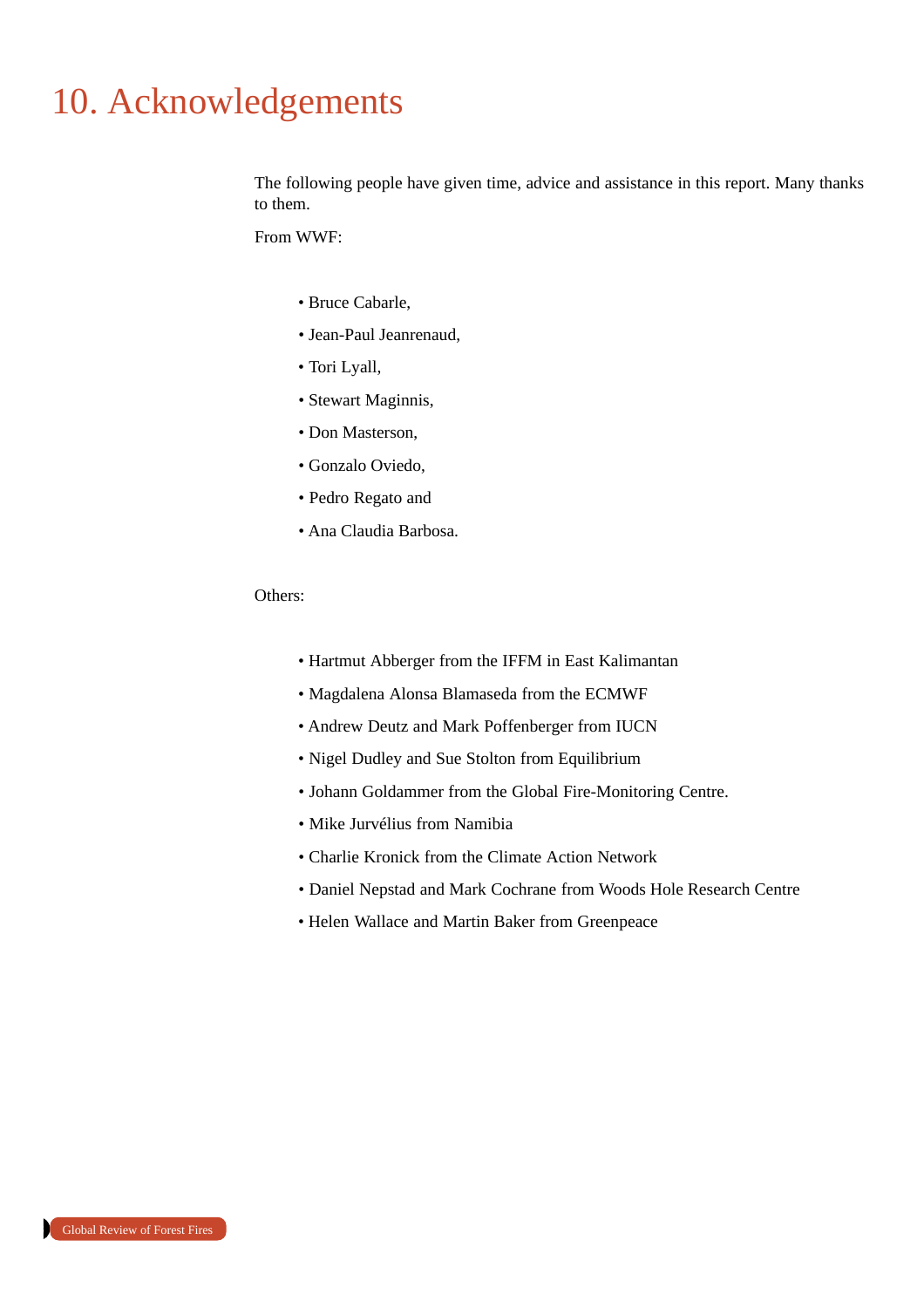# 11. Appendix

#### **11.1 GLOBAL FIGURES AND ESTIMATES OF DAMAGE FOR 1997/98**

This table gives the best estimate so far of impacts of the fires in 1997 and 1998

|                             | Area<br>impacted<br>(million)<br>hectares) | <b>Forest area</b><br>impacted<br>(million)<br>hectares) | <b>Protected</b><br>areas<br>affected | <b>Indigenous</b> | <b>Population</b><br>affected by<br>haze | CO <sub>2</sub><br>produced<br>(tonnes) | <b>Economic</b><br>(US\$)<br>billion) |
|-----------------------------|--------------------------------------------|----------------------------------------------------------|---------------------------------------|-------------------|------------------------------------------|-----------------------------------------|---------------------------------------|
| <b>South</b>                | $8 - 10$                                   | 4.66                                                     | 19                                    | 60-80,000         | 70 million                               | 11 million                              | 10                                    |
| <b>East Asia</b>            |                                            |                                                          |                                       |                   |                                          |                                         |                                       |
| <b>Amazon</b>               | 3.3                                        | 1.5                                                      | N/A                                   | 22,000            | N/A                                      | N/A                                     | N/A                                   |
| <b>Russia</b>               | $\overline{2}$                             | $\sim$ 2                                                 | $\overline{4}$                        | 19,000            | 1 million                                | 30 million                              | N/A                                   |
| <b>Central</b>              | ~1.5                                       | 1.48                                                     | $\overline{2}$                        | N/A               | At least 50                              | N/A                                     | N/A                                   |
| America                     |                                            |                                                          |                                       |                   | million                                  |                                         |                                       |
| <b>Northern</b>             | 5.6                                        | At least $4.7$                                           | N/A                                   | N/A               | N/A                                      | N/A                                     | At least \$0.5                        |
| America                     |                                            |                                                          |                                       |                   |                                          |                                         |                                       |
| Southern                    | 0.24                                       | 0.105                                                    | N/A                                   | N/A               | N/A                                      | N/A                                     | N/A                                   |
| <b>Europe</b>               |                                            |                                                          |                                       |                   |                                          |                                         |                                       |
| Incomplete<br><b>TOTALS</b> | 22.64                                      | 14.4                                                     | 25                                    | 121,000           | 130 million                              | 41                                      | N/A                                   |

#### **11.2 SOUTH-EASTASIA**

In 1997 and again in 1998 South-east Asia dominated the media head-lines - first for its economic collapse, secondly due to the political turmoil of the dying days of President Suharto's generation in power and thirdly the ecological and health fall-out from forest fires. The political and economic instability gripping the country helped fuel the fires already fanned by the drought caused by El Niño.

The fires ravaged South-east Asia - from Papua New Guinea in the East through to Malaysia, but Indonesia burned the most, with fires in Java, Borneo, Sulawesi, Irian Jaya and Sumatra. The choking smog and haze that resulted from the burning not only shocked the region, but the world. Indeed it has been said that while fires themselves only concern foresters and conservationists, "it is the smoke that causes politicians and economists to react.<sup>92"</sup>. Global television showed graphic pictures of choking children, smog engulfed cities and fires ablaze. Ships collided in the gloom and aircraft crashed in the smog. It was, said some, a disaster of biblical proportions.

Some of the newest technology - that of satellite imagery from space - showed the devastating damage done by humankind's oldest tool - fire. Satellite imagery shows the fires started in January 1997 in Sumatra. Later in the year they burnt out-of-control in September, October and November, in both Kalimantan and Sumatra. Declared a national emergency by the government in September, by November the rains had diminished the fires. Also in November, Indonesia signed up to a \$43 billion IMF "economic rescue package" necessitated by the country's economic collapse. Ironically the rescue package included conditions on Indonesia to increase exports of timber, palm oil and paper pulp, the very industries that were causing the forest burning.<sup>93</sup>

By mid-January 98, after a short wet season, the fires once again burnt uncontrollably. They finally ended with the on-set of the rains in May, which culminated in widespread flooding in East Kalimantan<sup>94</sup>.

**The fires ravaged South-east Asia from Papua New Guinea in the East through to Malaysia, but Indonesia burned the most, with fires in Java, Borneo, Sulawesi, Irian Jaya and Sumatra. The choking smog and haze that resulted from the burning not only shocked the region, but the world.**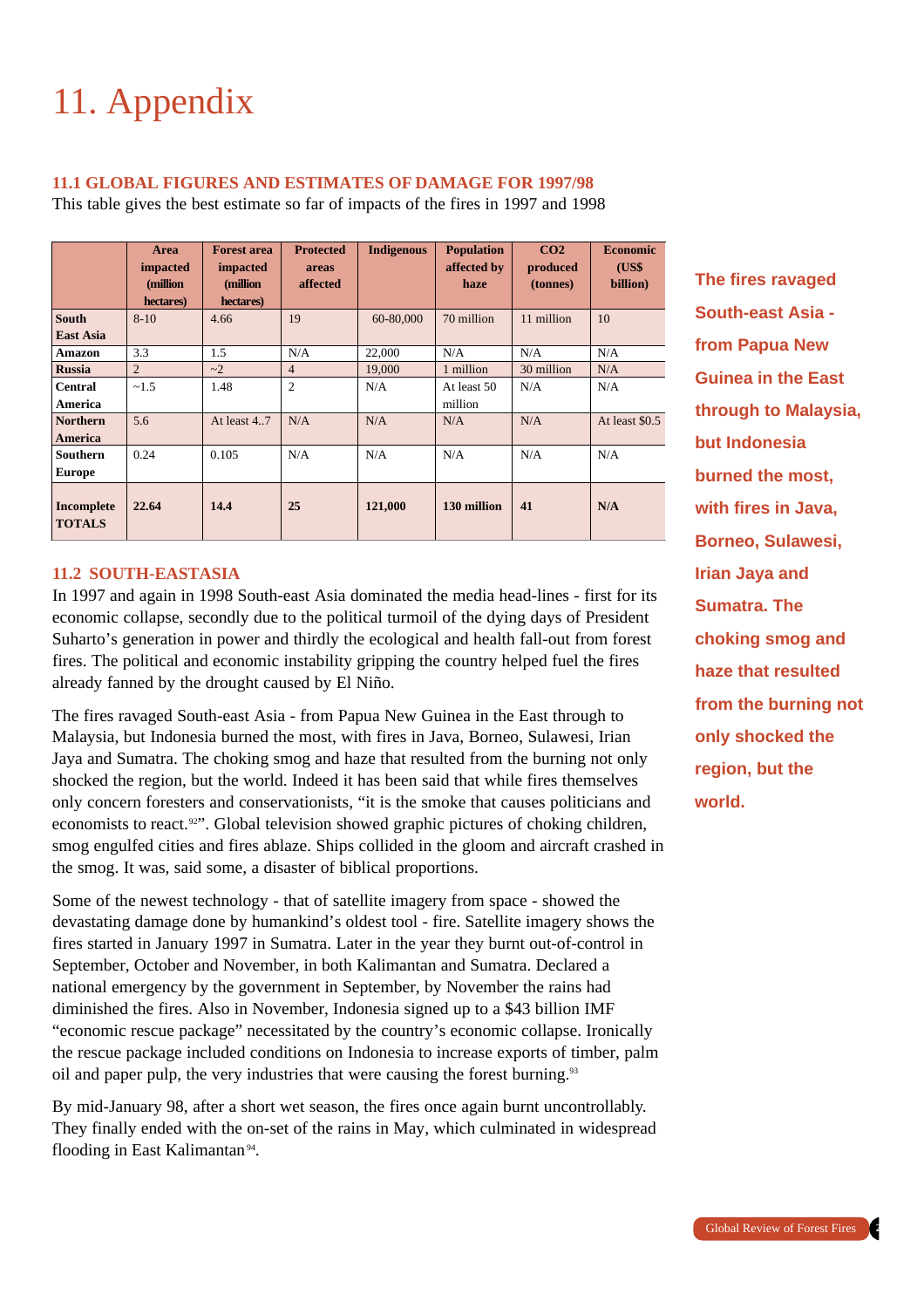#### **11.2.1 ASEAN**

The Association of South East Asian Nations has convened to consider and address the forest fire issue, particularly spurred by the effects of smoke being transported across national boundaries.

On 22-23 December 1997, at an ASEAN Ministerial meeting on Haze, a Regional Haze Action Plan (RHAP) was completed. RHAP is being seen as a "turning point in ASEAN's approach to preventing, monitoring and combating forest fires and the resulting haze". It has three primary objectives<sup>95</sup>:

- To prevent forest fires through improved management policies and enforcement;
- operational mechanisms for monitoring land and forest fires;
- Strengthen regional forest land and forest fire-fighting capability and other mitigation measures.

In June 98, the Haze Technical Task Force had asked the ASEAN Secretariat to prepare a paper on "Agreements and Protocols on Regional Co-operation in Transboundary Atmospheric Pollution"96. In April 99, ASEAN Environment ministers agreed to a "zero burning policy" $97$ . The definitional detail and the implementation of the policy are yet to be clarified.

Due to the fires, in August 1999, ASEAN'S Ministerial Meeting on the Haze was brought forward two months from October. Although the zero-burning policy was in place, the fires raging in Sumatra and Kalimantan were a clear indictment that implementation was difficult, as most of the fires were coming from plantations. "The Indonesian authorities have also given their pledge to disallow open burning to clear land. Unfortunately, at the ground level, the implementation has not been up to expectations," said the chair of the meeting, Singapore's Environment Minister Lee Yock Suan<sup>98</sup>.

At the meeting in late August, Ministers expressed "deep concern", that "despite numerous Ministerial meetings and attention on the regional haze problem", fires had returned to Sumatra, Borneo and Peninsula Malaysia, even after only a "brief dry spell". Noting that "there are still large tracts of forested lands to be developed into plantations in Sumatra and Borneo", the Ministers " strongly urged that open burning should not be allowed for the conversion of these large tracts of lands into plantations." One positive measure from the meeting was that Malaysia offered to share enforcement experience and conduct training course relating to zero burning.

The considerable effort that has been expended has generated some very positive steps in addressing forest fires in the ASEAN Region. These forums though are convened among Ministers of the Environment and their senior staff. Donors and other actors participate. The transboundary haze impacts are seen as an environmental issue but the underlying causes are from activities under the ambit of other ASEAN Ministers (e.g.: Forests, Transmigration, Planning, Development, Industry).

The constructive efforts by ASEAN to date have been confined to a single ministerial group. The cross-cutting nature of forest fire demands a broader inclusive approach covering all relevant sectors of governance, particularly forest management.

**"despite numerous Ministerial meetings and attention on the regional haze problem", fires had returned to Sumatra, Borneo and Peninsula Malaysia, even after only a "brief dry spell". Noting that "there are still large tracts of forested lands to be developed into plantations in Sumatra and Borneo", the Ministers " strongly urged that open burning should not be allowed for the conversion of these large tracts of lands into plantations."**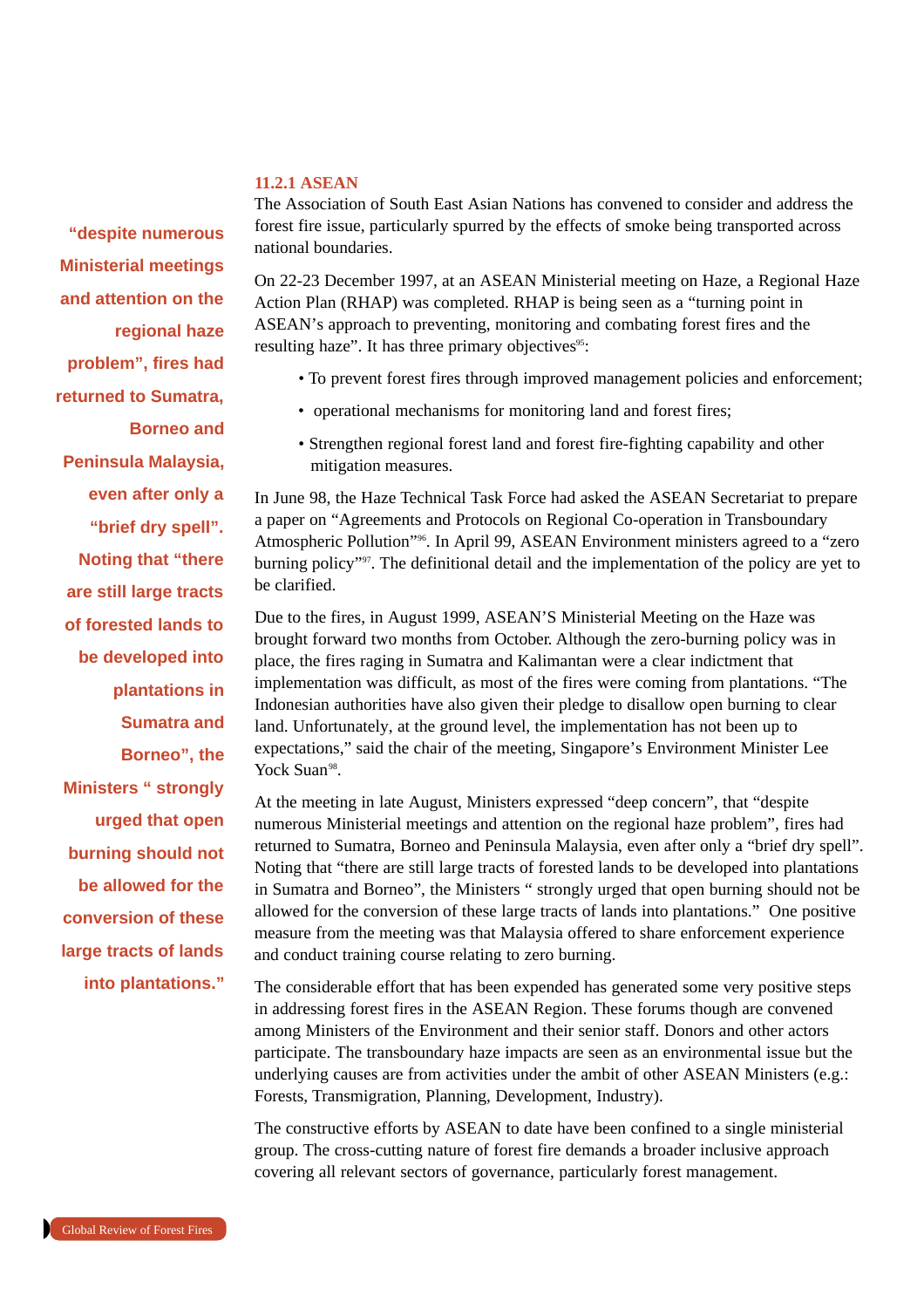Although the ASEAN Environmental Ministers have made political commitments to prevent forest fires, the issue of off-shore operators and investors remains to be addressed. It is indicated there are significant areas of fire that are linked to Malaysian plantations operating in Indonesia and Singaporean investors funding the creation of new plantations in Kalimantan and Sumatra. There is a need to mobilize support also from the private sector, especially to increase the level of commitment from off-shore palm oil plantation investors to discourage the use of fires in their Sumatra and Kalimantan plantations. Further investigations are needed to prevent global investors from financing forest fires.

#### **11.2.2 THE ECONOMIC CRISIS**

The Asian Economic Crisis has been a dramatic factor in the national and social lives of all in the region. It has been the view of the expertise applied to the situation that provided the needed changes are put in place South East Asia should emerge from the crisis better able to improve the lives of citizens and contribute to international stability and prosperity<sup>99</sup>. The necessary reforms may have very painful social costs. A reversal of the pattern of previous years saw large numbers of people returning to villages from cities in search of a better life. This trend increases the load and pressure upon rural landscapes and the environment including protected areas. One manifestation of pressure is fires used to support activities for subsistence.

#### **11.2.3 INDONESIA**

But Indonesia was not just engulfed in smoke: it was a country gripped by political and economic crisis. The economic turmoil which spiralled out of control through the region in 1997, lead to the country's currency devaluation in mid-year, sparking growing civil unrest. Months of protest finally saw the removal of the country's president - Suharto in May 1998 - after a generation of power, just as the rains began to extinguish the fires. The corruption associated with the Suharto regime had much to do with the underlying causes of forest fires ravaging Indonesia.

As a new political dawn awaits Indonesia, it is too early to say whether the post-Suharto era will radically change land use policies in the country. There are already signs of change: the twenty or so forestry conglomerates with close links to the Suharto regime that have dominated the forestry sector, may not survive the new political era. Some of their concessions are already being handed down to smaller co-operatives<sup>100</sup>. But it is necessary to examine the underlying causes of the fires, to understand what changes are necessary to stop the fires from recurring.

There is no doubt that the 97/98 fires spurred governments into action. While fire control has tended to be more reactive than proactive the efforts are worthwhile. At the national level both the Environmental Impact Management Agency (a Directorate) and the Ministry of Forestry and Estate Crops (a sub-directorate) have forest fire units with permanent staff and budgets. Currently a working group with representation from relevant government agencies (Planning, disaster Management, Environmental Impact, Forestry and Estate Crops, Home Affairs) and an environmental NGO have been drafting an Integrated Action Plan. The process of preparation has enabled some key issues of responsibility and structure to be examined. This plan will contribute to the ASEAN Regional Haze Action Plan.

**Indonesia was not just engulfed in smoke: it was a country gripped by political and economic crisis. The economic turmoil which spiralled out of control through the region in 1997, lead to the country's currency devaluation in mid-year, sparking growing civil unrest.**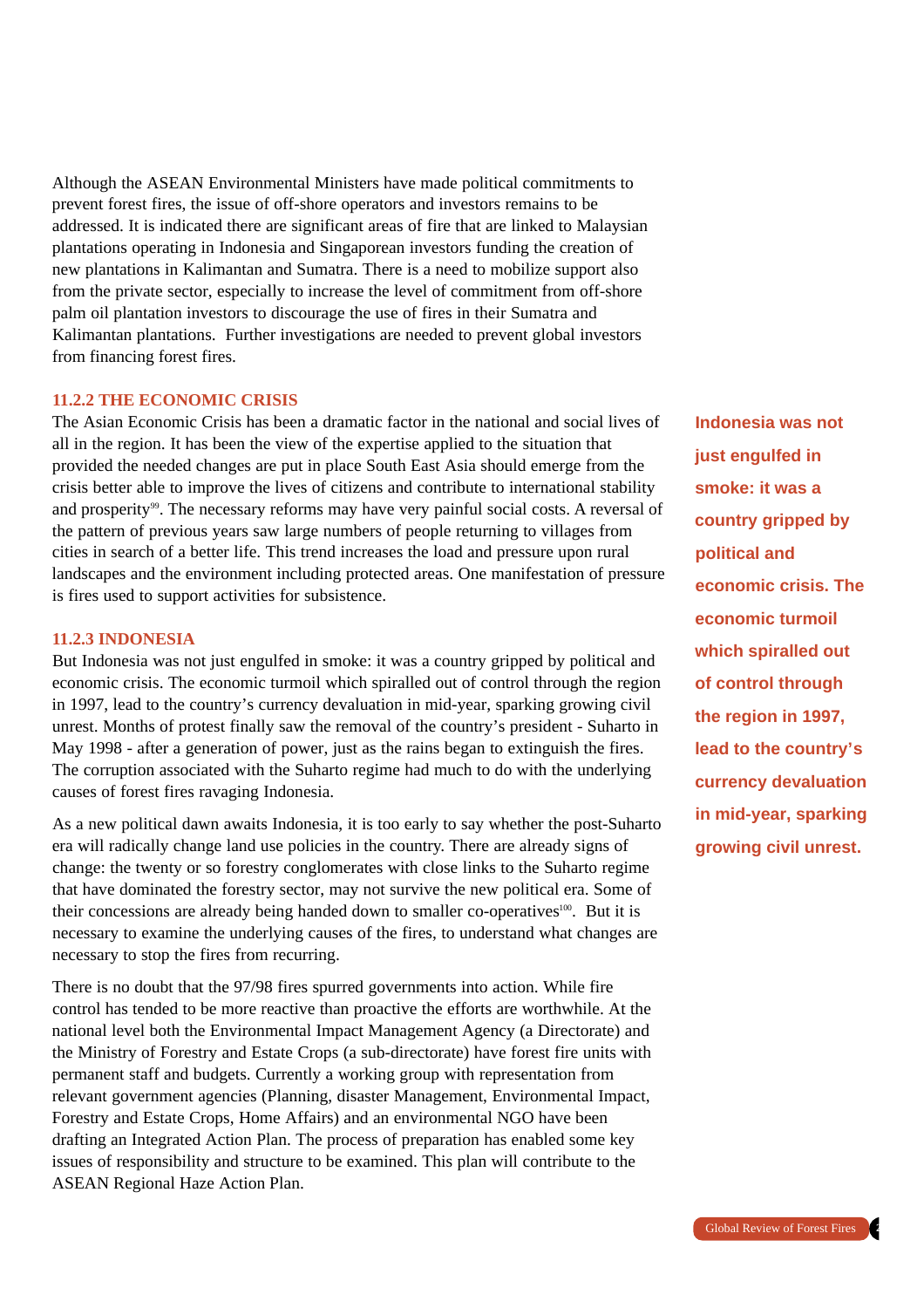**"There is a lot of activity going on, but it is far from being appropriate for a large fire event, like El Niño" argues Hartmut Abberger from the same project "It is expected in 2001 that there will be another El Niño and I am really afraid that we will not be prepared for such an event"**

Presently with the exception of project related activities (GTZ Integrated Forest Fire Management Project, European Union Forest Fire Prevention and Control Project and some others notably the JICA Project) there is no fire control program at provincial or district level. Critics argue that although there are phrases, statements and press releases, much of this remains a paper exercise and there is not much sign of improvement on the ground. "Fire management in Indonesia seems to have become a donor dominated area. Too much of its conferences workshops, expert missions, papers, reports are theoretical exercises" continues Ludwig Schindler, co-ordinator of the IFFM project in East Kalimantan, "but it is not enough and even futile by its own because it will have little or no impact in the field. What is the point of all the donor activities, when the real problems and underlying causes of the fires are not seriously addressed?"<sup>101</sup>. "There is a lot of activity going on, but it is far from being appropriate for a large fire event, like El Niño" argues Hartmut Abberger from the same project "It is expected in 2001 that there will be another El Niño and I am really afraid that we will not be prepared for such an event"<sup>102</sup>.

The authorities are taking steps to address the problems. There is ongoing work on sub-Regional Firefighting Arrangements in partnership under the ASEAN Haze Technical Task Force. On 11th December 1997, Malaysia and Indonesia signed a bilateral Memorandum of Understanding for collaboration in addressing the air pollution or "haze" problem from fires.

#### **11.2.3.1 CAUSES OF THE INDONESIAN FIRES**

As the international media scrambled for quick-fix answers to the burning, El Niño was singled out for blame. The underlying message was that natural, not anthropogenic reasons, were the underlying causes. "The El Niño phenomenon has become the scapegoat for the government and companies to avoid taking responsibility," argued Longgena Ginting from Walhi<sup>103</sup>. In contrast, WWF's report, published in 1997, entitled, The Year the World Caught Fire, highlighted the role of anthropogenic causes of the fires.

While the dramatic dry conditions caused by El Niño exacerbated the problem, El Niño itself does not cause fires. "The fire problem in Indonesia can be summarised in one sentence" says Ludwig Schindler, co-ordinator of the Integrated Forest Fire Management Project (IFFM) in East Kalimantan, "Too many people light too many fires for a complex variety of reasons. And, to fight the fires, there are no crews, no tools and little motivation or incentive $104$ ."

In compiling the jigsaw of blame as to the underlying causes of forest fires, different pieces fit into the overall picture. The vast majority of fires in Indonesia are caused by man for numerous reasons; arson, accidental fires caused by cigarettes or camp-fires, legal and illegal forest conversion by small-scale or large-scale users, shifting cultivation, transmigration, land use conflicts, illegal logging, hunting with fire, or land speculation.<sup>105</sup>

Research by WWF Indonesia and the Economic and Environment Programme for South East Asia has concluded that up to 80 per cent of the fires in Sumatra and Kalimantan were started by plantation outfits, using fire as a tool to clear land in the run up to the rainy season<sup>106</sup>. Although in South Sumatra it is believed that individual farmers were responsible for half the area burned<sup>107</sup>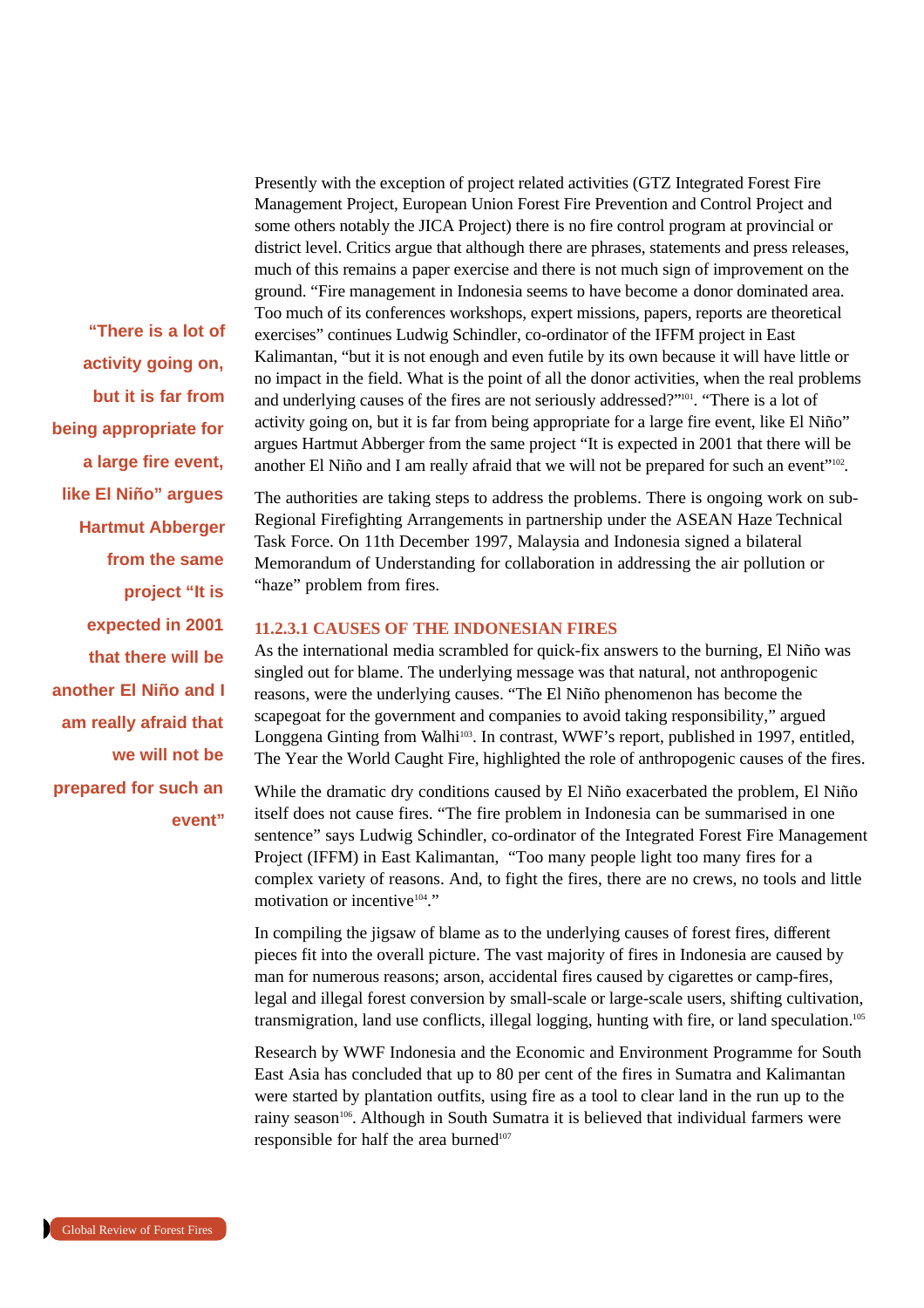#### **11.2.3.1.1 PLANTATIONS.**

Although the Indonesian islands of Kalimantan and Sumatra had already lost more than 50% of their original forest cover before the onset of the fires, Indonesia still has the third largest area of tropical forest. With deforestation rates at 1.5 million hectares per year, most of all the lowland forest in Sumatra and Kalimantan has been logged and less than 100 million hectares of forest remain<sup>108</sup>. Indonesia, which is one of the twelve "mega-diversity" countries, contains 12% of the global mammal species and 10% of plants - housing an estimated 10,000 tree species alone, of which some 250 are deemed to be threatened.<sup>109</sup>

Over the last three decades, deforestation rates have soared, as President Suharto's corrupt regime opened up the forest to rampant unsustainable logging <sup>110</sup>. Following the loggers came the agricultural settlers and more recently tree and oil plantation companies. Over the last decade the government has strongly developed pulpwood and palm oil plantations, which have grown rapidly in response to government subsidies and a burgeoning domestic and international market, coupled by investor confidence<sup>111</sup>.

The demand for palm oil, widely used in cooking oil, soap, margarine and a host of other products is currently outstripping any other edible oil. Global consumption, which is growing at over 5% per year, is set to continue. Global production is also growing faster than any other edible oil and is predicted to increase from 18.3 million tonnes in 1998/1999 to 20.1 million tonnes in 1999/2000. Malaysia and Indonesia are by far the biggest producers: Of next year's harvest, it is estimated that Malaysia will account for 50% and Indonesia for 32%. Indonesian exports of oil are mainly to China, India, Pakistan, Italy, Germany, Malaysia, the Netherlands and the U.K.<sup>112</sup>.

Given a near-guaranteed international market, Indonesia sees palm oil as a vital source of foreign exchange, and has been clearing land for production. After spectacular growth over the last five years, some 2.4 million hectares is now under palm oil. With some 5.5 million hectares of concessions already granted, it seems that a conversion rate of some 250,000 to 300,000 hectares of forest per year is set for the next few years. Palm oil is now regarded as the single largest driving force behind forest conversion and land clearance by companies using burning is the greatest fire risk in Sumatra and Kalimantan.113. Once alight, there is little financial incentive for companies to suppress or stop the fires<sup>114</sup>.

Just as companies close to the deposed President Suharto have dominated the timber industry, so three generations of his family are involved in the palm oil business<sup>115</sup>. As well as causing deforestation, palm oil plantations also create social tension and destabilisation. Robbing local communities of traditional life-styles increases the likelihood of villagers actually using fire as a weapon to vent their frustration against the companies.<sup>116</sup>

Although Indonesia law should protect forests, the system is open to abuse and corruption. Evidence exists that palm-oil plantations are being grown not only on forest designated for them, called conversion forest, but also on land reserved for "permanent" forest use. This includes production forest where only selective logging is meant to take place, protected forest and even national parks.<sup>117</sup>

**As well as causing deforestation, palm oil plantations also create social tension and destabilisation. Robbing local communities of traditional life-styles increases the likelihood of villagers actually using fire as a weapon to vent their frustration against the companies.**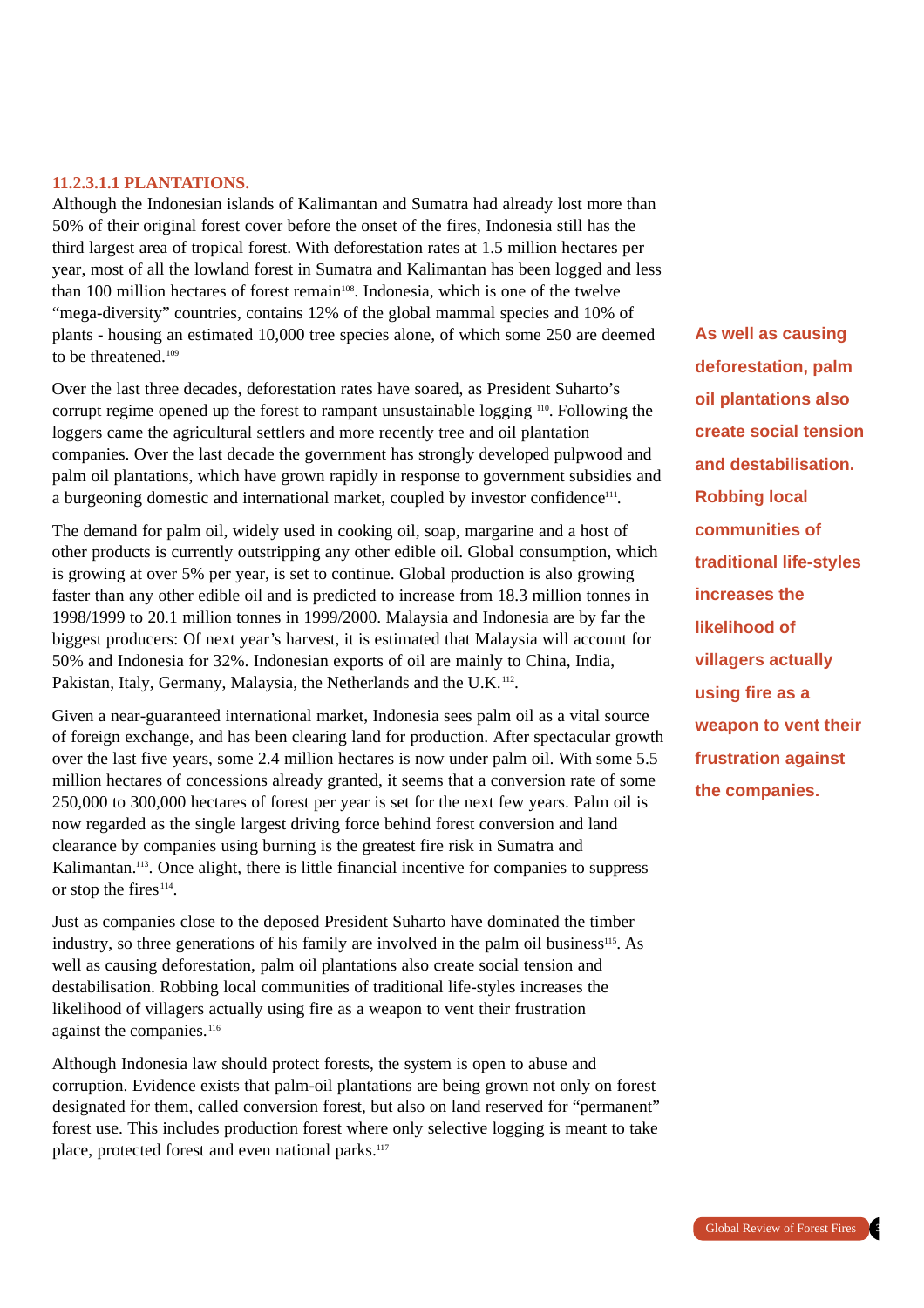**While fire is the main technique used to clear land in Indonesia, the Malaysians have adopted zero burning. Zero burning, as its name suggests, means that no burning takes place to clear the land. Any felled trees are just left to decompose naturally after being broken down into smaller pieces.**

Under the government's plantation scheme companies have been apply to establish plantations by gaining access to cheap loans from the Reforestation Fund. This meant that a logging company could over-log an area of "production" forest, and then argue that the forest was "degraded". Once degraded the forest could then be reclassified as "conversion" forest, which, as its name suggests, can be converted to agriculture, which often happens by burning. The company can apply for a cheap "reforestation" loan to put a plantation on it<sup>118</sup>. The government, it seems, had done little, if anything, to stop the misuse of the forest conversion system.<sup>119</sup>

Although conversion to plantation is a major source of forest fires and forest degradation, the companies clearing land for plantations neither need to actually clear further forest land or even use fire as a clearance tool. The predicted expansion of palm oil does not have to occur in forest. According to the government, enough grassland and shrub-land exists for there not to have to be further forest conversion<sup>120</sup>.

Although Malaysia and Indonesia both plan to create another 4 million hectares of palm oil plantations in the next decade, practices vary between the two countries as to their clearance methods. While fire is the main technique used to clear land in Indonesia, the Malaysians have adopted zero burning. Zero burning, as its name suggests, means that no burning takes place to clear the land. Any felled trees are just left to decompose naturally after being broken down into smaller pieces. Indonesian experts believe it should be introduced: "Zero-burning land clearing or techniques that produce less smoke must be explored and implemented by large operators" argues Daniel Murdiyarso, the Programme Head of the Southeast Asian Impacts Centre in Bogor<sup>121</sup>. Notably some of the companies operating plantations in Indonesia are based in other countries, mainly Malaysia and Singapore. National control, influence and intent can become dissipated to some extent through the mechanism of offshore controlling interests. Combined regional effort and transparency is called for.

Studies from Malaysia have shown that there are numerous agronomic and economic benefits of zero burning and that there is actually little reason to continue the practice of land clearance by burning. However many Indonesians see it differently and still believe in burning. The initial higher cost and perceived risk of increase in disease means that zero burning is not undertaken.<sup>122</sup> Despite this, the Indonesian government, under pressure from its neighbours, said that zero burning would be adopted in late 1998.

On the 4th June 1999, World Environment Day, the new President of Indonesia, Mr. B.J. Habibie, announced the "Zero Burning Policy". APresidential decree is currently being prepared and is expected to be put forward for the newly elected President and Parliament to consider and declare before the end of the year. ASEAN has also adopted zero burning as its policy although the detail of definition and implementation has not been developed at this point. However the chances of zero burning actually being adopted on the ground are seen as extremely remote.

While zero burning, if it is ever implemented, may reduce the impact of plantations established using fire on forests, there could be further problems that have not yet come to fruition. Worldwide there has been a tendency for tree plantations to show a decline in yield for the second and subsequent rotations of the plantation on many sites. While most of this experience has been in wood fibre production there is potential for second round palm oil and other plantation trees to also demonstrate lowered output. If this were the case the pressure to continue conversion of forested lands to plantation would be extended beyond the current objectives for palm oil and other plantation areas.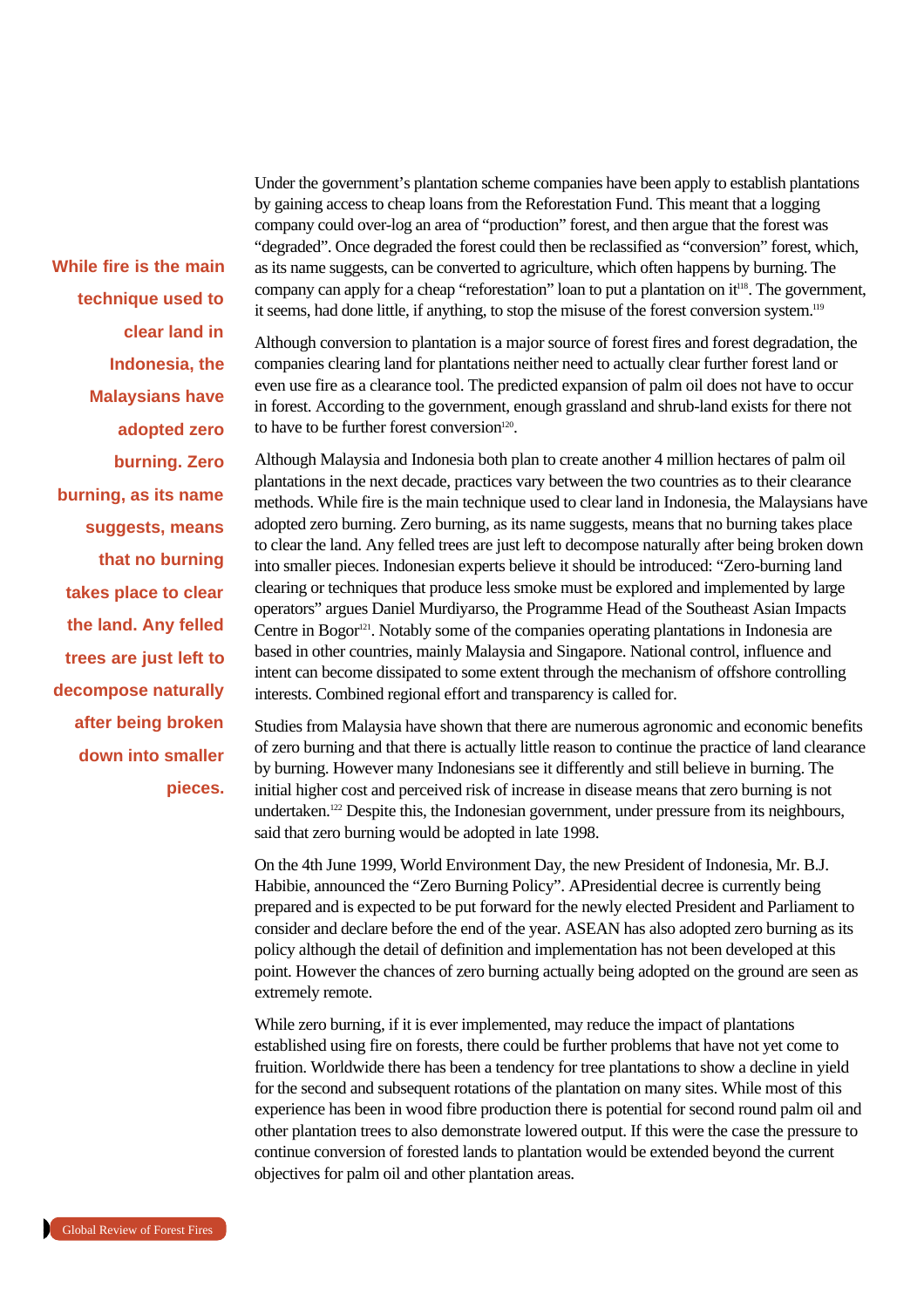A related issue is the perception that the large expanse of grassland available for plantation is unsuitable. Forest experts believe there is an urgent need to research and strongly question the conventional wisdom that grassland areas represent inferior land for plantations. It is undoubtedly technically possible to establish plantations of palm oil and other trees on these areas. Prohibitive factors include the relative cost of establishing the plantations on grasslands, with perhaps additional inputs such as fertiliser, which may be balanced by the higher costs to clear forests.

#### **11.2.3.1.2 OTHER CAUSES**

Settlers practising slash and burn or swidden agriculture were also reported to be responsible for starting some of the fires. However, Andrew Vayda, a Professor of Anthropology and Ecology at Rutgers, the State University of New Jersey, who investigated the causes of the fires for WWF Indonesia, remarked after his trip to Indonesia that he had "not found in my own field research a single clear-cut case of a forest wildfire resulting from fires set by local people to clear plots for cultivation." 123.

Vayda did however substantiate the use of fire to gain access to resources as another cause of burning. He identified illegal cutters of valuable Borneo ironwood (known in Indonesia as Ulin), as a "significant source" of fires in the areas in which they were operating, especially in the Sangatta region of East Kalimantan. Fires, concluded Vayda, were either started deliberately to facilitate removal of trees, or accidentally by cigarettes or campfires. He also established arson and fires being set by turtle catchers as a localised source of forest fires.

Another major source of fires and particularly haze was the controversial scheme to convert some 1,000,000 hectares of lowland peat-swamp into a major rice-growing province. The project is now on hold $124$ .

#### **11.2.3.2 IMPACTS**

The ecological, health, and economic cost of the 1997/98 fires will never known - we can only produce estimates and even these cannot fully express the damage caused and pain inflicted. But how do you truly cost the impact of fires and chronic pollution on agricultural and industrial production, on health, on tourism, on fishing, on loss of land, biodiversity and climate change?

As is the way with estimates, figures vary widely. A conservative estimate made by the Economy and Environment Programme for South East Asia (EEPSEA), at the International Development Research Centre and WWF Indonesia suggest that from August-December 1997 the cost of the fires was US\$4.469 billion, of which 85% of the cost was to Indonesia. This figure was broken down into US\$3.073 billion for fire damage and US\$1.396 for haze related damages<sup>125</sup>. The Indonesian environmental organisation WALHI calculates the cost of the 1997/8 fires to be some US\$8.8 billion<sup>126</sup>, whereas Johann Goldammer, from the GFMC, puts the figure at around US\$10 billion $127$ . An interim report from the Planning for Fire Prevention and Drought Management Project in Indonesia calculated total losses of between US\$5.2 and US\$6 billion<sup>128</sup>.

**The ecological, health, and economic cost of the 1997/98 fires will never known - we can only produce estimates and even these cannot fully express the damage caused and pain inflicted. But how do you truly cost the impact of fires and chronic pollution on agricultural and industrial production, on health, on tourism, on fishing, on loss of land, biodiversity and climate change?**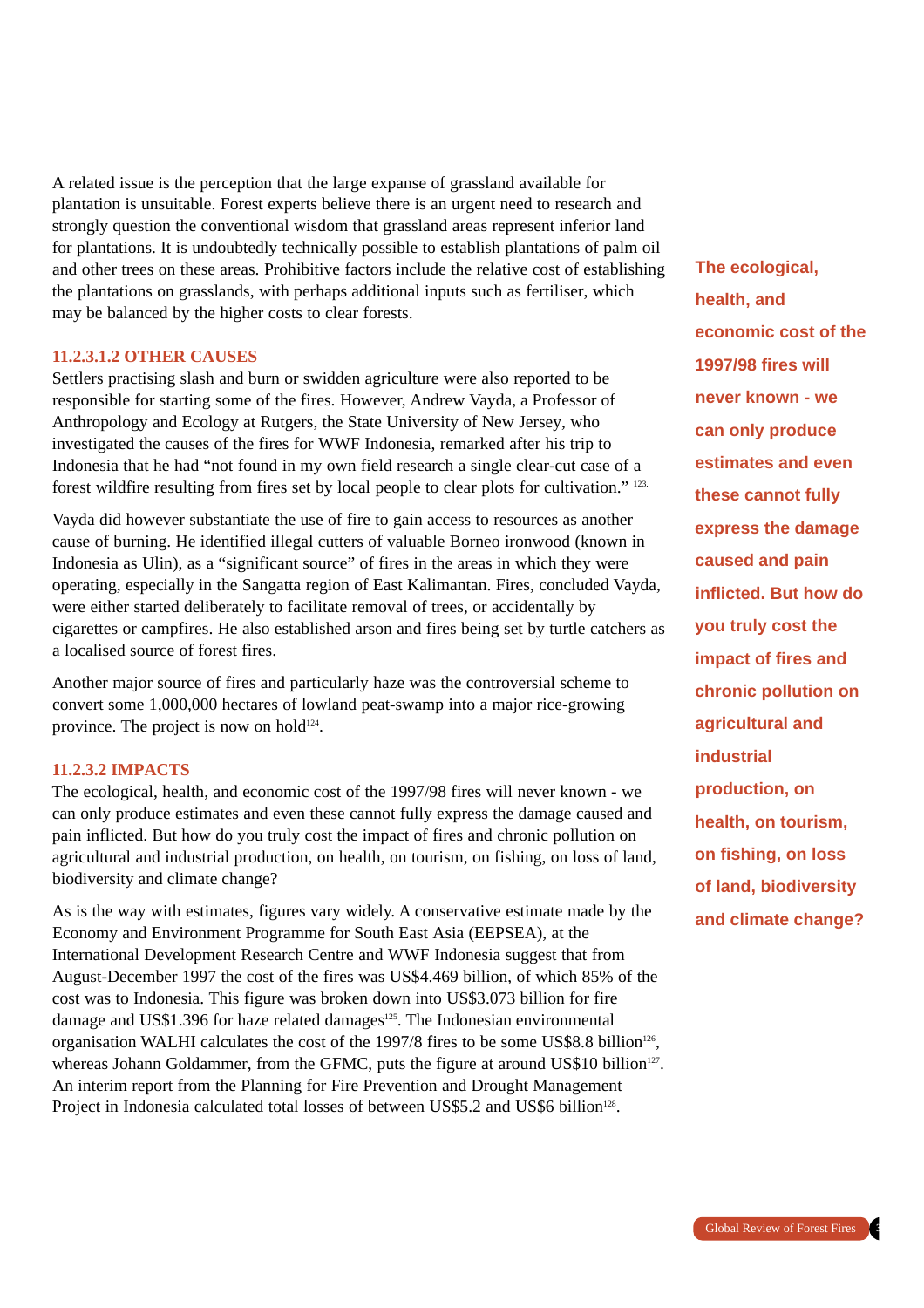#### **11.2.3.3 AREA**

Reliable totals of the exact amount of forest that were burned do not exist either. It also has to be stressed that it was not just forest that burned in South East Asia. Indeed at the height of the fires in 1997, the Centre for International Forestry Research (CIFOR) near Jakarta announced that the main fire problem was from uncontrolled peat burning. Peat once alight can burn underground for years, and fires lit during the 1983 fires are still said to be alight<sup>129</sup> The one million hectares of peat were in the process of being drained for a massive government rice building project which was halted by Indonesian Government Officials in 1998<sup>130</sup>.

According to CRISP, the Centre for Remote Imaging, Sensing and Processing, at the University of Singapore, some 7.5 million hectares burned<sup>131</sup>. Other estimates are higher in the region of 8-10 million hectares of land being affected, including 4-5 million hectares in East Kalimantan, alone.<sup>132</sup> Much of this area was not forest but swamp, agricultural land, grassland and shrub-land. Official figures estimate that some 800,000 hectares of primary forest, secondary forest, peat swamp forest, national parks and forest plantations burned during 1997 and 1998.133 However, a recent estimate from an ADB Project identified a fire-affected area of 9.5 million hectares, of which some 49%, or 4,655,000 hectares was forested.134

It is understandable that those hit hardest by the fires are dependent on the forest for food and shelter. If your whole life, income, and source of food and water is totally dependent on the forest's physical integrity, and that forest burns, you have quite literally lost everything. Some 500 tribesmen of Irian Jaya were believed to have been killed by the drought and haze<sup>135</sup>. For those still alive, it was a struggle to survive. A survey undertaken after the fires found that the Dayaks in East Kalimantan were severely impacted by the fires - with villages losing some 2,000 forest gardens, containing rubber and fruit trees and rattan vines. Rattan plants especially take around seven years to reach harvest. In May 98, the Indonesian press reported that some 60- 80,000 people in remote parts of East Kalimantan faced starvation because of the effects of the fires on wild game and drought on agriculture.<sup>136</sup>

#### **11.2.3.4 WILDLIFE**

Malaysia and Indonesia's forests are areas of extremely rich biodiversity, and therefore any fire episode will impact wildlife, but in 1997 and 1998, primates in particular were badly hit. Both countries have more than 100 threatened animal species, with Indonesia recording the highest number of threatened mammals and the second highest number of threatened birds globally.

In Indonesia, at least 19 protected areas, were affected by the fires, including the Kutai National Park, whose primary forest was all but destroyed<sup>137</sup>. These protected areas are home to some of Asia's most threatened animal species such as the grizzled leaf monkey, silvery gibbon, Sumatran rhinoceros, tiger, Asian elephant, Asian rhinoceros, proboscis monkey and orang-utan<sup>138</sup>. The proboscis monkey, which lives almost exclusively in riverine and coastal forest, lost the most habitat of any primate in Borneo in the fires $139$ .

**It is understandable that those hit hardest by the fires are dependent on the forest for food and shelter. If your whole life, income, and source of food and water is totally dependent on the forest's physical integrity, and that forest burns, you have quite literally lost everything.**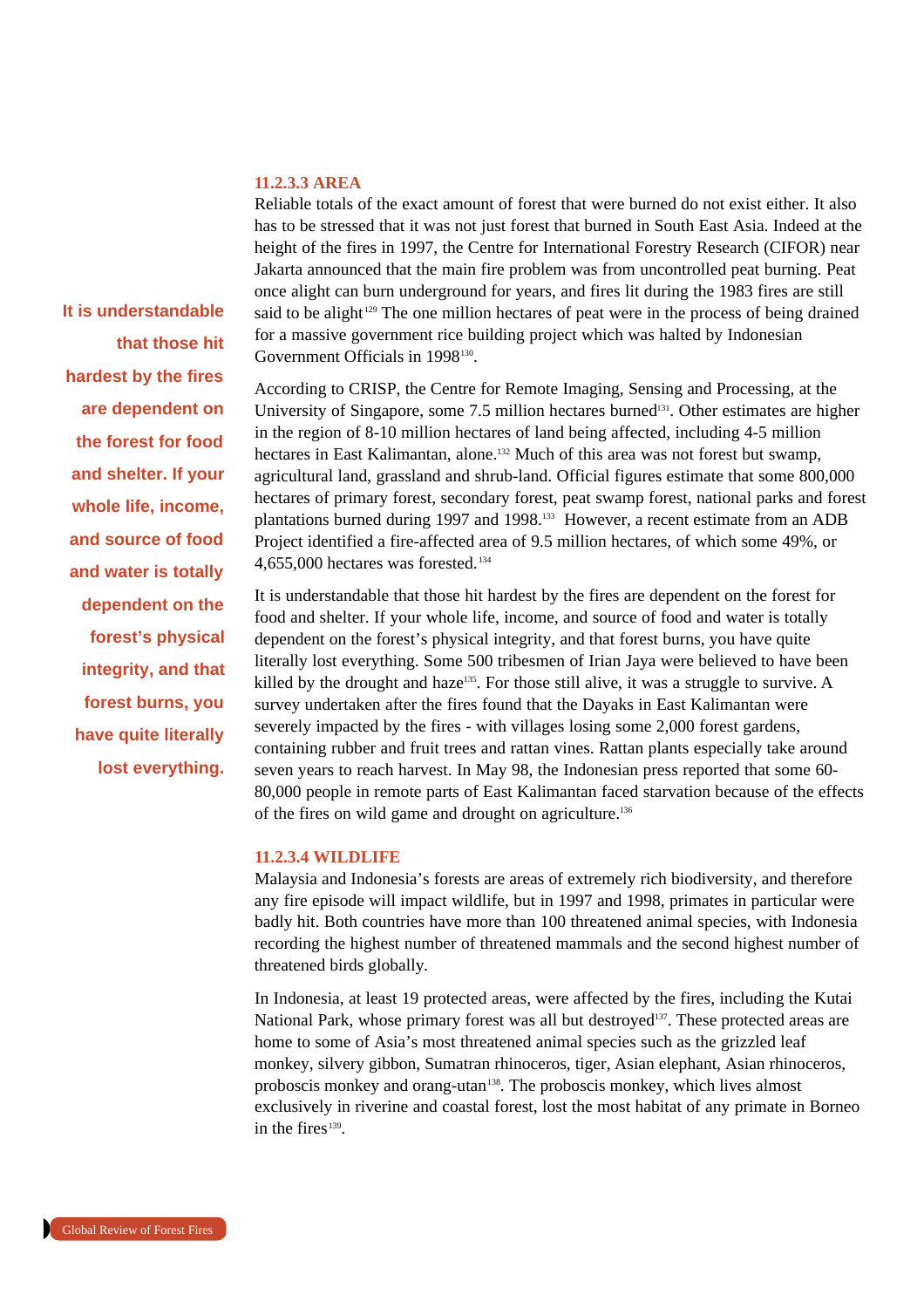The orang-utan were also particularly badly affected by the fires in East and Central Kalimantan, forcing a sharp decline in their already decreasing numbers. If the adults were not burned to death in the fires, they were caught fleeing the forests in search of food and water. Many babies were caught and sold as pets. Some experts now believe that the orang-utan could soon be extinct in the wild unless radical measures are adopted $140$ . A similar fate of forced displacement was also experienced by the sun bears, also in dire straits.

#### **11.2.3.5 ATMOSPHERIC POLLUTION AND HEALTH**

Although the haze hit the global headlines just how bad was it? According to UNEP the emissions from the fires in Kalimantan and Sumatra not only "significantly exceeded the emissions from" the 1991 Kuwait oil fires, which were seen as a global catastrophe, but "were a significant source of gaseous and particulate emissions to the local, regional and global atmosphere.141" WWF and EEPSEA have cost the damage of the haze only in 1997 to be some US\$1.396 billion of which some US\$940 million was due to short-term health damages, US\$256 million in lost tourist revenue and \$US157 million in industrial production losses. Other smaller costs were from airport losses, fishing decline and cloud seeding.<sup>142</sup>

At the height of the fires, the smog stretched over one million square kilometres from the Philippines in the North to Australia in the South, smothering Indonesia, Brunei, Malaysia, Singapore and Thailand. At some times visibility was reduced to virtually nothing as dense smog blanketed millions of people attempting to go about normal life. Children were tied to parents to be taken to school in case they got lost. The haze caused numerous transport accidents, such as ship collisions and an air crash which killed over 200 people, literally because people could not see where they where going.

We will never know how damaging the pollution was, because the air quality monitoring systems could only measure certain types of pollution. In the worst affected areas air pollution levels far exceeded those deemed to be hazardous to health. Standard air pollution index (API) readings peaked at 849 in the Malaysian state of Sarawak, in late 1997 and over 1,000 in Jambi in Indonesia, compared to 100 being considered unhealthy, 300 deemed to be hazardous, and 400, "life-threatening". Similar readings were recorded in East Kalimantan in 1998<sup>143</sup>

The smoke itself contains a cocktail of some 100 chemicals that can cause harm - from hydrocarbons and small soot particles to carbon monoxide, nitrogen dioxide and benzene144. Put simply, at the height of the fires, these might have been the highest pollution levels ever recorded and breathing the air was the equivalent of smoking five packs of cigarettes per day<sup>145</sup>.

Chronic pollution levels like these are literally life threatening and can cause severe respiratory and eye problems, and can kill, especially the vulnerable: the populations-atrisk from air pollution, such as the old, young or people with cardio-vascular and respiratory conditions<sup>146</sup>.

Estimates vary considerably but between 20 to 70 million peoples'health was adversely a ffected by the fires with some 40,000 people hospitalised for respiratory and other hazerelated ailments. Indonesian authorities recorded an increase in incidence of respiratory problems such as asthma, bronchitis, pneumonia as well as eye and skin problems<sup>147</sup>.

**At the height of the fires, the smog stretched over one million square kilometres from the Philippines in the North to Australia in the South, smothering Indonesia, Brunei, Malaysia, Singapore and Thailand. At some times visibility was reduced to virtually nothing as dense smog blanketed millions of people attempting to go about normal life.**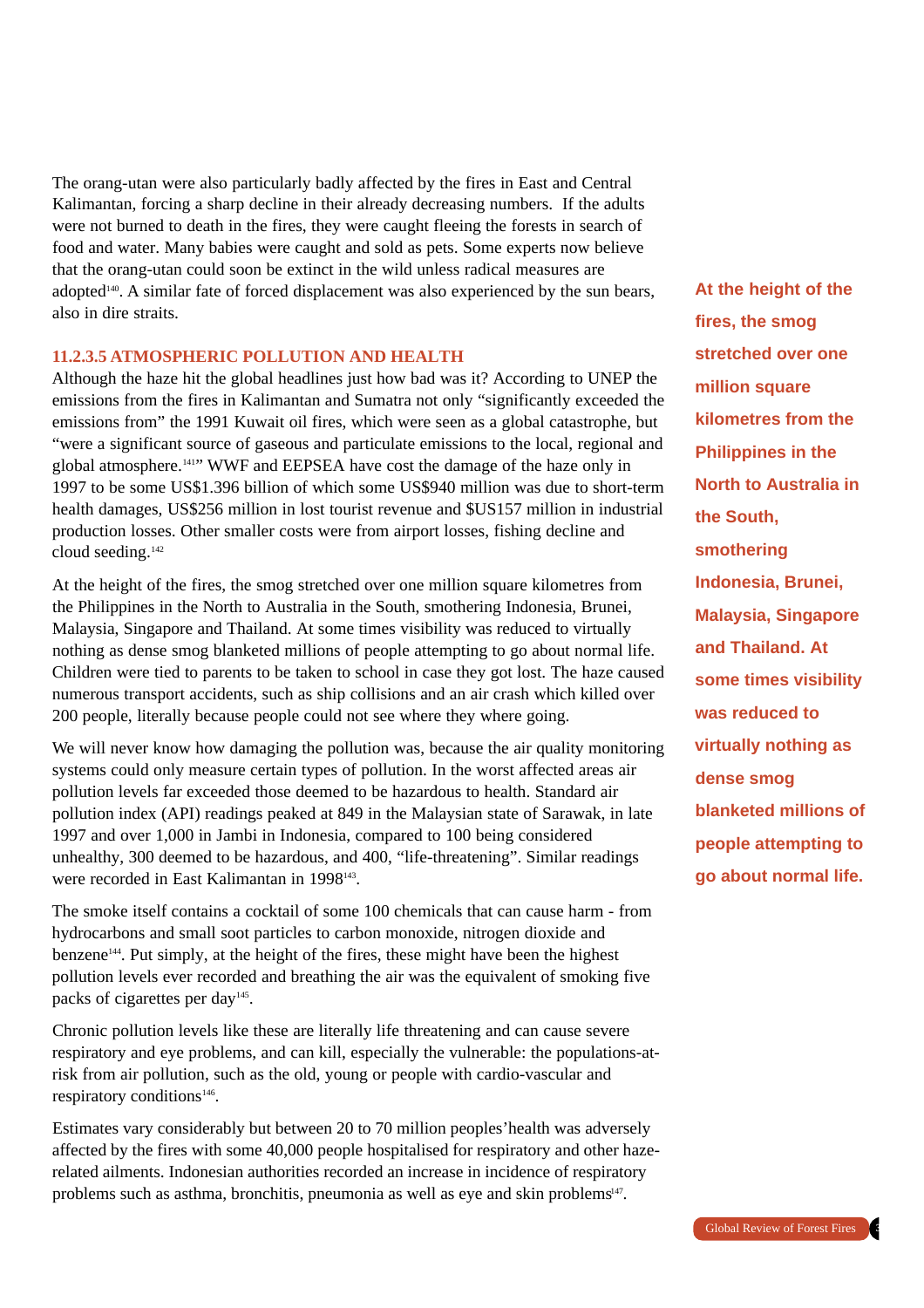#### **11.2.3.6 THE FUTURE**

With no let up likely in the national, regional and international demand for palm-oil. coupled with low production costs, Indonesia looks set to use palm oil as a key foreign exchange earner in the future. The IMF and World Bank are also promoting this export production strategy. The \$43 billion IMF "economic rescue package" agreed in November 1997 stipulated that all formal and informal barriers to investment in palm oil plantation be removed<sup>148</sup>.

"I would not agree about the comments that the IMF made about forest conversion generally, to palm oil, in other words, pushing palm oil," argues Hartmut Abberger from the IFFM project in East Kalimantan. Although it may be hard to prevent further palm-oil expansion, Abberger believes that "rather than convert forest which was not burnt into palm oil, they should rather look into areas where forests were burned or degraded<sup>149</sup>."

The IMF agreement prompted a coalition of environmental and development NGOs, who represent over six million members to write to the IMF and Bank complaining that their promotion of the palm oil sector, "poses unacceptable environmental and social risks", which "include widespread forest fires endangering regional environmental stability and health, significant economic losses entailing from these fires to the ASEAN region, and the forced displacement of indigenous and other forest-dwelling communities within Indonesia". The groups called "for a halt to any direct or indirect encouragement by the Bretton Woods Institutions for the expansion of the Indonesian palm oil sector"<sup>150</sup>.

Western donors should share blame in the country's deforestation. Over the last ten years the leading bilateral donors, such as the Consultative Group on Indonesia (CGI), a coordinating body chaired by the World Bank, and whose main members include Britain, Germany, Japan, and the United States <sup>151</sup>, have bailed out the Indonesian economy to the tune of \$4 billion a year. This is despite the fact that last year a World Bank internal report estimated that one-third of its project loans to the country had disappeared<sup>152</sup>.

In effect, the international community subsidised Suharto's corrupt forestry regime, which has resulted in "rampant illegal logging, timber smuggling, tax and royalty evasion, flagrant violations of logging rules, and avoidance of reforestation duties<sup>153</sup>."

With the end of the Suharto regime comes the chance of change. According to CIFOR, the Centre for International Forestry Research, near Jakarta "opportunities have never been greater for fundamental forestry policy change in Indonesia", 154.

Despite this, the international agencies, instead of leading the way on reform, continue to have a blinkered approach to forestry. For example, Mark Poffenberger, from IUCN argues that the IMF and World Bank continue to see corruption and deforestation as "being rooted in the poor implementation of forest policies, rather than questioning the basic viability of state forestry itself<sup>155</sup>."

Although tackling corruption was one of the conditions of the new \$5.9 billion loan agreed in July by the CGI, it still increases the country's foreign debt and increases the pressure to export, which in turn will put pressure on forests<sup>156</sup>. Indonesia's total debt is estimated at US \$145-160 billion, which currently eats up 33% of routine state budget expenditure and  $52\%$  of export revenues<sup>157</sup>.

**With the end of the Suharto regime comes the chance of change. According to CIFOR, the Centre for International Forestry Research, near Jakarta "opportunities have never been greater for fundamental forestry policy change in Indonesia".**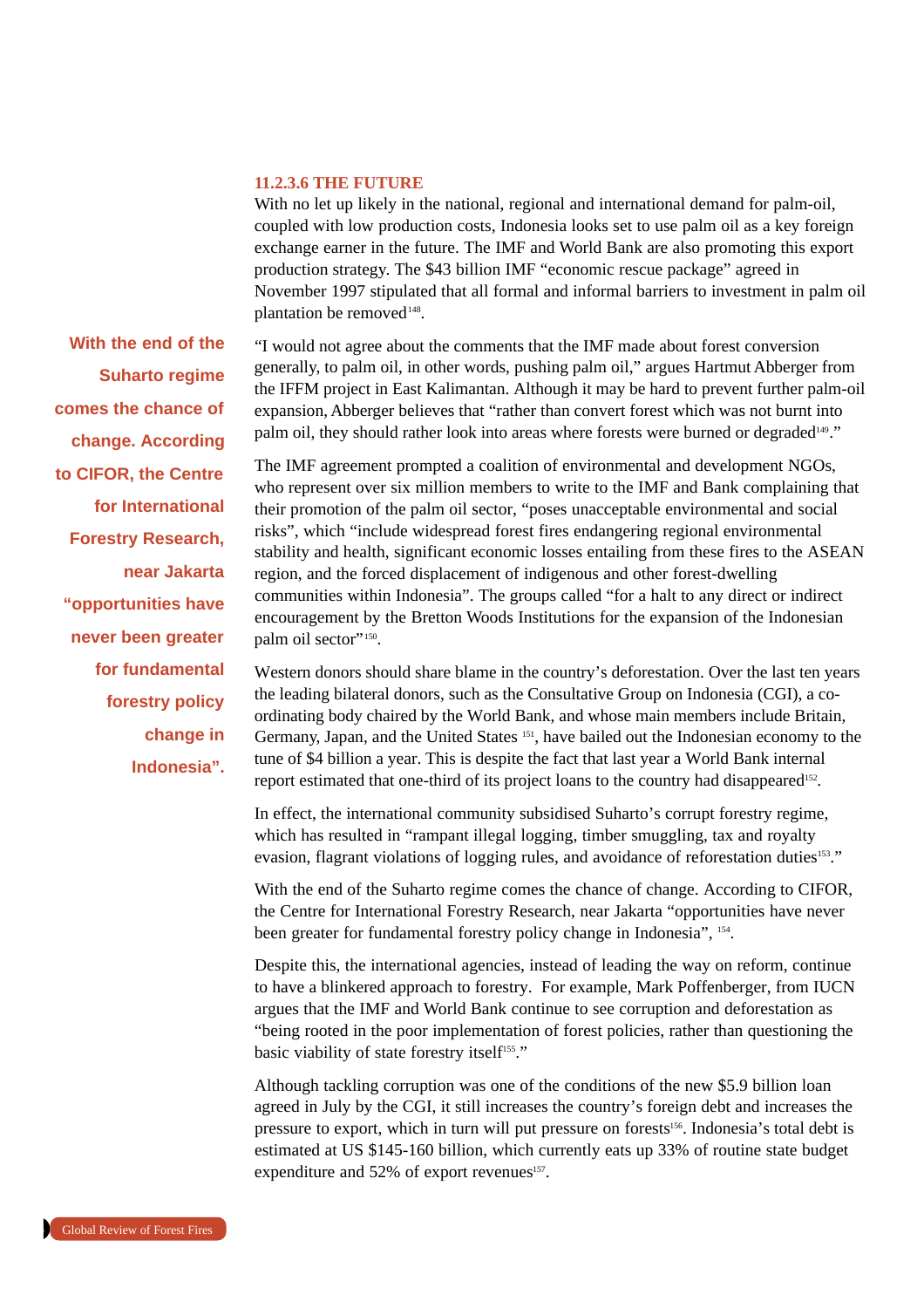"I think the IMF is part of the problem, not the solution" says Frances Carr, from Down to Earth - The International Campaign for Ecological Justice in Indonesia, "As long as you have a forestry policy which is dominated by the need to exploit natural resources for export, you will continue forest destruction. Until the Indonesian government addresses the central issue of recognising forest people's rights over their lands, the illegal logging, the forest destruction and the forest fires will continue."158

#### **11.3 THE AMAZON, GUYANA SHIELD AND ORINOCO**

In 1997 and 1998, the extreme El Niño event exacerbated traditional deforestation and burning of forest and savannah by settlers and loggers and caused catastrophic fires on a huge scale - but this time in the Amazon. The fires started when the El Niño caused the dry season to start early in August 1997, with fires breaking out in the savannah areas in the Brazilian state of Roraima, which borders Venezuela and Guyana. They soon spread to open forest. In early 1998, Roraima was also a focus for fire and by March, fires threatened the dense forest surrounding the indigenous reservation of the Yanomami Indians, having reached "alarming" proportions, according to UNEP. Finally in April, heavy rains extinguished the major fires.<sup>159</sup>

What we do know is that satellite imagery seems to show an increase in fires in the last three years. NOAA satellites show that there were significantly more fires in the Brazilian Amazon in 1998 than there were in 1997 and there were more fires in 1997 than the previous year. Fires detected by NOAA in the Brazilian Amazon increased 86% in the months of June, July, August and September 1998 over the same period in 1997. The satellite recorded 45,596 fires in just 100 days in 1998 and 22,917 fires in 1997. Compared to 1996, though, the number of fires in 1997 increased by 50%, to over 44,734 fires for the July-November<sup>160</sup>.

Also in March 1998, fires burned elsewhere in the region: in the sub-montane and lowland forest on the Cordillera de Merida in Venezuela and the northern part of the Cordillera Oriental in Colombia. Fires also burnt in Venezuela in the lowland forests of the Llanos basin and the lowland moist forests and swamp forests of the Orinoco Delta. Fires also swept the lowland dense forests of Surinam and Guyana<sup>161</sup>.

#### **11.3.1 CAUSES OF THE FIRES IN THE AMAZON**

As in South East Asia, fire is used to prepare the land in the run-up to the rainy season. Fires, which might be extinguished by the rains in a normal year, burn out of control as wildfires during an El Niño event. The United Nations Disaster Assessment and Coordination team (UNDAC) sent to Roraima after the local government declared a "State of Public Calamity", concluded that the main reasons for the fires were:<sup>162</sup>

- "traditional deforestation and burning of vegetation to prepare the agricultural soil, especially in the savannah vegetation zones;
- fires and deforestation of open and dense forest areas, as part of the colonisation process and expansion of the agricultural frontier;
- Severe drought, as a result of the phenomenon El Niño."

**"As long as you have a forestry policy which is dominated by the need to exploit natural resources for export, you will continue forest destruction. Until the Indonesian government addresses the central issue of recognising forest people's rights over their lands, the illegal logging, the forest destruction**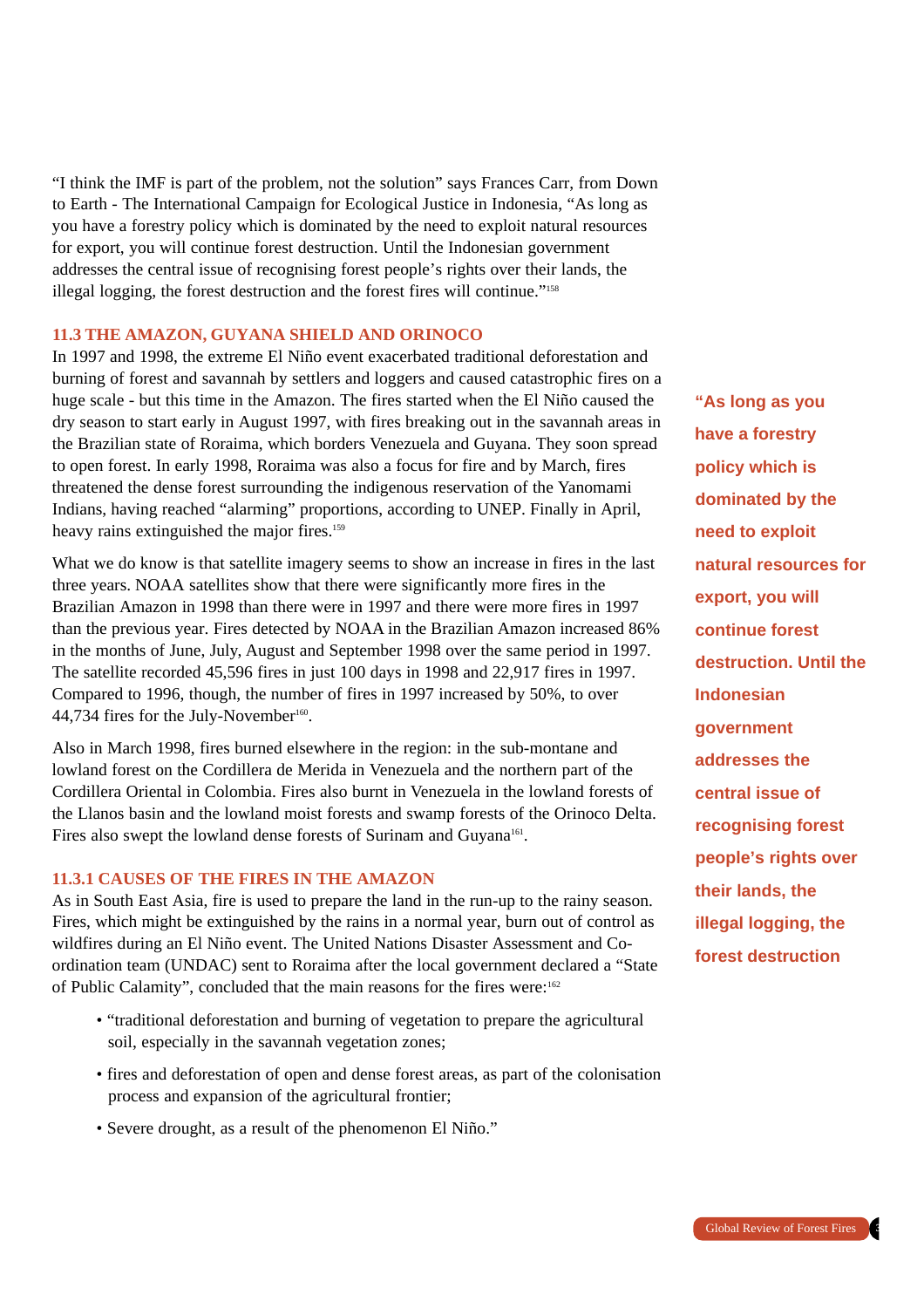**According to the scientists "the Roraima fires provided a wake-up call for far more extensive fires likely to occur in the rest of the Amazonespecially within the so-called "arc of deforestation" that extends along the eastern and southern edges of the region and where much of the region's rural population is concentrated. Here logging is a widespread activity and leaves large amounts of debris on the forest floor, providing fuel for wildfires"**

Attempting to put precise numbers on the causes is difficult, but analysis does exist by the Brazilian organisation IPAM (Instituto de Pesquisa Ambiental da Amazônia) for 1995. IPAM researchers found that intentional fires were responsible for 52% of the area burned by fire and accidental fires for 48% of the area in five Amazonian regions. This means that over half the Amazon's fire are started deliberately. The breakdown consisted of: Accidental fires in forested areas: 12 %, intentional fires in forested areas: 16%; accidental fires in agricultural areas and pastures 36%; and intentional fires in pastures and agricultural areas 36%<sup>163</sup>.

However, ground-breaking research by scientists from WHRC and IPAM reveals worrying trends about deforestation, El Niño and fire in the Amazon. The scientists found that up until 1997/98 fire had been largely confined to areas used for agriculture or grazing and had not posed a major threat to intact forests. However the "drought of 1998-which built on an earlier drought in 1997-signalled the effective penetration of fire into forest ecosystems across much of the region and the possible initiation of a positive feedback loop in which rainforests are replaced by fire-prone vegetation"164.

The researchers found that in two regions of the eastern Amazon, accidental fires have affected nearly 50 per cent of the remaining forest, and had caused significantly more deforestation than intentional clearing in recent years. They found that between 1993 and 1995 accidental fire-induced deforestation increased deforestation by 129%, and that correcting the deforestation estimate for this factor yields an intentional (i.e. slash and burn) deforestation rate of only 1.7%<sup>165</sup>.

The scientists believe that this means surprising result that the increase in estimated deforestation rates from 1993-1995 may have occurred largely due to the wide spread forest fires of 1992 and 1993. It was not caused by slash and burn agriculture<sup>166</sup>. The scientists concluded that current estimates of deforestation could actually only capture half the forest area being impoverished<sup>167</sup>. Moreover the scientists concluded in a letter to Nature that in certain survey areas that "we find that only about a tenth of the area classified as forest actually supports undisturbed forest". They called it "cryptic" forest impoverishment<sup>168</sup>.

According to the scientists "the Roraima fires provided a wake-up call for far more extensive fires likely to occur in the rest of the Amazon-especially within the so-called "arc of deforestation" that extends along the eastern and southern edges of the region and where much of the region's rural population is concentrated. Here logging is a widespread activity and leaves large amounts of debris on the forest floor, providing fuel for wildfires" 169

#### **11.3.2 IMPACTS**

#### **11.3.2.1 ECOLOGICAL**

Fire poses an extreme threat to the future of the Amazon. Moreover the ecological effects of fires in the Amazon are global in scale, as they influence both the chemical composition of the atmosphere and the reflectivity of the Earth's surface 170. The full extent of forest fires in the Amazon in 1997-98 remains unknown, but it is estimated that some 3.3 million hectares of land burnt, of which 1.5 million was rainforest.<sup>171</sup>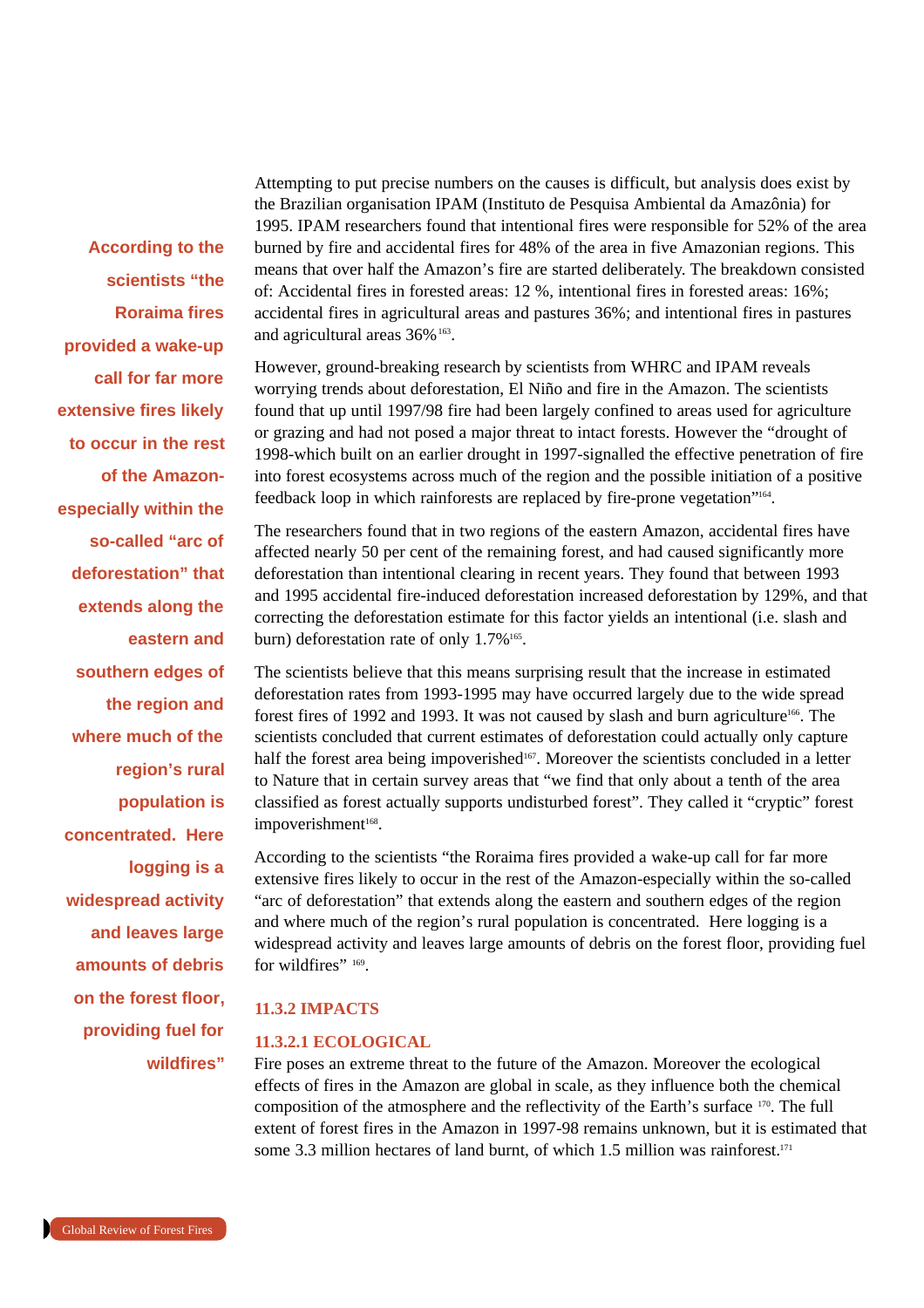#### **11.3.2.2 HEALTH IMPACTS**

In April 1998, the UNDAC mission to the area identified some 12,000 people in the Amazon in need of immediate assistance, of which some 7,000 Indians were said to be in a "vulnerable" situation. The fires affected the Yanomami, Macuxi, and Wapixana Indians, reducing fruit and game harvests and subsistence crops. Both Indians and settlers were forced to walk extraordinary distances to find water, too. Wells and rivers dried up, leaving pools of stagnant water - ideal breeding grounds for vector-borne diseases, such as malaria and dengue fever - and increased incidence of these diseases was observed<sup>172</sup>.

In March 1998, the Brazilian NGO, CCPY, which supports the Yanomami Indians, reported that some 22,000 indigenous people had lost their sustainable agriculture projects, with subsistence crops such as manioc, banana and sugarcane being damaged. Vulnerable species such as monkeys, deer, boar, anteaters, sloths and tortoises were all badly affected by the fires too $173$ .

The poor water supplies and inadequate access to food meant that malnutrition and diarrhoea increased amongst Indigenous and settler communities. So did skin, eye and respiratory infections. Respiratory problems increased rapidly, especially amongst children. The pollution from the fires was so bad that residents of rural Amazonia breathed air that was more polluted than the air in downtown São Paulo during the dry season. According to the Brazilian Ministry of Health, twice as many people were admitted to hospital during the burning season compared to other months of the year<sup>174</sup>.

The fires had other effects: More snakebites were recorded as snakes were forced to flee the flames and heat. Livestock and crops were also affected: some 14,000 cattle perished and an estimated 700 granaries for the storage of corn and bean seeds were also destroyed. Over 100 houses were also burnt down<sup>175</sup>.

#### **11.3.3 THE FUTURE**

"The challenge" argues Dr. Daniel Nepstad from Woods Hole Research Centre, "is to direct the large amount of money flowing into the region into processes that can eventually address the root cause of the fire problem, and not just view the problem as a fluke-of-nature catastrophe". Dr. Nepstad believes that "the problem is a rural development model that is based on what we could term 'mining' rather than development. Natural resources are mined without a view to future harvests<sup>176</sup>."

Another problem, according to Dr. Nepstad, is that forest is available in abundance and is therefore very cheap. "When forest is cheap and labour and capital are scarce, it is the forest itself that becomes the fertiliser, the pesticide, the herbicide, the plow". Nepstad argues that a new model of rural development is needed, that restricts access to some 70% of the region's forests<sup>17</sup>. "Unless current land use changes and fire use practices are changed," a rgue the Woods Hole researchers "fire has the potential to transform large areas of tropical forest into scrub or savannah". If this occurs, it could have global consequences<sup>178</sup>.

**The pollution from the fires was so bad that residents of rural Amazonia breathed air that was more polluted than the air in downtown São Paulo during the dry season. According to the Brazilian Ministry of Health, twice as many people were admitted to hospital during the burning season compared to other months of the year**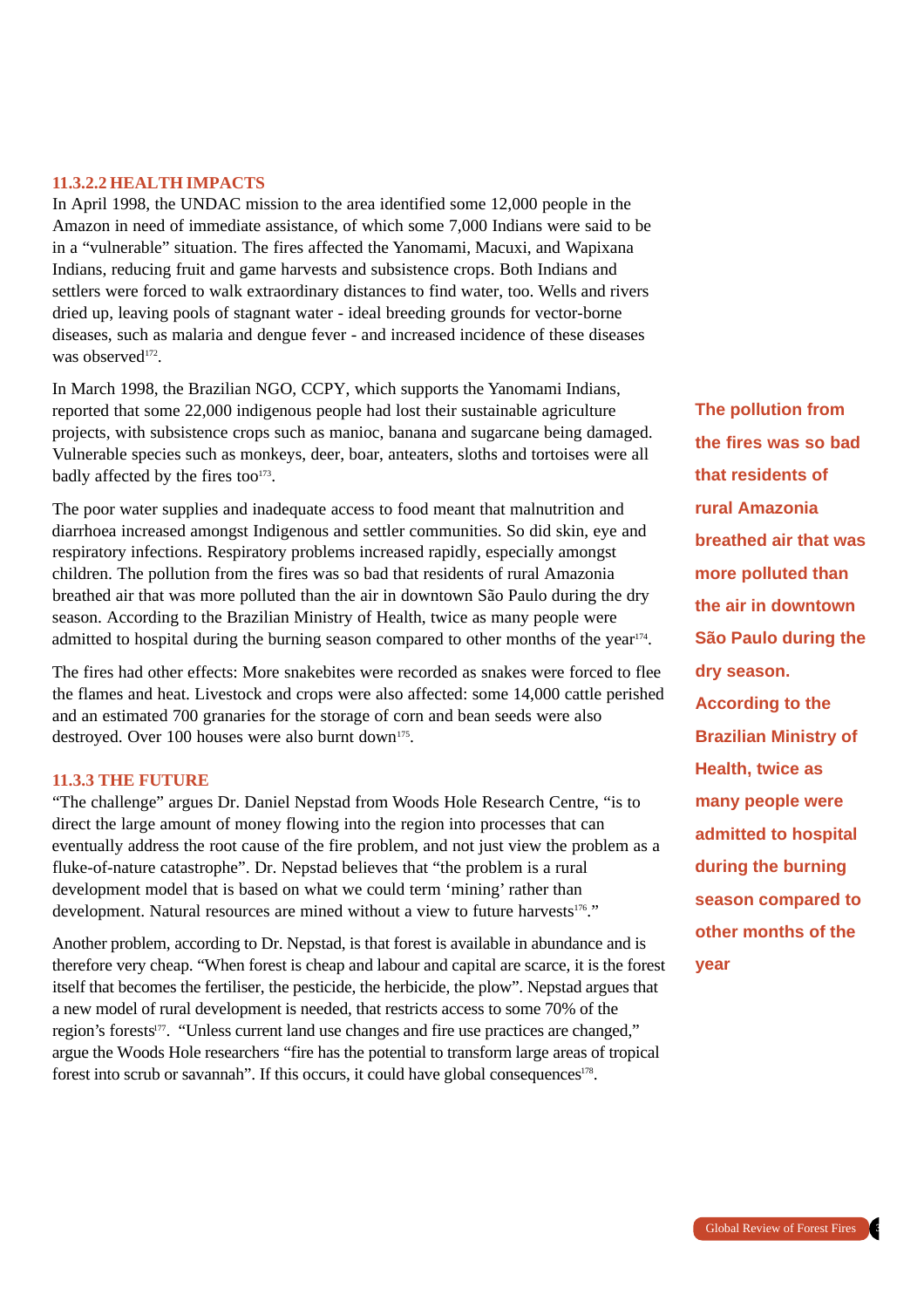#### **11.4 RUSSIA**

**By October 1998, the UN, which had just sent an emergency mission to the region, said the fires were a global catastrophe. "Forest fires of such a scale fall in the category of world-wide ecological disasters", said a UN spokesperson, "They bear consequences not only for the ecosystem of frontier countries with Russia but also for a large part of the Northern Hemisphere"** Thousands of miles away, fires burnt the taiga forest, which is twice the size of the Amazon and hosts nearly a quarter of global timber reserves, and which is vitally important as a carbon sink. The forest, made up predominantly of larch, pine, spruce, fir, birch and aspen, covers an area of over 1 billion hectares blanketing Russia, from the Bering Sea in the East to the Barents Sea in the West<sup>179</sup>.

Forest fires in Russia are an annual event, with on average between 12-30,000 fires in a year, increasing from some 18,000 in 1993, to 33,000 in 1996 and 31,000 in 1997.

1998 was an exceptional year, when drought created tinderbox conditions and coupled with deep economic recession caused Russia's forests to be set ablaze. Once alight, the fires raged through the Russian Far East, affecting two thirds of the Pacific island of Sakhalin and large swathes of the forest in the Khabarovsk Krai and Primorye regions.<sup>180</sup>

The fires which started in May 1998 on the island of Sakhalin, were greater in number than any year previously and damaged some 100,000 hectares of the island. The other badly affected area was the Khabarovsk Krai, a forested and mountainous region with some 120,000 rivers and 55,000 lakes and over 52.5 million hectares of forest, of which 90% is said to be potentially exploitable. In July a state of emergency had been declared to fight the 1000 fires burning in the forests. At its height, some eighteen massive fires burnt each covering up to  $350,000$  hectares<sup>181</sup>.

By October 1998, the UN, which had just sent an emergency mission to the region, said the fires were a global catastrophe. "Forest fires of such a scale fall in the category of world-wide ecological disasters", said a UN spokesperson, "They bear consequences not only for the ecosystem of frontier countries with Russia but also for a large part of the Northern Hemisphere<sup>182</sup> "

#### **11.4.1 CAUSES:**

Although fire has also long been used as a land-clearance tool in Russia, the underlying economic crisis squeezing the country was said to be the main reason why the majority of fires started and were allowed to burn out of control. The crisis drove many more people to the forest to hunt, fish and collect wild fruit and mushrooms, therefore causing many more fires, and once started, the authorities were not able to cope<sup>183</sup>. Russian authorities believe that the vast majority of fires, some 70-85% were the result of unintentional human activity such as dropping of cigarettes and neglecting cooking fires, whereas lightning caused 15-30% of fires. West of the Urals, in the European region of Russia virtually all fires are believed to be anthropogenic<sup>184</sup>.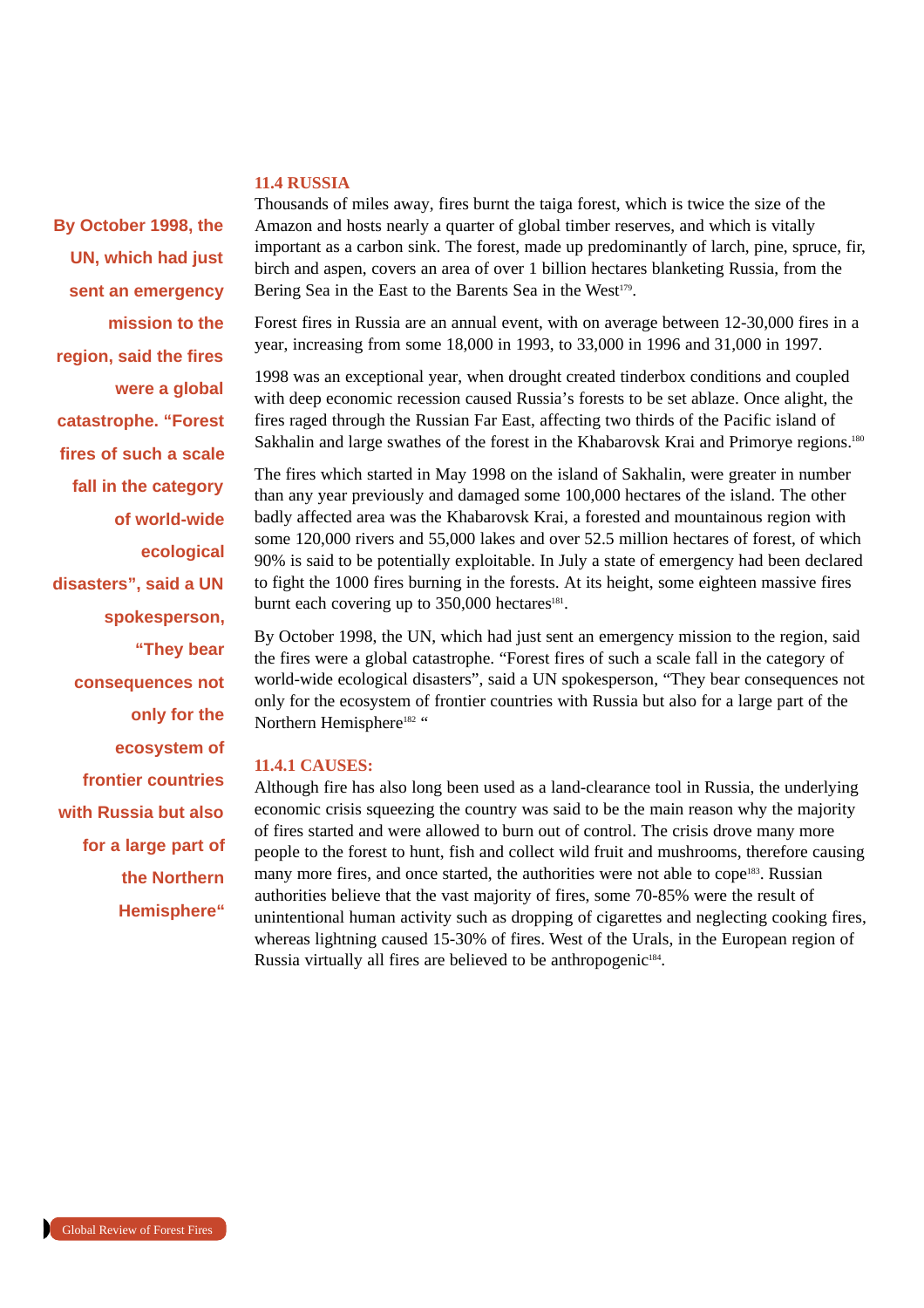Once alight the authorities had few resources to fight the fires. "The lack of food, clothing, fuel, equipment and salaries is severely hampering the ability of authorities to respond appropriately," observed the UN. "There is little remaining capacity to respond to this and may other disasters that may occur in the regions". It seems that over the last decade the situation has got remarkably worse. Communism may have been replaced by capitalism, but market forces have not been good news for Russia's fire fighters. The Federal Forest Service reported how, in 1988, they had four times more resources than a decade later and in similar conditions only lost 300,000 hectares of forest compared to 2 million in 1998. The federal fire fighters, who had traditionally relied on airborne reconnaissance to cover the huge forests, did not have enough fuel or supplies to keep its fleet airborne. <sup>185</sup>

The UN concluded that the "root cause of these fundamental problems appears to be a combination of an inadequate resourcing of regional authorities by central government, inability of regional authorities to clear year-end debts, and late release of annual budgets in time for effective preparedness measures to be put in place prior to the fire season."<sup>186</sup>

#### **11.4.2 ESTIMATES OF DAMAGE**

According to the UN, the total area burned by fires in Khabarovsk Krai and Sakhalin was some 2 million hectares, comparable, they said, to areas burnt in Indonesia and Brazil. Given the extensive damage of the affected area, scientists believe it would be some 100-120 years before the forests return to their pre-fire state in the harsh taiga environment. Calling the fires "internationally significant", the UN reported three main areas of concern:<sup>187</sup>

- The possible effects on global climate through the emissions of an estimated 30 million tonnes of carbon dioxide.
- Large-scale transboundary air pollution in many major Russian cities and as far away as China. In excess of one million people were affected by smoke and carbon monoxide pollution. The long-term effect or exact nature of the pollution will not be known, as the Russian authorities' air monitoring equipment is inadequate. What the monitoring network did detect was that carbon monoxide readings reached 3-13 times the maximum permissible level for a number of weeks and up to 24 times the maximum permissible level on occasions.
- "Large-scale destruction" of biodiversity the fires severely impacted important and rare habitats and endangered species such as the Amur tiger. They affected two Ramsar Wetlands of International Importance and two protected nature reserves, destroying unique landscape. On the island of Sakhalin, half the ground-nesting birds were believed to have been impacted and up to 20 % of mammal species.

**the "root cause of these fundamental problems appears to be a combination of an inadequate resourcing of regional authorities by central government, inability of regional authorities to clear year-end debts, and late release of annual budgets in time for effective preparedness measures to be put in place prior to the fire season."**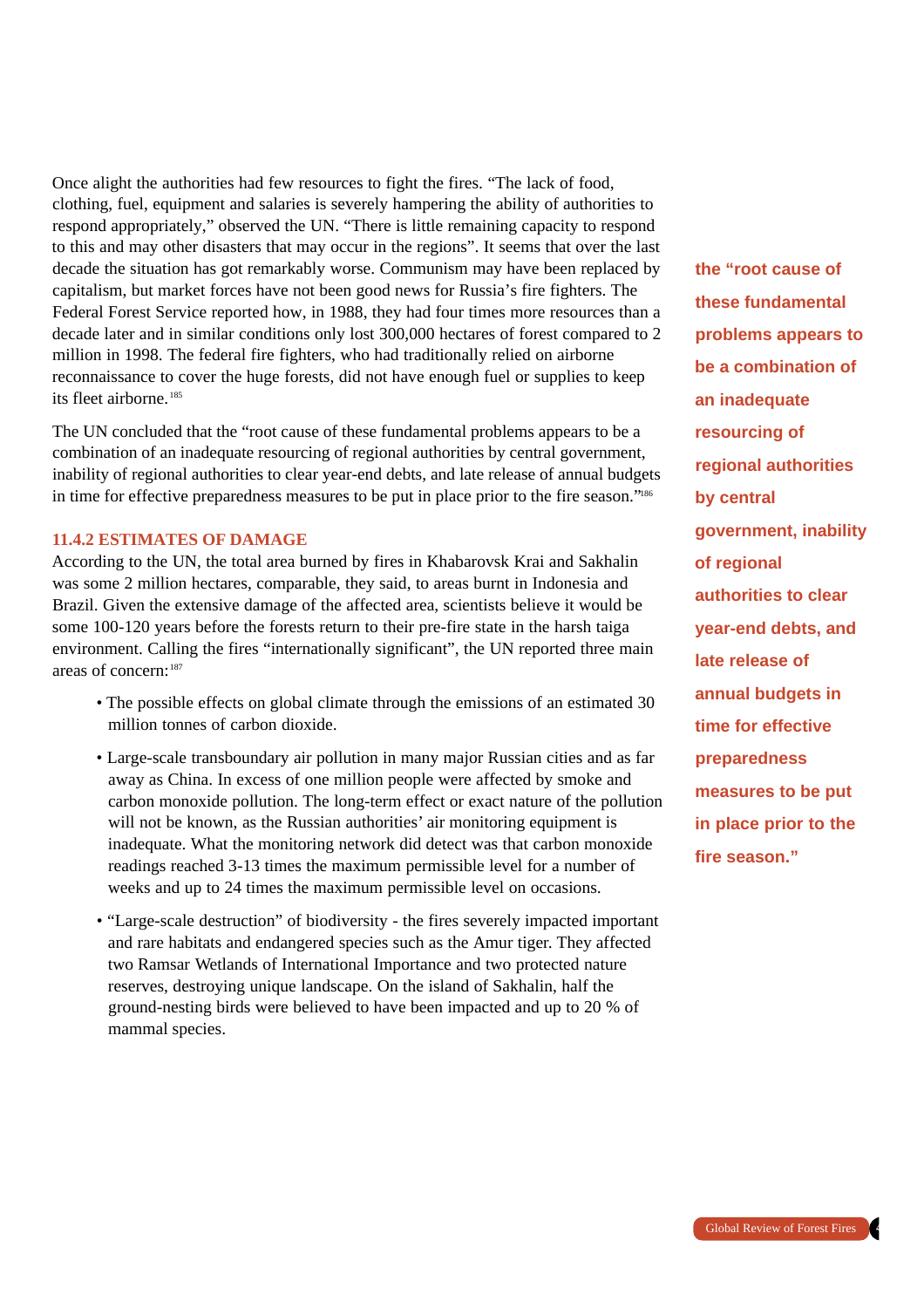Greenpeace estimated the total material damage to be some US\$9 billion, although the official figure is some 8 times less<sup>188</sup>. On the island of Sakhalin, the authorities reported that the fires caused an estimated 670 million roubles worth of damage to the industry. Some 136 homes were destroyed, killing at least three people and leaving some 600 people homeless<sup>189</sup>.

Just like in Indonesia and the Amazon, the worst affected victims of the fires could well be the indigenous population. Asignificant proportion of the local population in the Khabarovsk Krai is of aboriginal origin, and relies heavily on subsistence hunting and fishing. Some twenty-five indigenous nations, representing an estimated 19,000 people were adversely affected by the fires due to the natural habitat and food sources being destroyed.<sup>190</sup>

In the Khabarovsk Krai region both the conventional hunting and fishing industries were also impacted with combined losses of an estimated \$US 800,000 per year. The timber industry reported some 15 million cubic metres of timber had been lost, with total damage to forest put at 500 million roubles. In total, the Russian Ministry of Emergencies estimated damage in the Khabarovsk region as US\$27 million.<sup>191</sup>

#### **11.4.3 THE FUTURE**

Without adequate resources to tackle forest fires, and the growing problem of illegal deforestation, the future looks bleak for Russia's forests. "Unless the authorities can respond accordingly, it is likely that even more significant, potentially catastrophic, damage will be caused by forest fires in future years" concluded the UN, after their mission there in 1998.<sup>192</sup>

As elsewhere, Russia's forests face the threat of climate change, but most climate models expect climate change to occur much more rapidly in circumpolar regions compared to the tropics. Increased drought conditions in the taiga could lead to prolonged fire episodes with much larger, more intense fires. Fire, the scientists predict, "may become the most important driving force in changing the taiga under climatic warming conditions"<sup>193</sup>. With the onset of climate change therefore it is predicted that increasing fire activity will result in large-scale loss of forests in Eastern Siberia. Fires coupled with droughts and the melting of the permafrost may release high amounts of carbon to the atmosphere, thus accelerating climate change<sup>194</sup>.

#### **11.5 CENTRALAMERICAAND MEXICO**

The shock waves of El Niño were felt throughout Central America, with the region being badly affected by the worst fires in living memory. The region was quite literally ablaze: In Mexico nearly 600,000 hectares of land burned in 14,000 fires. In Nicaragua over 13,000 fires damaged 800,000 hectares of land. 51,500 hectares burned in Honduras in 1,800 fires. By May 1998, Guatemala, Costa Rica and El Salvador had all declared states of emergency in response to the fires<sup>195</sup>.

At the same time, the whole of Central America from Mexico, Guatemala, Nicaragua, Honduras, El Salvador and Costa Rica through to the Southern and Midwestern US was blanketed in smog, just like in South East Asia. Americans as far north as Denver and Chicago breathed the smoke and residents in Texas were advised to stay indoors if possible and avoid prolonged physical activity outside.196

**Without adequate resources to tackle forest fires, and the growing problem of illegal deforestation, the future looks bleak for Russia's forests. "Unless the authorities can respond accordingly, it is likely that even more significant, potentially catastrophic, damage will be caused by forest fires in future years"**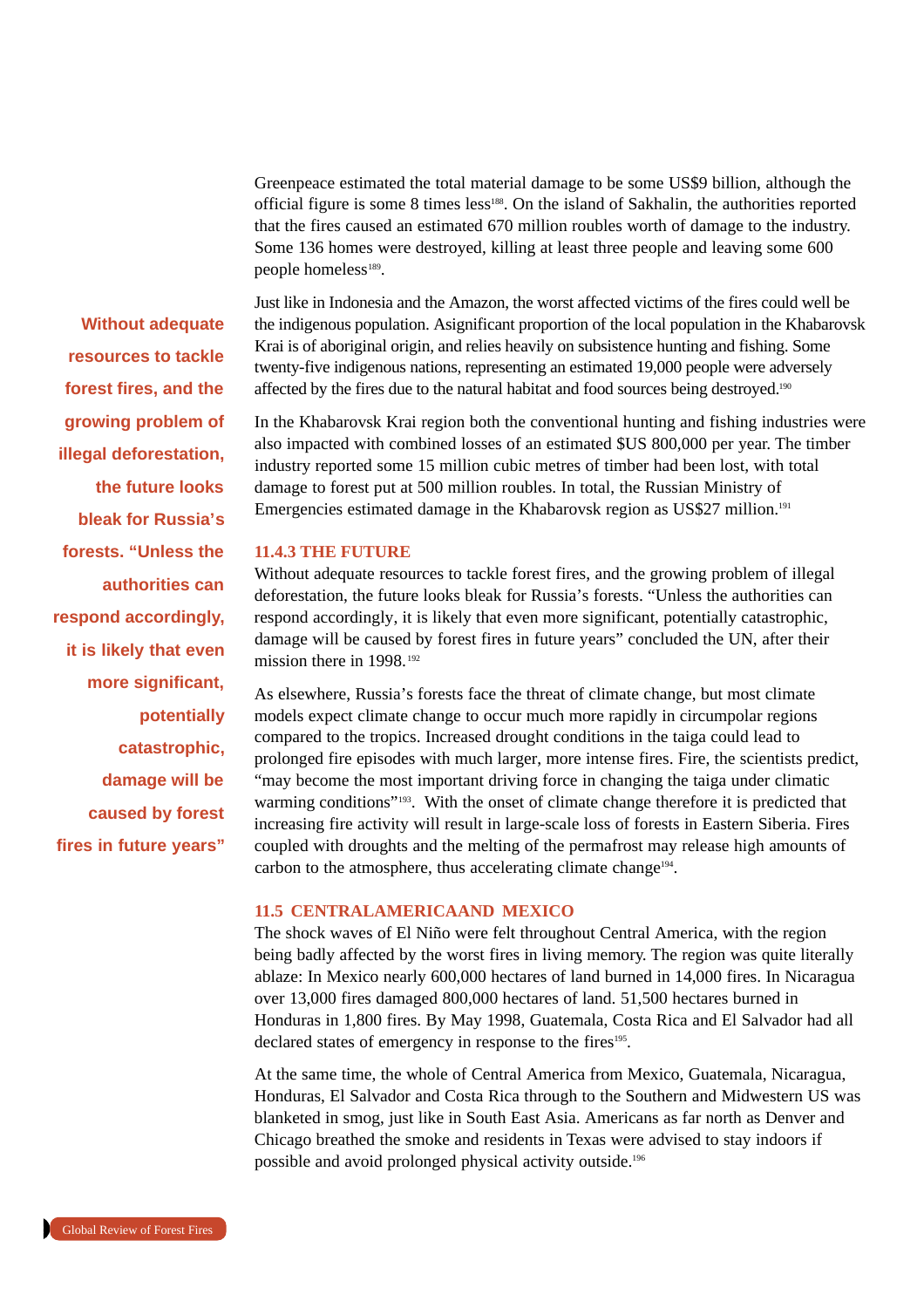Some of the worst fires were in Mexico where the forests consist of some 30 million hectares of temperate forest and 26 million hectares of tropical forest. Annually some 600,000 hectares of forest are burnt in Mexico, with the primary cause being forest conversion to agriculture, with forest fires causing only about 2.4% of deforestation each year. Over the ten year period 1987-1996, some 2.6 million hectares of land has burned, in some  $80,000$  fire episodes<sup>197</sup>.

In 1998 Mexico experienced its worst fire season on record with some 14,300 fires burning some 583,664 hectares, over twice the normal average. Some 151,753 hectares or 26 % or the fires were in forests. The areas most impacted were the Sierra Madre Occidental, the central Highlands and the tropical mountains of Oaxaca and Chiapa, where an environmental emergency was declared.<sup>198</sup>

#### **11.5.1 CAUSES OF FIRES**

Once again the combination of El Niño-induced drought conditions, high winds and people burning land as a clearance tool, caused widespread fires in the region. The majority of fires in Mexico have historically been anthropogenic. For example, the results of Mexico's 10 year Forest Fire Prevention and Control Programme concluded that the majority of wildfires (60%) are caused by agricultural activities such as grassland burning and shifting cultivation. Other major causes are: cigarettes and camp fires (18%); intentional (12%); forest operations (2%); and miscellaneous such as illegal activities, roads and railways and lightning  $(8\%)^{199}$ . In 1998 some 97% of fires were anthropogenic in origin with agricultural burning (47%) the main single cause, followed by campfires (20%), conflict (8%), land clearing (6%) and forest activities (3%).<sup>200</sup>

#### **11.5.2 IMPACTS**

As elsewhere, the full impact of the fires will never be known. Central America is home to some of the world's greatest biodiversity. In Mexico the biosphere reserve of Las Chimalapas, the most northerly rainforest in America, was severely damaged by the fires<sup>201</sup>. In Costa Rica some 3,600 hectares of the 43,000 Parque Nacional Guanacaste, renown for endangered wildlife and its biodiversity were damaged. Some 350 species of bird, reptile and mammals were believed to be threatened by the fires. In total over 40,000 hectares of park-land forests were burned. Overall it has been estimated that some 1,489,000 hectares of forest burned between December 1997 and May 1998<sup>202</sup>

Just as in South East Asia, the region was smothered in a toxic haze, affecting some 50 million Mexicans and hanging over Mexico City and other major towns, such as Villahermosa, San Cristóbal de las Casas and Veracruz. It also consumed Mexico's neighbours, spreading into the Southern US states of Texas, Georgia, Arizona, Florida and Louisiana and reaching as far north as Chicago and Denver<sup>203</sup>. In Mexico, some 50 people were killed in the fires.<sup>204</sup>

**Just as in South East Asia, the region was smothered in a toxic haze, affecting some 50 million Mexicans and hanging over Mexico City and other major towns, such as Villahermosa, San Cristóbal de las Casas and Veracruz. It also consumed Mexico's neighbours, spreading into the Southern US states of Texas, Georgia, Arizona, Florida and Louisiana and reaching as far north as Chicago and Denver**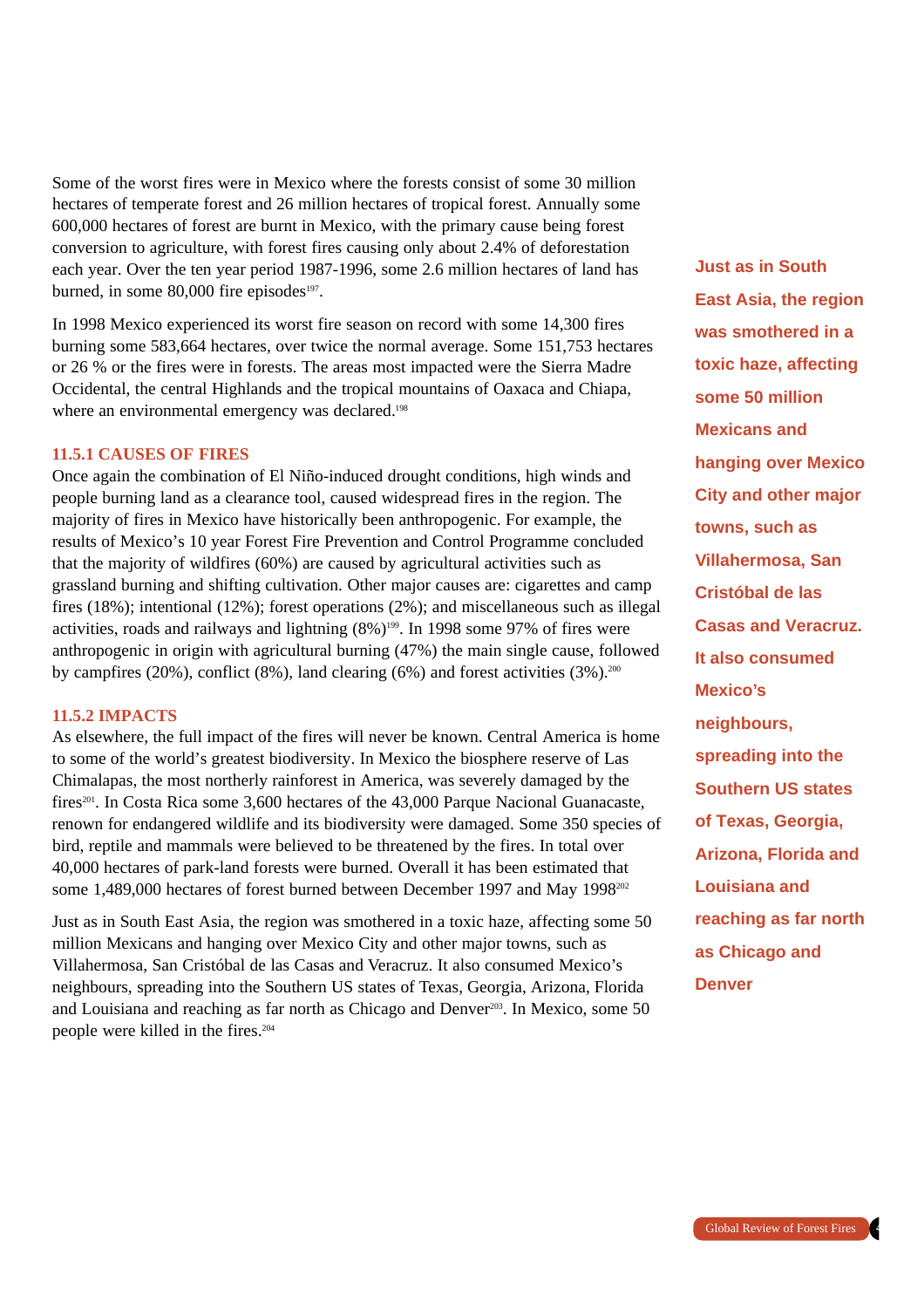#### **11.6 NORTH AMERICA**

**Instead of a policy of fire suppression, fire fighters have instead advocated "prescribed burning" ", planned and approved fires started by agencies and others, and salvage timber sales to reduce the build up of combustible forest debris. However in the United States, following catastrophic fires in the Yellowstone National Park in 1988, the related "let burn" policy formulated to permit naturally occurring fires to burn within planned limits was temporarily halted.**

While the southern United States experienced smog from the fires in Mexico and Central America at the beginning of 1998, home-grown fires were beginning too. Although historically for the whole country, 1998 was not a bad year, the effects of El Niño were still felt. At the start of the year, the Northern US was drier and warmer than normal, whereas the southern states were wetter. Come spring these conditions reversed, with extremely dry conditions and below-average rainfall from New Mexico to Florida, and the increased rain and cooler temperatures in the north-western states. Alaska, meanwhile, and north-eastern Montana and the Great Lake were dry<sup>205</sup>.

In Canada too, fires were alight. Canada's El Niño winter had fire-fighters worried with the low winter precipitation, and above normal temperatures and the fires started early, especially in British Columbia, Alberta, Saskatchewan, Manitoba, Ontario and Northwest and Yukon territories. By July, increased lightning activity had the fires moving north and westwards, and in Northern Ontario, 1000 residents from remote villages had to be airlifted to safety. Communities were also evacuated in Alberta. In August the hot dry weather coupled with occasional lightning strikes caused over 400 fires in British Colombia in one weekend. But by the end of the month, cooler wetter weather had extinguished most of the fires<sup>206</sup>.

#### **11.6.1 CAUSES:**

Data collected by the National Interagency Fire Centre for the years 1991 to 1997 show that lightning, debris burning and arson are consistently the three main causes of fires in the US. For 1997 the following were the main causes of fires: debris burning 31%; arson 19%; lightning 11%; equipment 8%; children 5%; cigarettes 4%; campfires 3%; railroad 3%; and miscellaneous 15%. However, three quarters of the land burned - 76% - was due to lightning. $207$ 

In Canada data collected from 1918 to 1995 indicate that lightning causes some 42% of forest fires. These 42% however, burn approximately 85% of the total hectares of forest burnt each year. The remaining 58% of fires are caused by cigarettes, camp-fires and other anthropogenic causes.<sup>208</sup>

Both the US and Canada have changed fire policy over the last few decades. Instead of a policy of fire suppression, fire fighters have instead advocated "prescribed burning" ", planned and approved fires started by agencies and others, and salvage timber sales to reduce the build up of combustible forest debris. However in the United States, following catastrophic fires in the Yellowstone National Park in 1988, the related "let burn" policy formulated to permit naturally occurring fires to burn within planned limits was temporarily halted.<sup>209</sup> Prescribed burning within the National Forest System is currently undertaken on some 360,000 hectares per year. Over the last few years in the US, there have been calls to for increased prescribed burns and the US Forest Service has set a goal of burning 1.2 million hectares per year by  $2010<sup>210</sup>$ .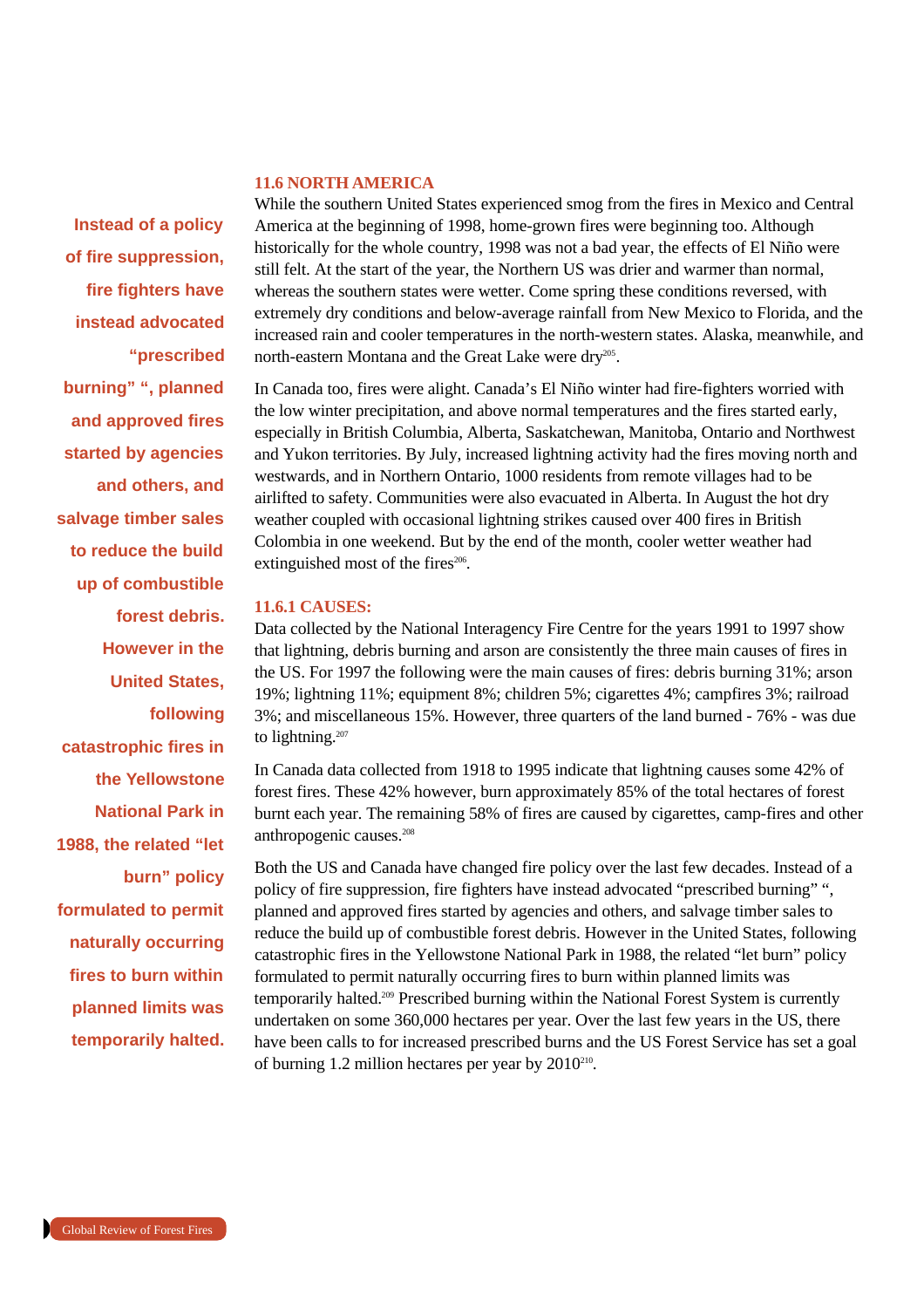#### **11.6.2 IMPACTS**

For the year as a whole Canada experienced an above average fire year, with some 10,838 fires recorded up on a ten-year average of 8,937. The fires damaged some 4,710,775 hectares of forest, compared to the average of 3,2022,613. Intense fires started in April, and by May, the largest mobilisation of personnel and resources had occurred<sup>211</sup>.

In total in 1998, there were 81,000 fires in the US burning some 940,000 hectares of land. Some states within the US faired extremely badly. Six of the largest 120 fires in the year were in Florida, where drought conditions meant that fires ripped through the country from May to July. Over 120 homes and 25 businesses were damaged, with a further eight businesses and 200 homes damaged. Over 130,000 people were evacuated from their homes, with 10,000 fire fighters tackling the fires. Some 2,280 fires affected an estimated 200,000 hectares of land. Timber companies owned a quarter of land burned, and timber losses were estimated in excess of US\$ 300 million. The cost to fight the fires was some US\$ 130 million.<sup>212</sup>

#### **11.7 EUROPEAN MEDITERRANEAN**

At present the Mediterranean experiences on average 50,000 fires a year, which burn an estimated 600,000 hectares. Both the number and area burnt are believed to be double the amount than in the seventies, though some of the increase is thought to be because of better and more accurate forest fire reporting.213

The authorities in Greece, Italy and Spain, called 1998 an "average" or slightly above "average" fire year. This said, Greece experienced intense periods of fire in the Peloponnesian and near Athens, which caused severe ecological damage, burnt hundreds of buildings and caused a number of fatalities.

#### **11.7.1 CAUSES**

Scientists who have looked into the causes of fires in the Mediterranean believe that, some 95-99% of fires in the region are anthropogenic, which is extremely high compared to other parts of the world. Many are from unknown or accidental causes related to either agriculture of forestry.214

#### **11.7.2 IMPACTS**

In Greece, according to the Fire Service, over the summer months some 8,748 fires burned an area of 95,570 hectares. In early July, strong winds and high temperatures caused over 100 fires from several sources to flare, with the region around Athens, called Attica, the worst hit. By the end of July, another major fire episode had erupted in the ecologically important forest on mount Targets near Sparta, an area of over 160 endemic plant species, and 36 rare or endangered species. By early August the fires reached the suburbs of Athens before being extinguished by the rains later in the month. At least ten people were killed and hundreds of houses and other buildings such as a hospital, restaurant, factory and school were destroyed in separate fire incidents <sup>215</sup>.

**By early August the fires reached the suburbs of Athens before being extinguished by the rains later in the month. At least ten people were killed and hundreds of houses and other buildings such as a hospital, restaurant, factory and school were destroyed in separate fire incidents**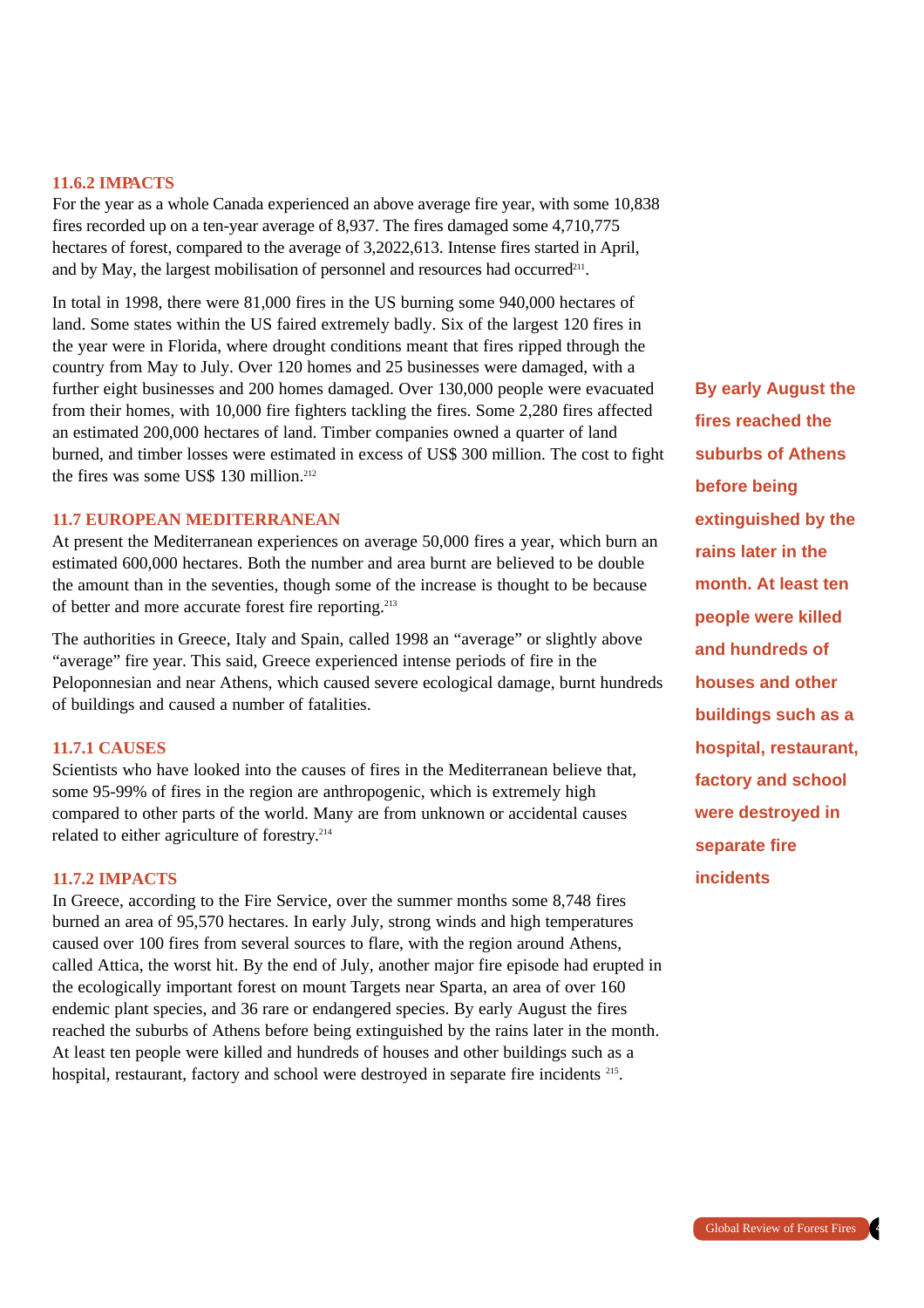Spain also experienced an "average" year; some 21,460 fires burned 121,490 hectares of land, of which 41,240 hectares were forested. The total area burned was lower than the average for 1994-97. Four people were killed in the fires. The worst woodland fire occurred in July when 20,000 hectares were damaged in the Cigar in the Ciudad Real216. In Italy, meanwhile, the Forest Service estimated that some 10,314 forest fires occurred up to the end of September, affecting some 140,843 hectares of which 63,145 hectares was wooded. The areas of Caldaria, Sicily, Sardinia and Lingerie were most severely affected, forcing the Italian government to declare a state of emergency<sup>217</sup>.

Overall for Greece, Italy, France, Spain, and Portugal it has been estimated that between the beginning of January and end of August in 1998 there were some 50,985 forest fires, which damaged 105,593 hectares of forest. In terms of woodland affected, Italy was the worst affected<sup>218</sup>.

Global Review of Forest Fires

Prepared by

Andy Rowell, Investigative Freelance Journalist

Dr. Peter F., Moore, Coordinator Project FireFight South East Asia e-mail: pmoore@cgiar.org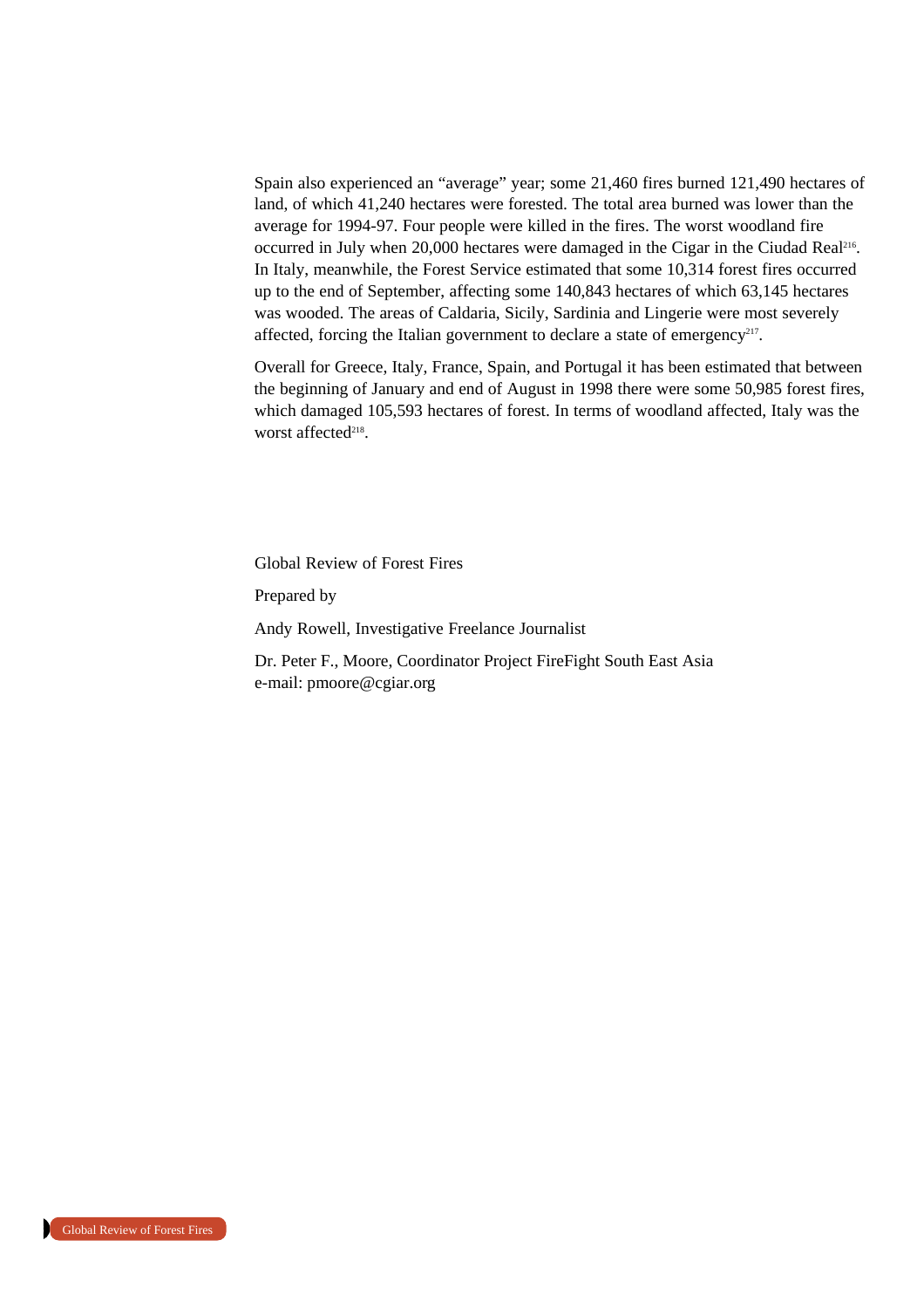## References

1 K. E. Trenberth & T. J. Hoar, The 1990-1995 El Niño-Southern Oscillation Event: Longest on Record, Geophysical Research Letters, 1996, Vol. 23, No. 1, pp57-60; K. E. Trenberth, and T. J. Hoar. El Niño and Climate Change, Geophysics Research Letters, 1997, Vol. 24, no.23, pp.3057-3060

2 D. C. Nepstad, A. G. Moreira, & A. A. Alencar, Flames in the Rain Forest: Origins, Impacts and Alternatives to Amazonian Fire, Pilot Program to Conserve the Brazilian Rain Forest. Ministry of Environment, Secretariat for the Co-ordination of the Amazon, 1999

3 CornerHouse Briefing 18 February 2000. Fire Planet - The Politics and Culture of Combustion. cornerhouse@gn.apc.org

4 J. P. Goldammer, Biomass Burning and the Atmosphere, Paper Presented at Forests and Global Climate Change: Forests and the Global Carbon Cycle, 1995; quoted in J. Levine, T. Bobbe, N. Ray, A. Singh, R. G. Witt, Wildland Fires and the Environment: A Global Synthesis, Division of Environmental Information, Assessment and Early Warning, United Nations Environment Programme, 1999, pp4

5 R. W. Gorte, Forest Fires and Forest Health, Committee for the National Institute for the Environment, Congressional Research Service, Report for Congress, 1995, 14 July

6 D. C. Nepstad, A. Veríssimo, A. Alencar, C. Nobre, E. Lima, P. Lefebvre, P. Schlesinger, C. Potter, P. Mountinho, E. Mendoza, M. Cochrane, V. Brooks, Largescale Impoverishment of Amazonian Forests by Logging and Fire, Nature, 1999, Vol. 398, 8 April; M. A. Cochrane, A. Alencar, M. D Schulze, C. M Souza Jr., P. Lefebvre, & D. C. Nepstad, Investigating Positive Feedbacks in the Fire Dynamic of Closed Canopy Tropical Forests. In: Patterns and Processes of Land Use and Forest Change in Amazonia. Center for Latin American Studies, University of Florida. (in press)

7 J. G. Goldammer, (convenor) R.E. Burgan, P. Cheney, M. A. Fosberg, V. Kelh, J. Roads, A. Simard, & B. J. Stocks. Early Warning Programme Report on Early Warning for Fire and Other Environmental Hazards, United Nations International Decade for Natural Disaster Reduction Early Warning Programme, 1997, October

8 A-C. Galtié, Is El Niño Now A Man-Made Phenomenon? The Ecologist, 1999, March/ April, Vol 29, No2, pp67; quoting H. Zhang, K. McGuffie, & A. Henderson-Sellers, Journal of Climate, 1996, Vol. 9

9 R. W. Gorte, Forest Fires and Forest Health, Committee for the National Institute for the Environment, Congressional Research Service, Report for Congress, 1995, 14 July

10 Science, Toward a New Fire Schism?, 1999, Vol. 284, 11 June, pp1782

11 W. J. Jackson & P. F. Moore The Role of Indigenous Use of Fire in Forest Management and Conservation. In press. International Seminar on Cultivating Forests: Alternative Forest Management Practices and Techniques for Community Forestry. Regional Community Forestry Training Center, Bangkok, Thailand. September, 1998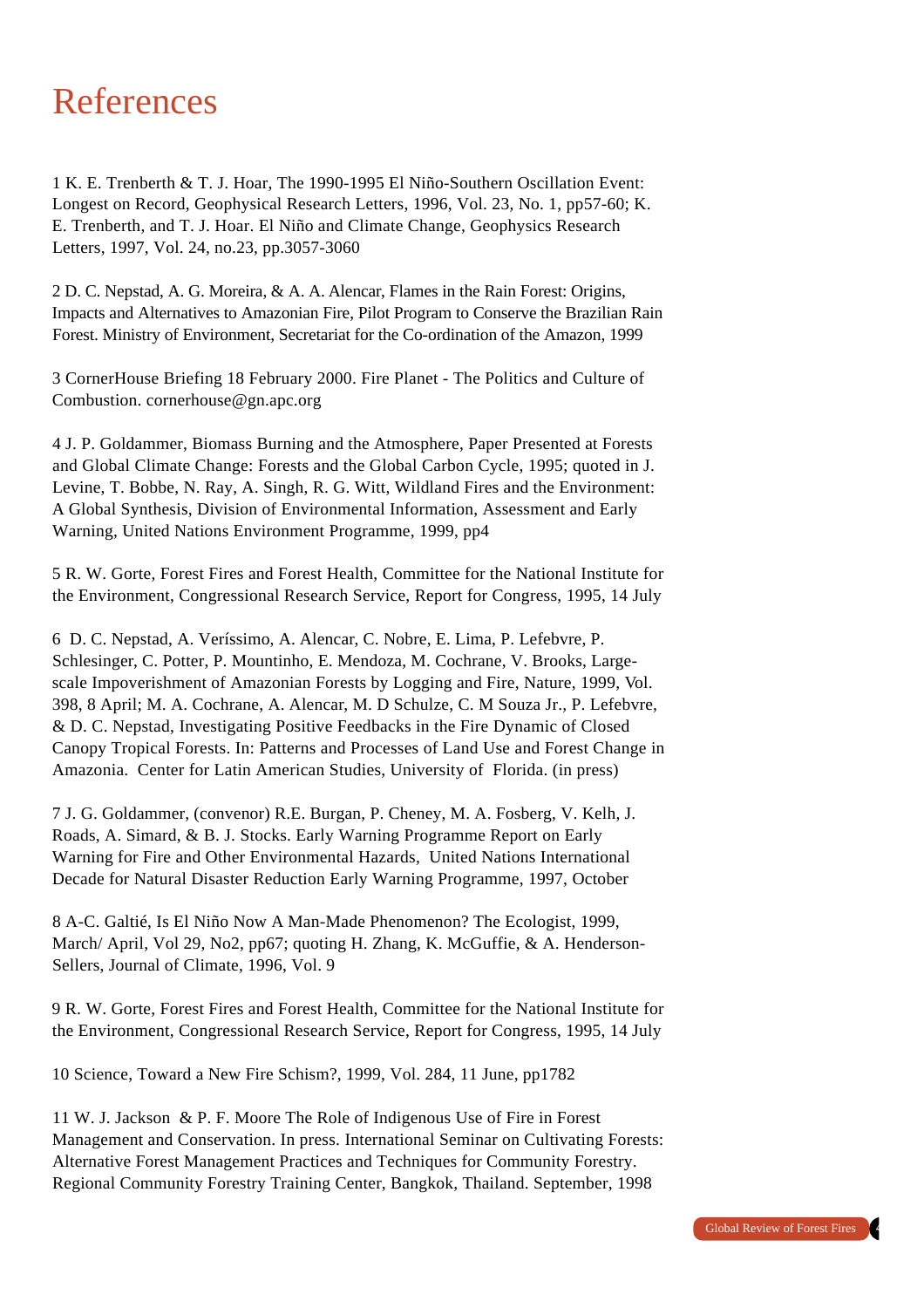12 United Nations Disaster Assessment and Co-ordination Team, Land Bush and Forest Fires, UNDAC Mission Report, 1998, March- April

13 N. Dudley, The Year the World Caught Fire, WWF International, Discussion Paper, 1997, December

14 W. Dong, Review of 1998 Forest Fire Season and Current Fire Situation in China, 1999, August on http://www.uni-freiburg.de/fireglobe/

15 WWF Brazil, Fires Threaten the Pantanal, 1999, 1 September; Associated Press, Fires Rage in Brazil Amid Drought, Land-Clearing Operations, 1999, 2 September

16 Associated Press, Fires Rage in South Central Brazil, 1999, 5 September

17 Planet Ark, Fires Set by Farmers Choke Central Brazil, 1999, 3 September

18 Associated Press, Fires Rage in Brazil Amid Drought, Land-Clearing Operations, 1999, 2 September

19 Environmental News Service, South America Ablaze, 1999, 3 September

20 See http://www.uni-freiburg.de/fireglobe/current/sea 100899.htm; Planet Ark, Indonesia's Habibie Calls for Action to Stop Fires, 1999, 10 August

21 J. Gittings, Politicians Fail to Clear the Air Over Pollution Problems Inside Asia, The Guardian Weekly, 1999, 26th August, pp6

22 C. McCall, Smog Covers Singapore, Malaysia as Sumatra Burns, Planet Ark, 1999, 7 August; C. Gazzini, Experts Call for Jakarta to Face Court over Smog, Planet Ark, 1999, 9 August

23 The Jakarta Post, Haze Puts Riau in State of Emergency, 1999, 5 August

24 The Jakarta Post, Dealing with the Haze, Editorial, 1999, 7 August

25 The Jakarta Post, Haze Puts Riau in State of Emergency, 1999, 5 August

26 For more information see the Global Firefight Project on http://www.unifreiburg.de/fireglobe/current/

27 For more information see the Global Firefight Project on http://www.unifreiburg.de/fireglobe/current/

28 For more information see the Global Firefight Project on http://www.unifreiburg.de/fireglobe/current/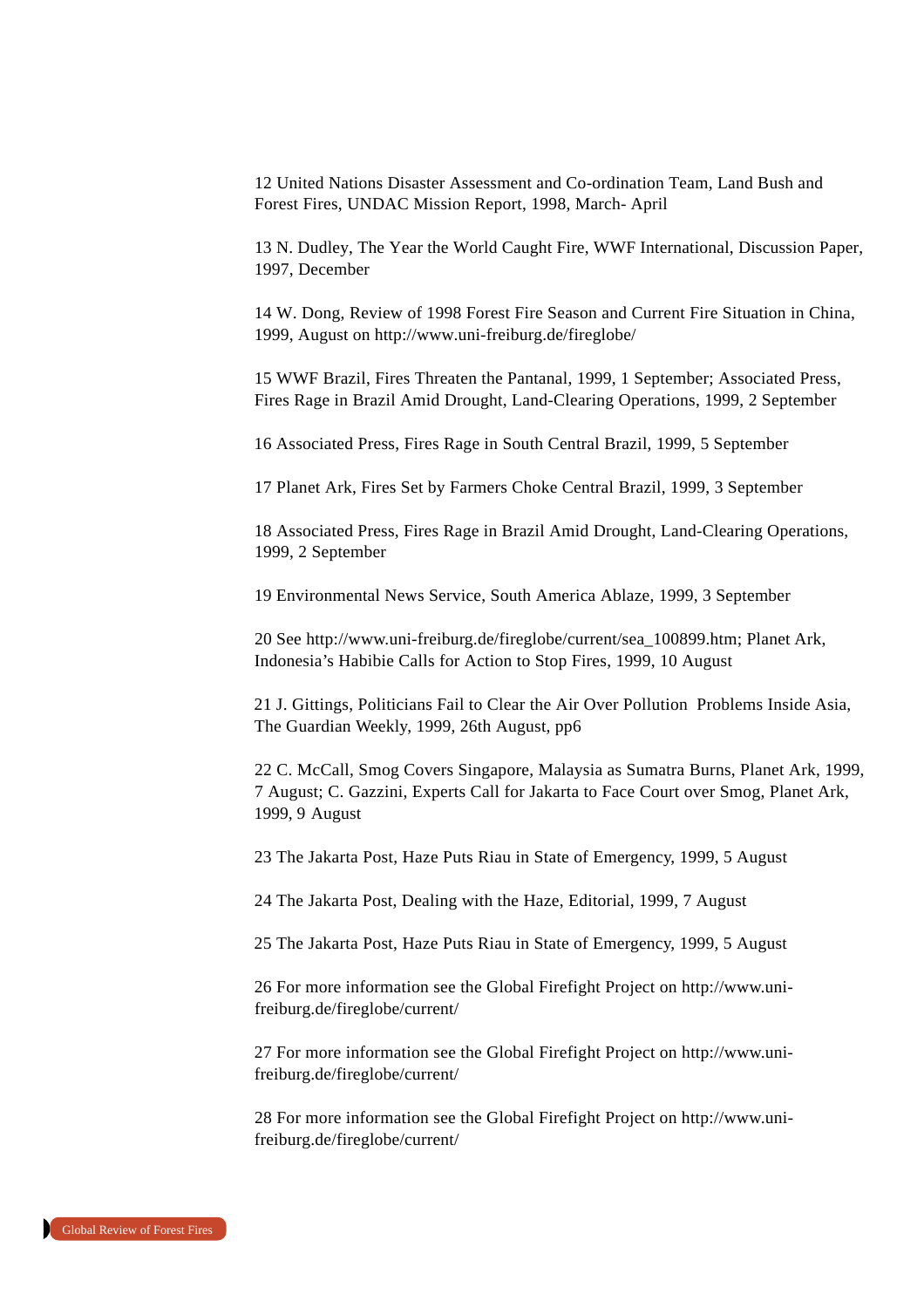29 For more information see the Global Firefight Project on http://www.unifreiburg.de/fireglobe/current/; also see www.nifc.gov;. Campbell, Losing the Battle Against Forest Flames, The Guardian, 1999, 7 September, pp17; www.nifc.gov; Y. Rosen, Alaska Wildfires Sear A Million Acres, Reuters, 1999, 27 July

30 For more information see the Global Firefight Project on http://www.unifreiburg.de/fireglobe/current/

31 J. Schweithelm, The Fire This Time: An Overview of Indonesia's Forest Fires in 1997/98, WWF Indonesia, 1999, May, p3,9

 $32$  P. J. Webster  $&$  T.N. Palmer, The Past and Future of El Niño, Nature, 1997, Vol. 390, 11 December, pp562-564

33 P. J. Webster  $&$  T.N. Palmer, The Past and Future of El Niño, Nature, 1997, Vol. 390, 11 December, pp562-564

34 For more information see NOAA's web-site see www.publicaffairs.noaa.gov

35 NOAA, El Niño and Climate Change: Record Temperature and Precipitation, 1998, 8 June - for more information see www.publicaffairs.noaa.gov

36 NOAA, El Niño and Climate Change: Record Temperature and Precipitation, 1998, 8 June - for more information see www.publicaffairs.noaa.gov

37 M. Daley, Interview with Author, 1999, 4 October,

38 K. E. Trenberth & T. J. Hoar, The 1990-1995 El Niño-Southern Oscillation Event: Longest on Record, Geophysical Research Letters, 1996, Vol. 23, No. 1, pp57-60

39 39 K. E. Trenberth, & T. J. Hoar. El Niño and Climate Change, Geophysics Research Letters, 1997, Vol. 24, no.23, pp.3057-3060

40 J. M Oberhuber, E. Roeckner, M. Christoph, M. Esch, M. Latif, Predicting the '97 El Niño Event with a Global Climate Model, Geophysical Research Letters, 1998, Vol 25, No 13, pp2273-2276

41 A. Timmermann, J. Oberhuber, A. Bacher, M. Esch, M. Latif, E. Roeckner, Increased El Niño Frequency in a Climate Model Forced by Future Greenhouse Warming, Nature, 1999, Vol 398, pp 694-697

42 T. Knutson & S. Manabe, Model Assessment of Decadal Variability and Trends in the Tropical Pacific Ocean, Journal of Climate, 1998, Vol. 11, September, pp2273-2296

43 J. C. Goldammer, Forests on Fire, Science, 1999, Vol 284, 11 June, pp1782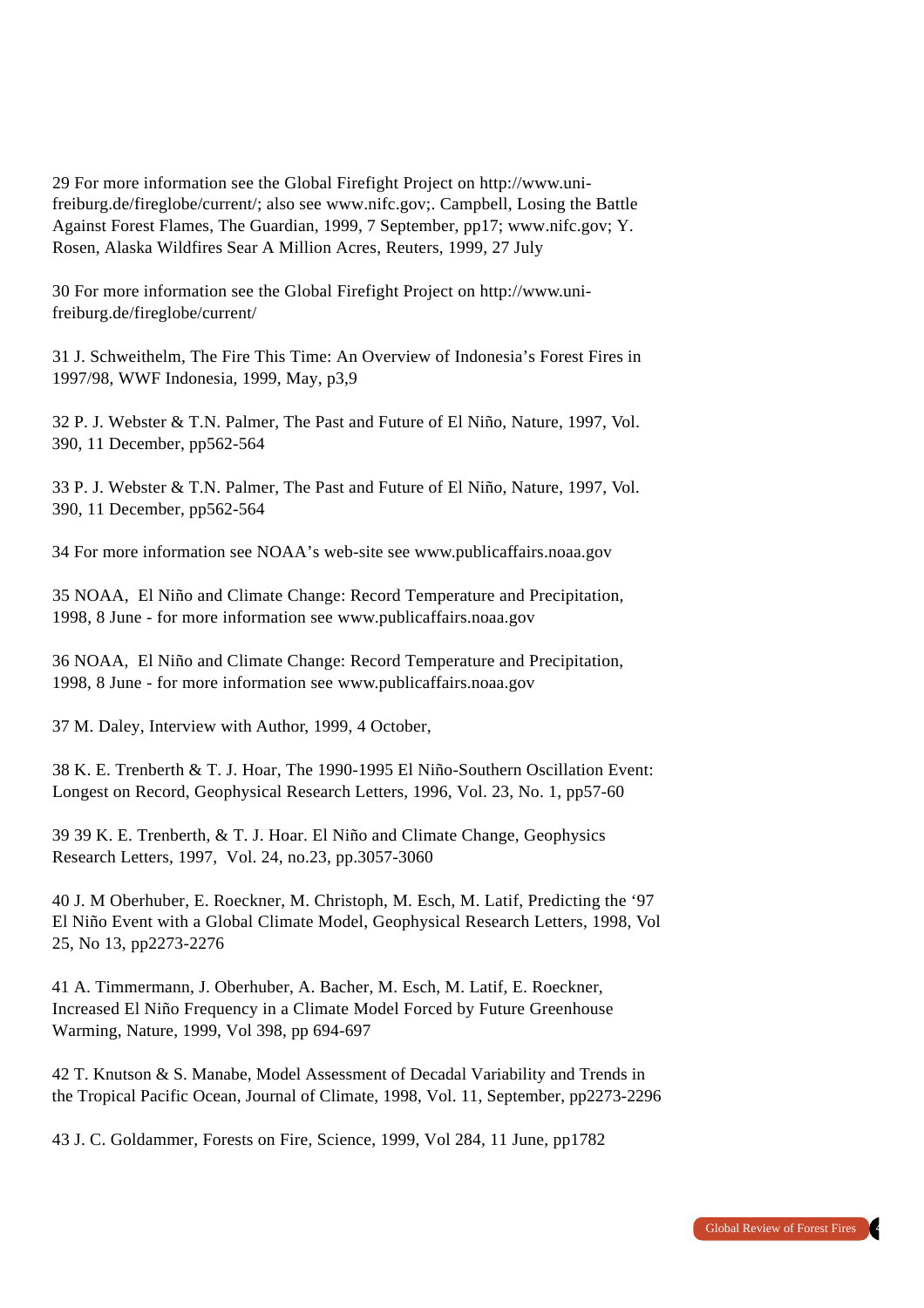44 For more information see: http://www.ipam.org.br/fogo/

45 D. C. Nepstad, A. G. Moreira, & A. A. Alencar, Flames in the Rain Forest: Origins, Impacts and Alternatives to Amazonian Fire, Pilot Program to Conserve the Brazilian Rain Forest. Ministry of Environment, Secretariat for the Co-ordination of the Amazon, 1999

46 D. C. Nepstad, A. Veríssimo, A. Alencar, C. Nobre, E. Lima, P. Lefebvre, P. Schlesinger, C. Potter, P. Mountinho, E. Mendoza, M. Cochrane, V. Brooks, Largescale Impoverishment of Amazonian Forests by Logging and Fire, Nature, 1999, Vol 398, 8 April, pp505

47 D. C. Nepstad, A. G. Moreira, & A. A. Alencar, Flames in the Rain Forest: Origins, Impacts and Alternatives to Amazonian Fire, Pilot Program to Conserve the Brazilian Rain Forest. Ministry of Environment, Secretariat for the Co-ordination of the Amazon, 1999

48 For more information see: http://www.ipam.org.br/fogo/

49 United Nations Disaster Assessment and Co-ordination team, Forest Fires on the Island of Sakhalin and the Khabarovsk Krai, UNDAC Mission Report, September-October, 1998

50 M.O. Andreae, Biomass Burning: Its History, Use, and Distribution and its Impact on Environmental Quality and Global Climate. Global Biomass Burning: Atmospheric, Climatic, and Biospheric Implications (J. S. Levine, Ed.). The MIT Press, Cambridge, Massachusetts, 1991, quoted in J. Levine, T. Bobbe, N. Ray, A. Singh, R. G. Witt, Wildland Fires and the Environment: A Global Synthesis, Division of Environmental Information, Assessment and Early Warning, United Nations Environment Programme, 1999, pp2-3

51 J. Levine, T. Bobbe, N. Ray, A. Singh, R. G. Witt, Wildland Fires and the Environment: A Global Synthesis, Division of Environmental Information, Assessment and Early Warning, United Nations Environment Programme, 1999, pp42

52 D. C. Nepstad, A. Veríssimo, A. Alencar, C. Nobre, E. Lima, P. Lefebvre, P. Schlesinger, C. Potter, P. Mountinho, E. Mendoza, M. Cochrane, V. Brooks, Largescale Impoverishment of Amazonian Forests by Logging and Fire, Nature, 1999, Vol 398, 8 April, pp507

53 P. Bunyard, Eradicating the Amazon Rainforests will Wreak Havoc on Climate, The Ecologist, 1999, March/ April, p81

54 F. Pearce, Weather Warning, New Scientist, 1999, 9 October, pp39

55 G. Bell, Personal Communication, Climate Prediction Centre, 1999, 7 September; Eight ASEAN Ministerial Meeting on Haze, Joint Press Statement, Singapore, 1999, 26 August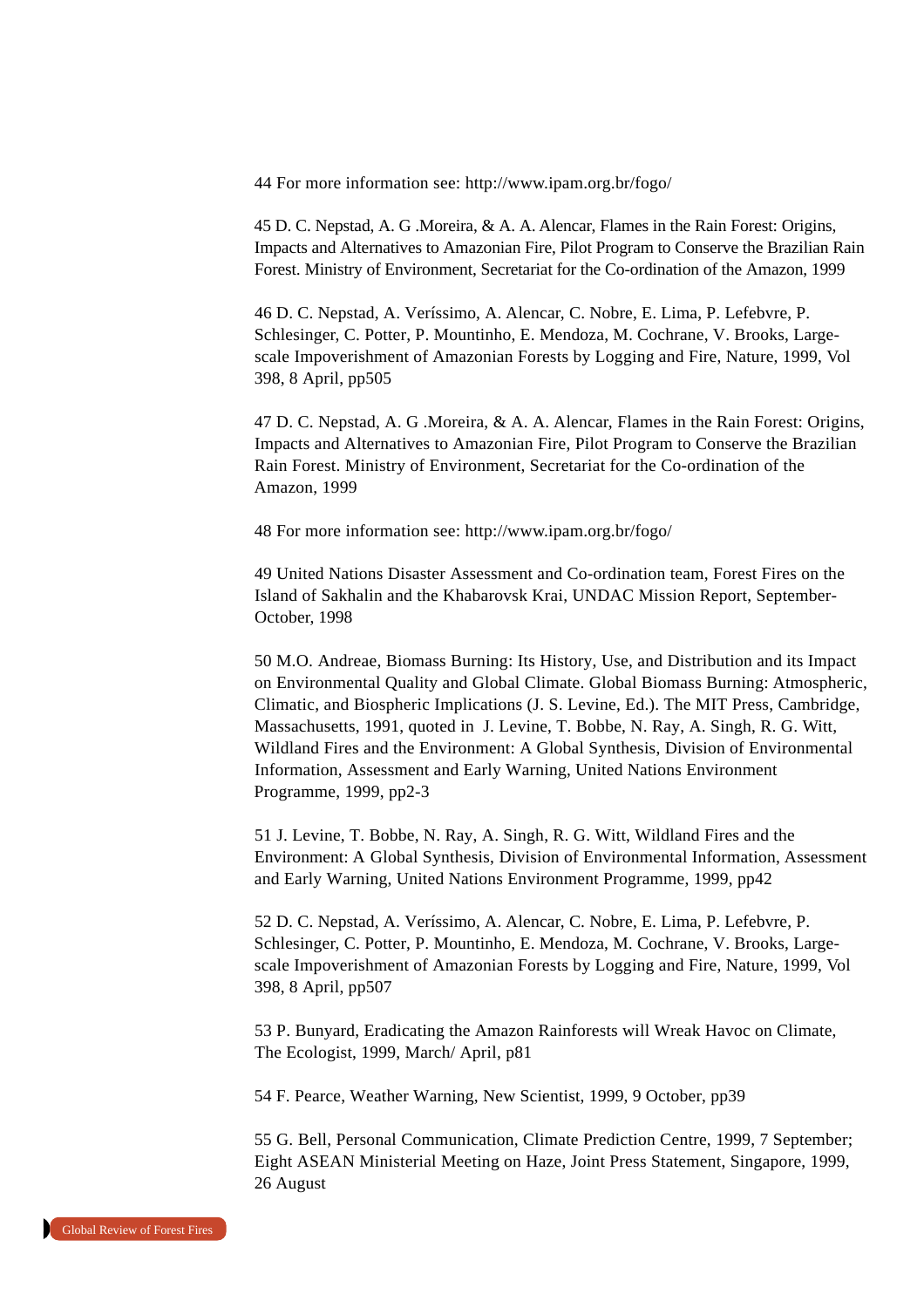56 J. C. Goldammer, Forests on Fire, Science, 1999, Vol 284, 11 June, pp1782

57 M. A. Cochrane, A. Alencar, M.D Schulze, C. M Souza Jr., D. C. Nepstad, P. Lefebvre, & E. A. Davidson, Positive Feedbacks in the Fire Dynamic of Closed Canopy Tropical Forests, Science, 1999, 11 June, Vol. 284, pp1832

58 C. Uhl, J.B Kauffman, & D. L. Cummings, Fire in the Venezuelan Amazon 2: Environmental Conditions Necessary for Forest fires in the Evergreen Rainforest of Venezuela, Oikos, 1988, Vol. 53, pp176-184 quoted in J. Haworth, Life After Logging: The Impacts of Commercial Timber Extraction in Tropical Rainforests, Rainforest Foundation, Rettet den Regenwald, Friends of the Earth, Environmental Defense Fund, Greenpeace International, 1999, June

59 M. A. Cochrane, A. Alencar, M. D Schulze, C. M Souza Jr., P. Lefebvre, & D. C. Nepstad, Investigating Positive Feedbacks in the Fire Dynamic of Closed Canopy Tropical Forests. In: Patterns and Processes of Land Use and Forest Change in Amazonia. Center for Latin American Studies, University of Florida. (in press)

60 E. Wakker, Forest Fires and the Expansion of Indonesia's Oil-Palm Plantations, WWF Indonesia, 1999, May, p2

61 D. C. Nepstad, A. G. Moreira, & A. A. Alencar, Flames in the Rain Forest: Origins, Impacts and Alternatives to Amazonian Fire, Pilot Program to Conserve the Brazilian Rain Forest. Ministry of Environment, Secretariat for the Co-ordination of the Amazon, 1999

62 D. C. Nepstad, A. G. Moreira, & A. A. Alencar, Flames in the Rain Forest: Origins, Impacts and Alternatives to Amazonian Fire, Pilot Program to Conserve the Brazilian Rain Forest. Ministry of Environment, Secretariat for the Co-ordination of the Amazon, 1999

63 M. A. Cochrane, A. Alencar, M.D Schulze, C. M Souza Jr., P. Lefebvre, & D. C. Nepstad, Investigating Positive Feedbacks in the Fire Dynamic of Closed Canopy Tropical Forests. In: Patterns and Processes of Land Use and Forest Change in Amazonia. Center for Latin American Studies, University of Florida. (in press)

64 M. A. Cochrane, A. Alencar, M.D Schulze, C. M Souza Jr., P. Lefebvre, & D. C. Nepstad, Investigating Positive Feedbacks in the Fire Dynamic of Closed Canopy Tropical Forests. In: Patterns and Processes of Land Use and Forest Change in Amazonia. Center for Latin American Studies, University of Florida. (in press)

65 D. C. Nepstad, A. Veríssimo, A. Alencar, C. Nobre, E. Lima, P. Lefebvre, P. Schlesinger, C. Potter, P. Mountinho, E. Mendoza, M. Cochrane, V. Brooks, Largescale Impoverishment of Amazonian Forests by Logging and Fire, Nature, 1999, Vol. 398, 8 April, pp505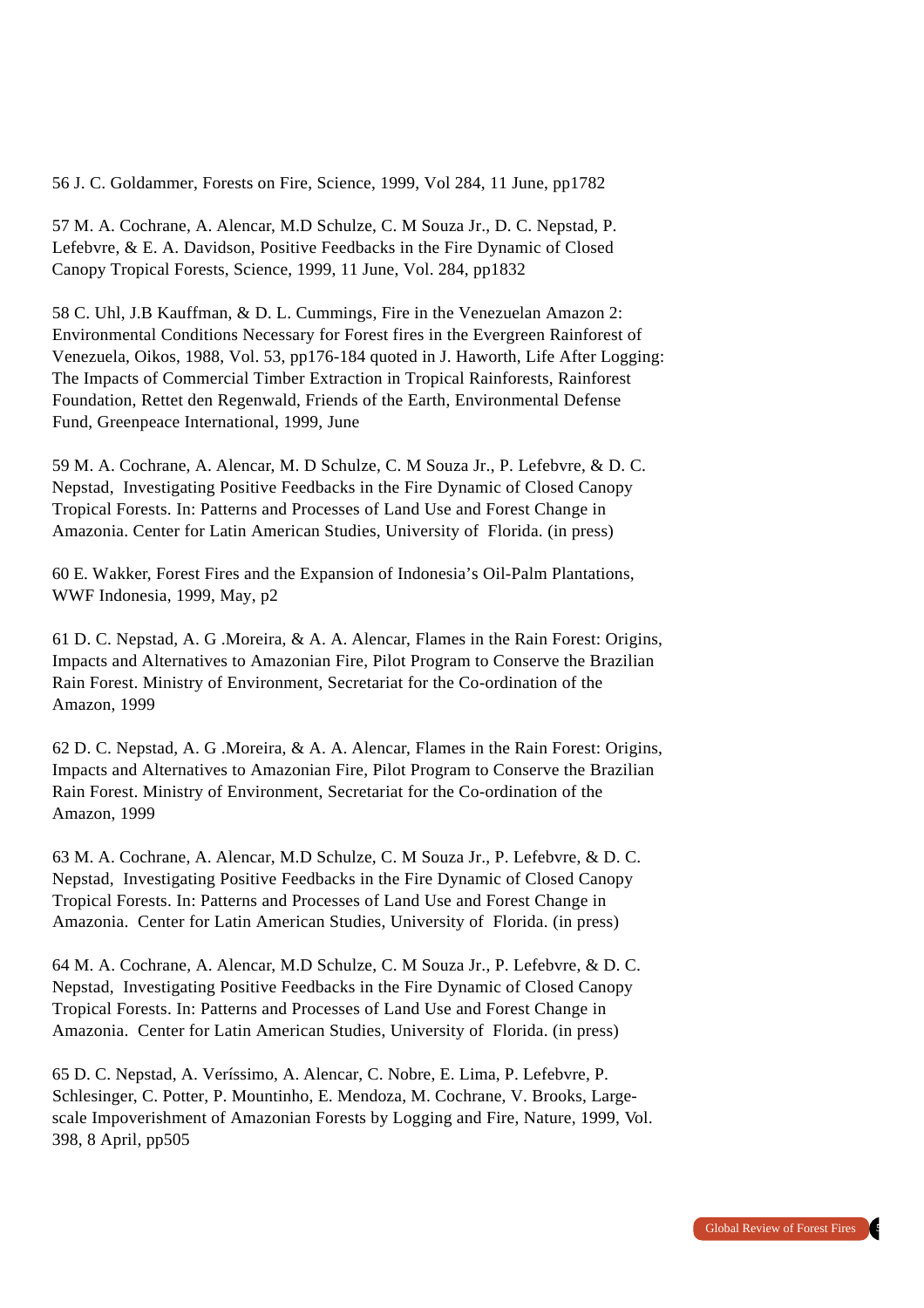66 State Ministry for Environment, Forest and Land Fires in Indonesia, 2 Vols. Jakarta: State Ministry for Environment Republic of Indonesia and United Nations Development Programme (UNDP), 1998, quoted in A. P. Vayda, Finding Causes of the 1997-98 Indonesian Forest Fires: Problems and Possibilities, WWF Indonesia Forest Fires Project, 1999, May, pp36; J. Schweithelm, The Fire This Time: An Overview of Indonesia's Forest Fires in 1997/98, WWF Indonesia, 1999, May, pvi

67 M. A. Cochrane, A. Alencar, M.D Schulze, C. M Souza Jr., D. C. Nepstad, P. Lefebvre, & E. A. Davidson,, Positive Feedbacks in the Fire Dynamic of Closed Canopy Tropical Forests, Science, 1999, 11 June, Vol. 284, pp1834

68 J. Schweithelm, The Fire This Time: An Overview of Indonesia's Forest Fires in 1997/98, WWF Indonesia, 1999, May, pvi

69 http://www.uni-freiburg.de/fireglobe/

70 J. Goldammer, Interview with Author, 1999, 7 September

71 J. G. Goldammer, 1998 - A year of Losses - and of Opportunities, International Forest Fire News, 1999, March

72 M. Kuswanda, Report of the Meeting of the International Cross-Sectoral Forum on Forest Fire Management in South East Asia, Jakarta, Indonesia, 7-8 December, 1998, reported in International Forest Fire News, 1999, March, No 20, p33-39

73 L. Schindler, Fire Management in Indonesia - Quo Vadis?, Paper Presented at the International Cross Sectoral Forum on Forest Fire Management in South East Asia, Jakarta, 1998, 8-9 December

74 D. Wong, KL and Jakarta Pledge to Fight Haze, The Strait Times, 1999, 7 May

75 Alexandrian, D. and Esnault, F. 1998: Public Policies affecting forest fires in the Mediterranean area. A paper prepared for the Meeting on Public Policies Affecting forest fires. FAO Rome 28-30 October 1998.

76 L. Schindler, Fire Management in Indonesia - Quo Vadis?, Paper Presented at the International Cross Sectoral Forum on Forest Fire Management in South East Asia, Jakarta, 1998, 8-9 December

77 M. Poffenberger (ed.) Community Involvement in Forest Management in Southeast Asia, Berkeley and Gland, Working Group on Community Involvement in Forest Management, IUCN, 1999, September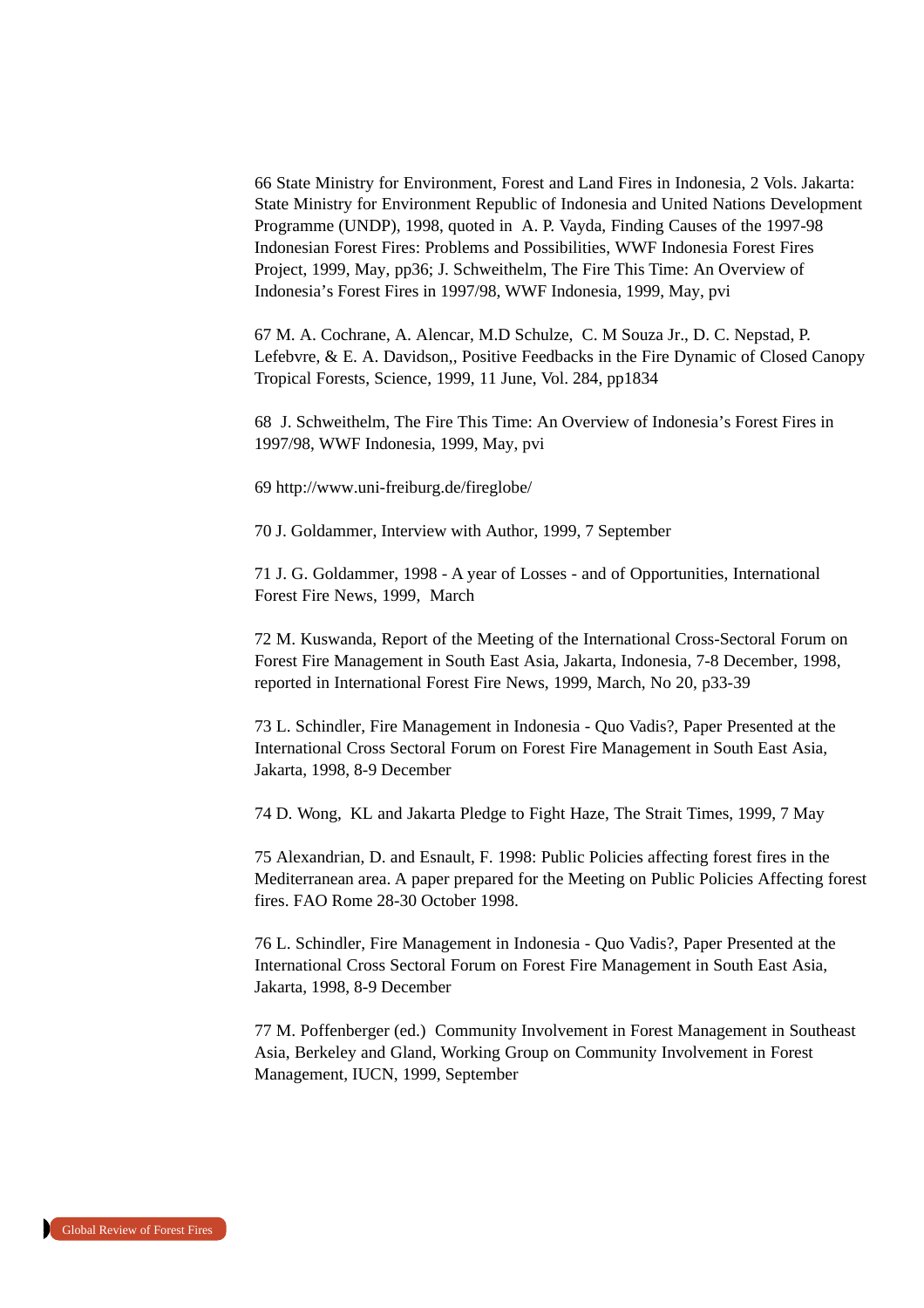78 D. Lawrence, D. Peart, and M. Leighton, "The Impact of Shifting Cultivation on a Rainforest Landscape in West Kalimantan: Spatial and Temporal Dynamics," Landscape Ecology, 12:135-148, 1998 quoted in M. Poffenberger (ed.) Community Involvement in Forest Management in Southeast Asia, Berkeley and Gland, Working Group on Community Involvement in Forest Management, IUCN, 1999, September

79 M. Poffenberger (ed.) Community Involvement in Forest Management in Southeast Asia, Berkeley and Gland, Working Group on Community Involvement in Forest Management, IUCN, 1999, September

80 W. J. Jackson & P. F. Moore, The Role of Indigenous Use of Fire in Forest Management and Conservation, Paper Presented for an International Seminar on Cultivating Forests: Alternative Forest Management Practices and Techniques for Community Forestry, Bangkok, 1998, September

81 M. Jurvélius & J. Kawana, Namibia:  $30%$  Reduction on Fire Incidents in Three Years, International Forest Fire News, 1998, No.19, September, pp67-70; M. Jurvélius, Personal Communication, 1999, 8 September

82 M. Jurvélius, Personal Communication, 1999, 8 September

83 M. Jurvélius & J. Kawana, Namibia:  $30\%$  Reduction on Fire Incidents in Three Years, International Forest Fire News, 1998, No.19, September, pp67-70

84 M. Jurvélius, Interview with Author, 1999, 3 September

85 M. Jurvélius, Personal Communication, 1999, 8 September

86 M. Jurvélius, Interview with Author, 1999, 3 September

87 A. P. Vayda, Finding Causes of the 1997-98 Indonesian Forest Fires: Problems and Possibilities, WWF Indonesia Forest Fires Project, 1999, May, pp10-15

88 H. Abberger, Interview with Author, 1999, 6 September

89 H. Abberger, Interview with Author, 1999, 6 September

90 D. C. Nepstad, A. G. Moreira, & A. A. Alencar, Flames in the Rain Forest: Origins, Impacts and Alternatives to Amazonian Fire, Pilot Program to Conserve the Brazilian Rain Forest. Ministry of Environment, Secretariat for the Co-ordination of the Amazon, 1999

91 D. C. Nepstad, A. G. Moreira, & A. A. Alencar, Flames in the Rain Forest: Origins, Impacts and Alternatives to Amazonian Fire, Pilot Program to Conserve the Brazilian Rain Forest. Ministry of Environment, Secretariat for the Co-ordination of the Amazon, 1999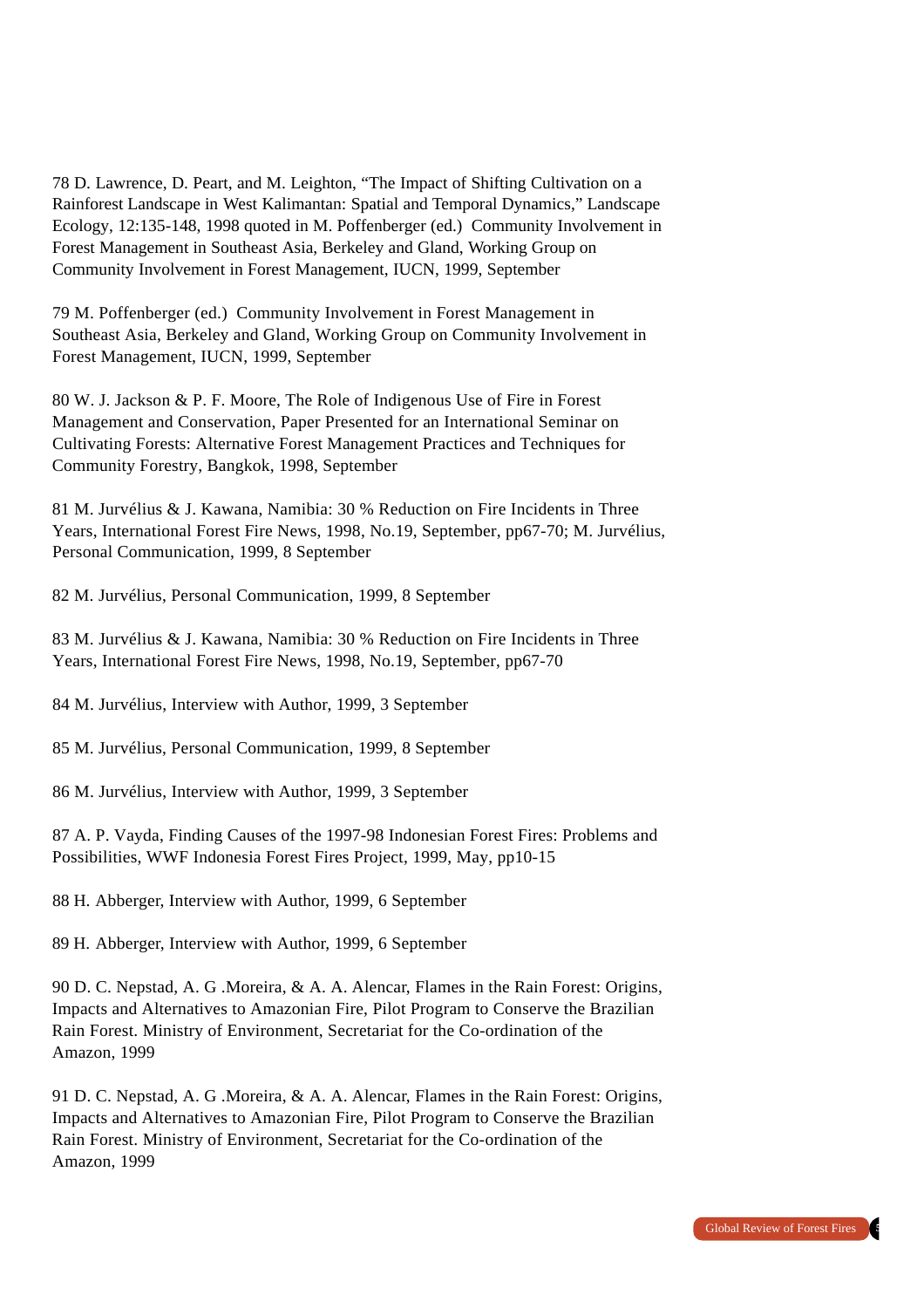92 J. Ramon, & D. Wall. Fire and Smoke Occurrence in Relation to Vegetation and Land Use in South Sumatra Province, Indonesia with Particular Reference to 1997, European Commission's Forest Fire Prevention and Control Project, 1998, Report No. 47

93 F. Carr, No Smoke Without Fire, The Guardian, 1999, 11 August, Society, p4; F. Carr, Interview with Author, 1999, 12 August

94 L. Schindler, Fire Management in Indonesia - Quo Vadis?, Paper Presented at the International Cross Sectoral Forum on Forest Fire Management in South East Asia, Jakarta, 1998, 8-9 December; in J. Levine, T. Bobbe, N. Ray, A. Singh, R. G. Witt, Wildland Fires and the Environment: A Global Synthesis, Division of Environmental Information, Assessment and Early Warning, United Nations Environment Programme, 1999, pp7

95 ASEAN, Concept Paper on the Need for and Feasibility of Strengthening the Legal Framework to Address Transboundary Air Pollution, In Particular Haze Pollution, Agenda Item for the 13th Meeting of the ASEAN Haze Technical Task Force, 1999, 5/6 July; For more information see www.aseansec.org

96 ASEAN, Concept Paper on the Need for and Feasibility of Strengthening the Legal Framework to Address Transboundary Air Pollution, In Particular Haze Pollution, Agenda Item for the 13th Meeting of the ASEAN Haze Technical Task Force, 1999, 5/6 July

97 ASEAN Secretariat, ASEAN Responds to the Haze Situation, Press Statement, Jakarta, 1999, 13 August; D. Pereira, Haze Levels 'Could be as Bad as Two Years Ago', The Strait Times, 1999, 28 April

98 Planet Ark, ASEAN Brings Forward Smog Meeting as Fires Rage, 1999, 11 August; Eight ASEAN Ministerial Meeting on Haze, Joint Press Statement, Singapore, 1999, 26 August

99 Ching, F. Social impacts of the Regional Financial Crisis. Asia Society; http://www.asiasociety.org, 1999

100 F. Carr, Interview with Author, 1999, 12 August

101 L. Schindler, Fire Management in Indonesia - Quo Vadis?, Paper Presented at the International Cross Sectoral Forum on Forest Fire Management in South East Asia, Jakarta, 1998, 8-9 December

102 H. Abberger, Interview with Author, 1999, 6 September

103 The Jakarta Post, Haze puts Riau in State of Emergency, 1999, 5 August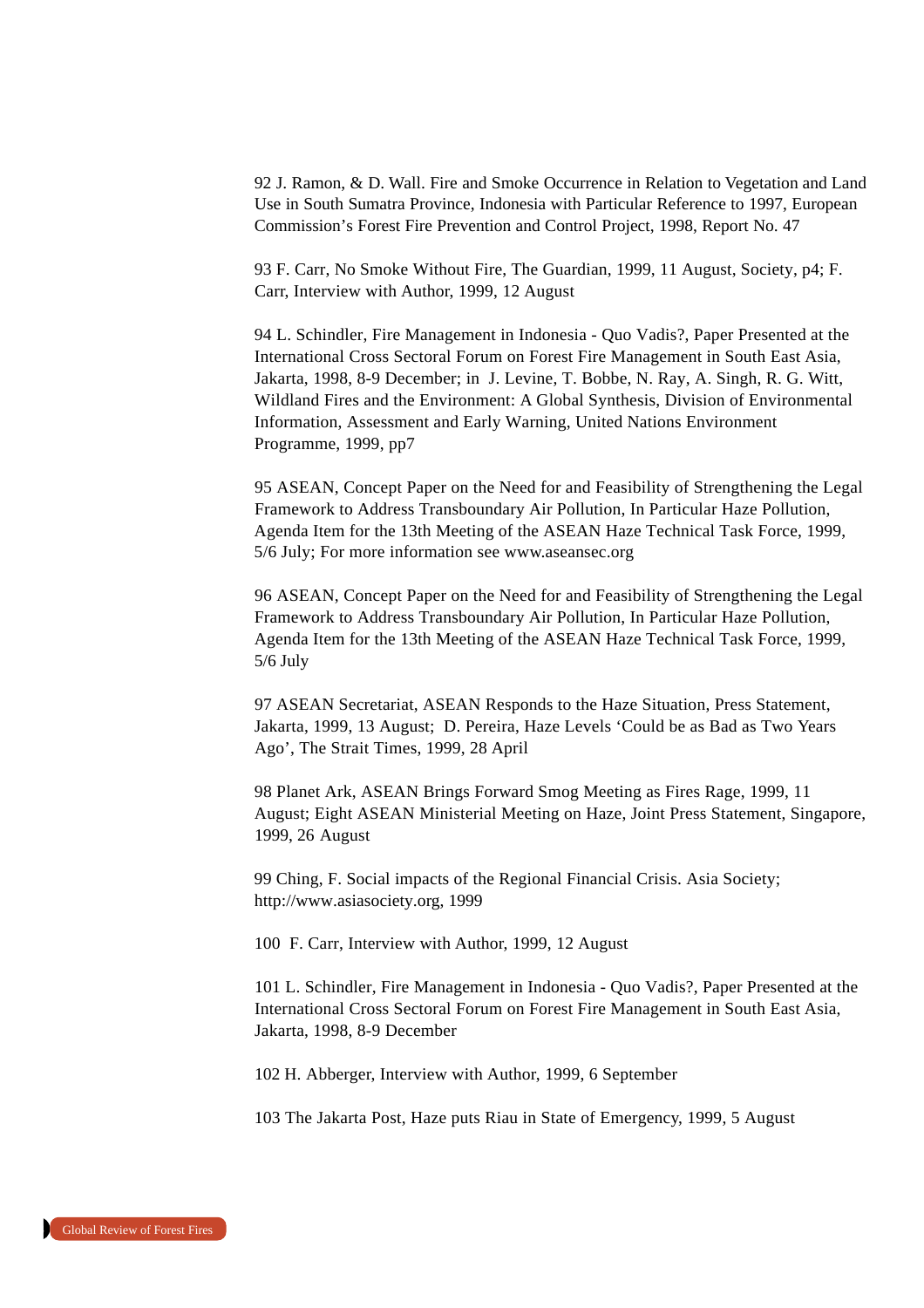104 L. Schindler, Fire Management in Indonesia - Quo Vadis?, Paper Presented at the International Cross Sectoral Forum on Forest Fire Management in South East Asia. Jakarta, 1998, 8-9 December

105 L. Schindler, Fire Management in Indonesia - Quo Vadis?, Paper Presented at the International Cross Sectoral Forum on Forest Fire Management in South East Asia, Jakarta, 1998, 8-9 December; A. P. Vayda, Finding Causes of the 1997-98 Indonesian Forest Fires: Problems and Possibilities, WWF Indonesia Forest Fires Project, 1999, May, pp22; J. Schweithelm, The Fire This Time: An Overview of Indonesia's Forest Fires in 1997/98, WWF Indonesia, 1999, May; L. Potter & J. Lee, Oil-Palm in Indonesia: Its Role in Forest Conversion and the Fires of 1997/98, WWF Indonesia, 1999, May, pp18

106 D. Glover & T. Jessup, Indonesia's Fires and Haze: The Cost of Catastrophe, Institute of Southeast Asian Studies, Singapore and International Development Research Centre, Canada, 1999, pp149

107 J. Schweithelm, The Fire This Time: An Overview of Indonesia's Forest Fires in 1997/98, WWF Indonesia, 1999, May, ppix

108 J. Schweithelm, The Fire This Time: An Overview of Indonesia's Forest Fires in 1997/98, WWF Indonesia, 1999, May, pp25 F. Carr, No Smoke Without Fire, The Guardian, 1999, 11 August, Society, pp4

109 J. Schweithelm, The Fire This Time: An Overview of Indonesia's Forest Fires in 1997/98, WWF Indonesia, 1999, May p2; For more details see http://www.wcmc.org.uk/emergency

110 J. Schweithelm, The Fire This Time: An Overview of Indonesia's Forest Fires in 1997/98, WWF Indonesia, 1999, May, pviii

111 J. Schweithelm, The Fire This Time: An Overview of Indonesia's Forest Fires in 1997/98, WWF Indonesia, 1999, May, pp26

112 Oil World Annual 1999, ISTA Mielke GmbH, 1999, L. Potter & J. Lee, Oil-Palm in Indonesia: Its Role in Forest Conversion and the Fires of 1997/98, WWF Indonesia, 1999, May, pp2

113 J. Schweithelm, The Fire This Time: An Overview of Indonesia's Forest Fires in 1997/98, WWF Indonesia, 1999, May, pp26; E. Wakker, Forest Fires and the Expansion of Indonesia's Oil-Palm Plantations, WWF Indonesia, 1999, May, p9-10; L. Potter & J. Lee, Oil-Palm in Indonesia: Its Role in Forest Conversion and the Fires of 1997/98, WWF Indonesia, 1999, May, pp1-5

114 A. P. Vayda, Finding Causes of the 1997-98 Indonesian Forest Fires: Problems and Possibilities, WWF Indonesia Forest Fires Project, 1999, May, pp5-6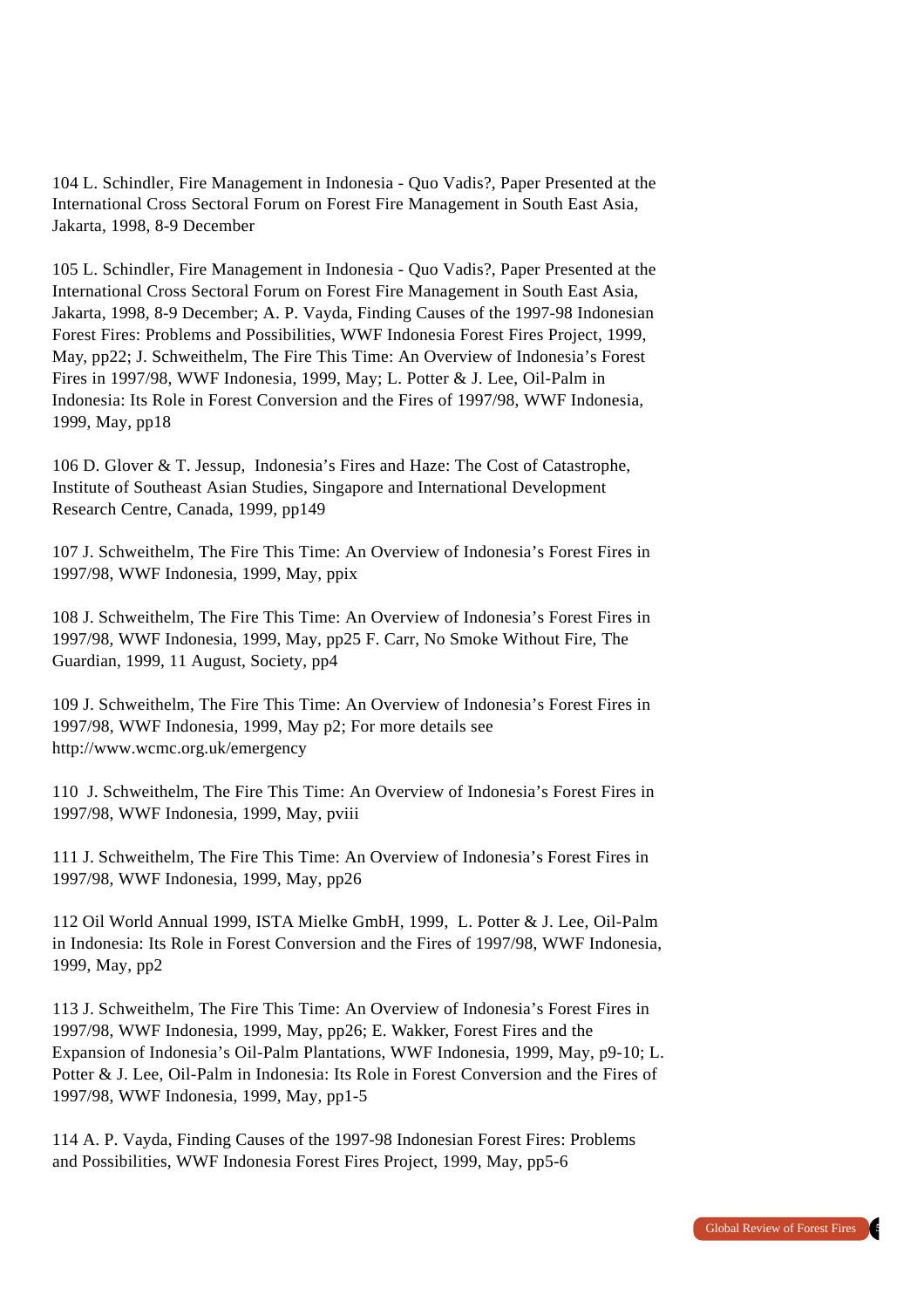115 E. Wakker, Forest Fires and the Expansion of Indonesia's Oil-Palm Plantations, WWF Indonesia, 1999, May, pp8

116L. Potter & J. Lee, Oil-Palm in Indonesia: Its Role in Forest Conversion and the Fires of 1997/98, WWF Indonesia, 1999, May, pp33-34

117L. Potter & J. Lee, Oil-Palm in Indonesia: Its Role in Forest Conversion and the Fires of 1997/98, WWF Indonesia, 1999, May, pp1

118 F. Carr, Interview with Author, 1999, 12 August

119L. Potter & J. Lee, Oil-Palm in Indonesia: Its Role in Forest Conversion and the Fires of 1997/98, WWF Indonesia, 1999, May, pp2

120 L. Potter & J. Lee, Oil-Palm in Indonesia: Its Role in Forest Conversion and the Fires of 1997/98, WWF Indonesia, 1999, May, pp14

121 D. Murdiyarso, Transboundary Haze Pollution in Southeast Asia, International Forest Fire News, 1998, No 19, pp4-7

122 I. O. Dolmat, T. Mohd. A Brief Report on the Development of Oil-Palm Plantation from Peat Jungle by Zero-burning Technique, Palm Oil Research Institute of Malaysia. PORIM Report OP (85), 1998, Kuala Lumpur; E. Wakker, Forest Fires and the Expansion of Indonesia's Oil-Palm Plantations, WWF Indonesia, 1999, May, pp5

123 A. P. Vayda, Finding Causes of the 1997-98 Indonesian Forest Fires: Problems and Possibilities, WWF Indonesia Forest Fires Project, 1999, May, pp10

124 A. P. Vayda, Finding Causes of the 1997-98 Indonesian Forest Fires: Problems and Possibilities, WWF Indonesia Forest Fires Project, 1999, May, pp22-31

125 Economy and Environment Programme for SE Asia & WWF, The Indonesian Fires and Haze of 1997; The Economic Toll, 1998: For a copy see www.idrc.org.sg/eepsea

126 The Jakarta Post, Dealing with the haze, Editorial, 1999, 7 August

127 J. G. Goldammer, 1998 - A Year of Losses - and of Opportunities, International Forest Fire News, 1999, March

128 Asian Development Bank, 1999 Interim Report from the Planning for Fire Prevention and Drought Management Project in Indonesia, 1999,

129 N. Dudley, The Year the World Caught Fire, WWF International, Discussion Paper, 1997, December, pp8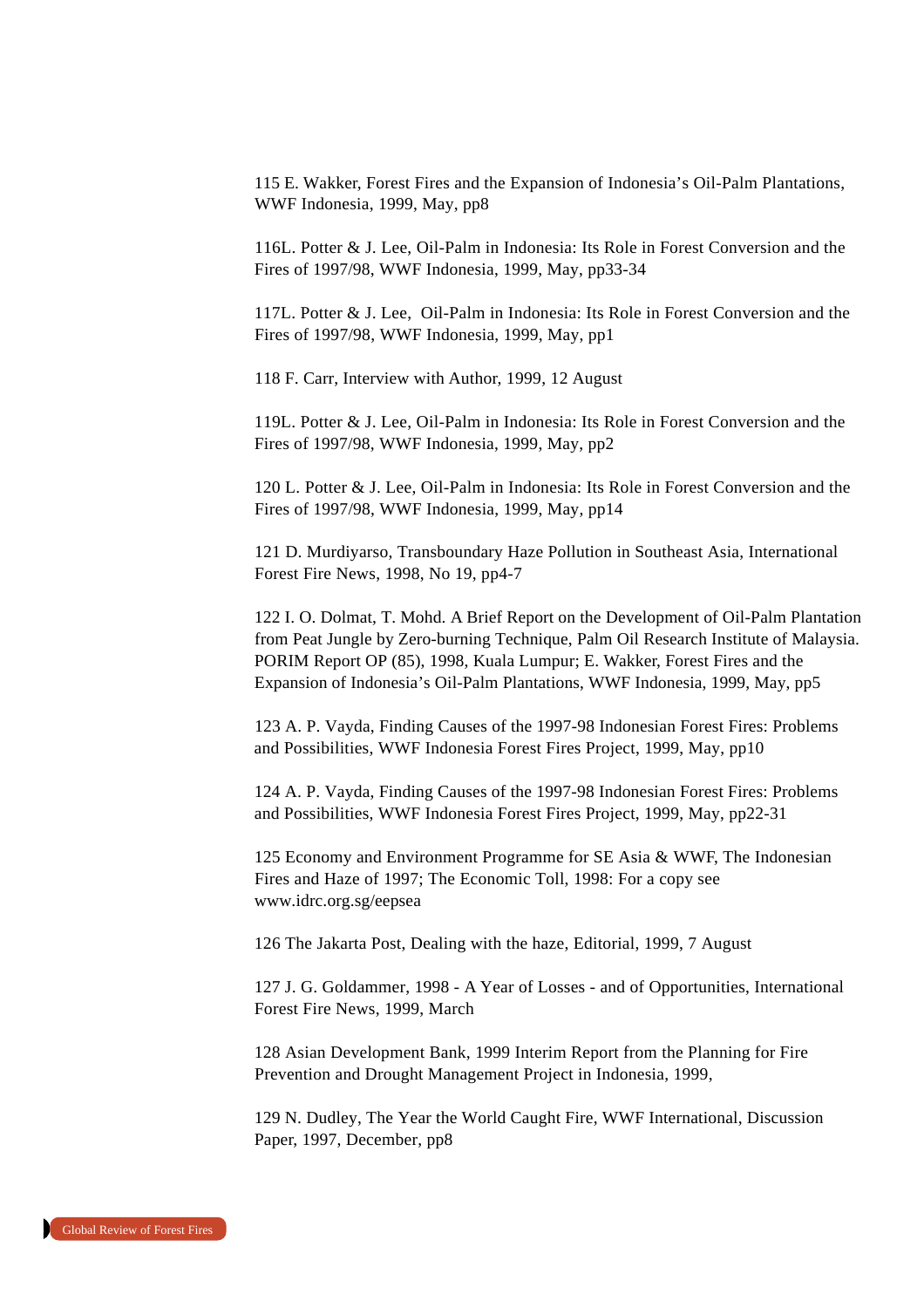130 Official of The Ministry for Environment, in response to a question at the World Bank sponsored Workshop on Fire Hazards, Transboundary Haze and Sustainable Forestry in East Asia and the Pacific, Surabaya, Indonesia, 1998, 9-12 December.

131 J. Schweithelm, The Fire This Time: An Overview of Indonesia's Forest Fires in 1997/98, WWF Indonesia, 1999, May, ppv

132 L. Schindler, Fire Management in Indonesia - Quo Vadis?, Paper Presented at the International Cross Sectoral Forum on Forest Fire Management in South East Asia, Jakarta, 1998, 8-9 December

133 M. Kuswanda, Report of the Meeting of the International Cross-Sectoral Forum on Forest Fire Management in South East Asia, Jakarta, Indonesia, 7-8 December, 1998, reported in International Forest Fire News, 1999, March, No 20, p33-39

134 Asian Development Bank, 1999 Interim report from the Planning for Fire Prevention and Drought Management Project in Indonesia, 1999,

135 J. Vidal, When the Earth Caught Fire, The Guardian, Supplement, 1997, 8 November

136 C. Gönner, Conflicts and Fire Causes in a Sub-District of Kutai, East Kalimantan, Indonesia, An unpublished report of the GTZ Sustainable Forest Management Project, Samarinda; Bisnis Indonesia, 1998, 8 May; both quoted in J. Schweithelm, The Fire This Time: An Overview of Indonesia's Forest Fires in 1997/98, WWF Indonesia, 1999, May, pp19

137 J. Schweithelm, The Fire This Time: An Overview of Indonesia's Forest Fires in 1997/98, WWF Indonesia, 1999, May pp6

138 For more information see www.wcmc.org.uk/emergency

139 C. Yeager, Abstract of untitled paper on WWF Indonesia December 1997 surveys in Tanjung Puting National Park. Presented at a conference in August 1998 quoted in J. Schweithelm, The Fire This Time: An Overview of Indonesia's Forest Fires in 1997/98, WWF Indonesia, 1999, May, pp17.

140 J. Schweithelm, The Fire This Time: An Overview of Indonesia's Forest Fires in 1997/98, WWF Indonesia, 1999, May, ppvii, 17

141 J. Levine, T. Bobbe, N. Ray, A. Singh, R. G. Witt, Wildland Fires and the Environment: A Global Synthesis, Division of Environmental Information, Assessment and Early Warning, United Nations Environment Programme, 1999, pp43

142 Economy and Environment Programme for SE Asia & WWF, The Indonesian Fires and Haze of 1997; The Economic Toll, 1998: For a copy see www.idrc.org.sg/eepsea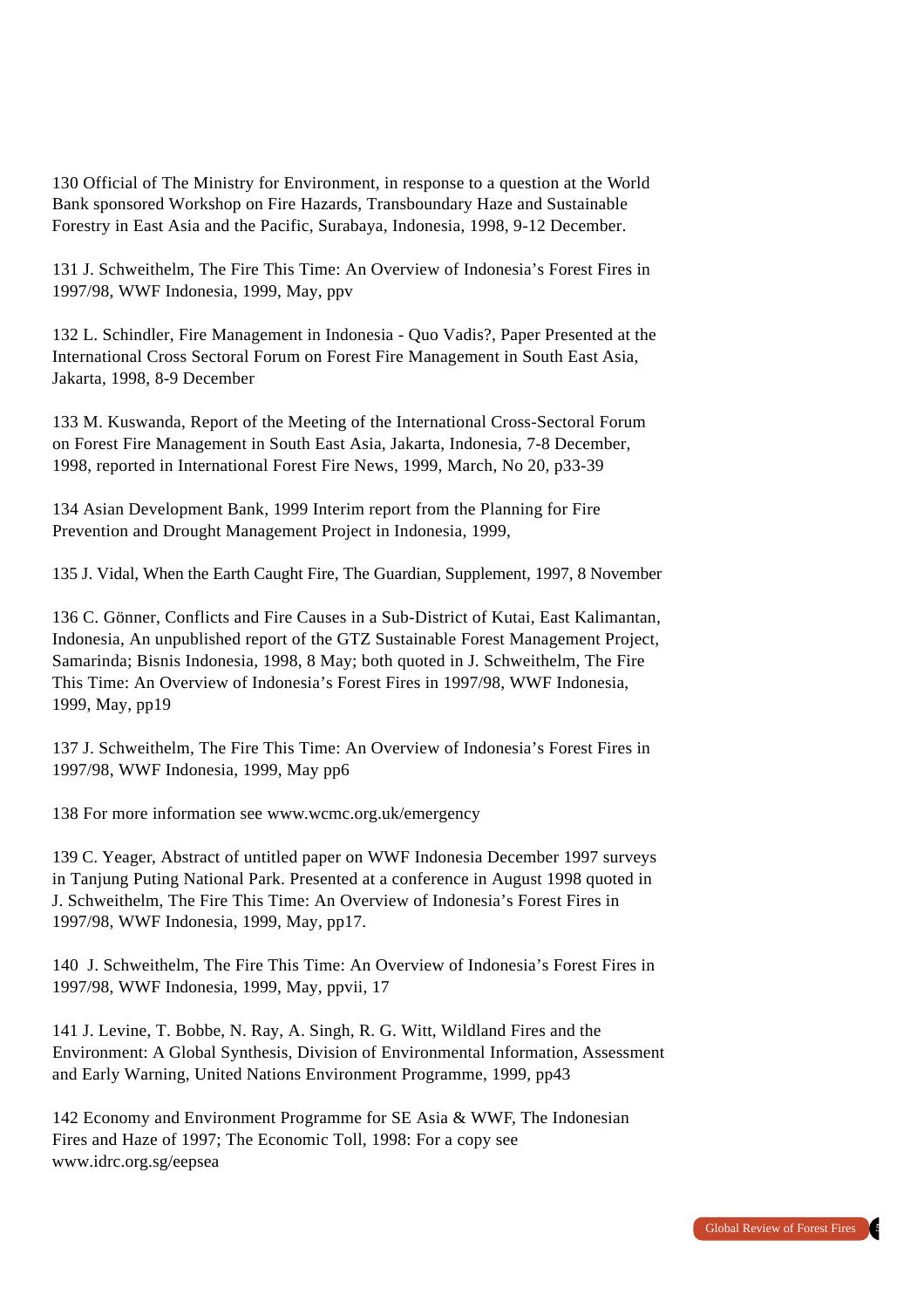143 J. Schweithelm, The Fire This Time: An Overview of Indonesia's Forest Fires in 1997/98, WWF Indonesia, 1999, May, pp11

144 M. Kuswanda, Report of the Meeting of the International Cross-Sectoral Forum on Forest Fire Management in South East Asia, Jakarta, Indonesia, 7-8 December, 1998; Reported in International Forest Fire News, 1999, March, No 20, p33-39; J. Schweithelm, The Fire This Time: An Overview of Indonesia's Forest Fires in 1997/98, WWF Indonesia, 1999, May, pp11

145 D. Swinbanks, Forest Fires Cause Pollution Crisis in Asia, Nature, 1997, Vol. 389, 25 September, pp321; Environmental Defence Fund, NGO Letter To the World Bank and International Monetary Fund, Regarding the Indonesia Bailout, 1998, March

146 A. Rowell, C. Holman & S. Soho, Populations at Risk from Air Pollution, Greenpeace UK, 1992, July; K. R. Smith, & M. R. Dove, Indonesian Fires: Leaders in a Haze. Asian Wall Street Journal, 1997, 8 December

147 A. Heil, Air Pollution Caused by Large Scale Forest Fires in Indonesia, 1997. Unpublished report of the GTZ projects on Strengthening the Management Capacities of the Indonesian Ministry of Forestry (SCMP) and the Integrated Forest Fire Management (IFFM), Jakarta quoted in .J. Schweithelm, The Fire This Time: An Overview of Indonesia's Forest Fires in 1997/98, WWF Indonesia, 1999, May, pp11

148 Environmental Defence Fund, NGO Letter To the World Bank and International Monetary Fund, Regarding the Indonesia Bailout, 1998, March; F. Carr, Interview with Author, 1999, 12 August

149 H. Abberger, Interview with Author, 1999, 6 September

150 Environmental Defence Fund, NGO Letter To the World Bank and International Monetary Fund, Regarding the Indonesia Bailout, 1998, March

151 Indonesia's creditors in CGI are Austria, Belgium, Canada, Denmark, Finland, France, Britain, Germany, Italy, Japan, New Zealand, Spain, Norway, Sweden, Switzerland, the United States, and South Korea. Institutional funders are the World Bank, the Asian Development Bank, the Kuwait Fund for Arab Economic Development, the Saudi Fund for Development, the Nordic Investment Bank and the Islamic Development Bank

152 Down to Earth Newsletter, Alarm over Rising Debt, 1999, August, , No 42, part III

153 P. Dauvergne, Shadows in the Forest. Japan and the Politics of Timber in Southeast Asia. (Cambridge, Massachusetts: MIT Press) 1997, p. 72 quoted in M. Poffenberger (ed.) Community Involvement in Forest Management in Southeast Asia, Berkeley and Gland, Working Group on Community Involvement in Forest Management, IUCN, 1999, September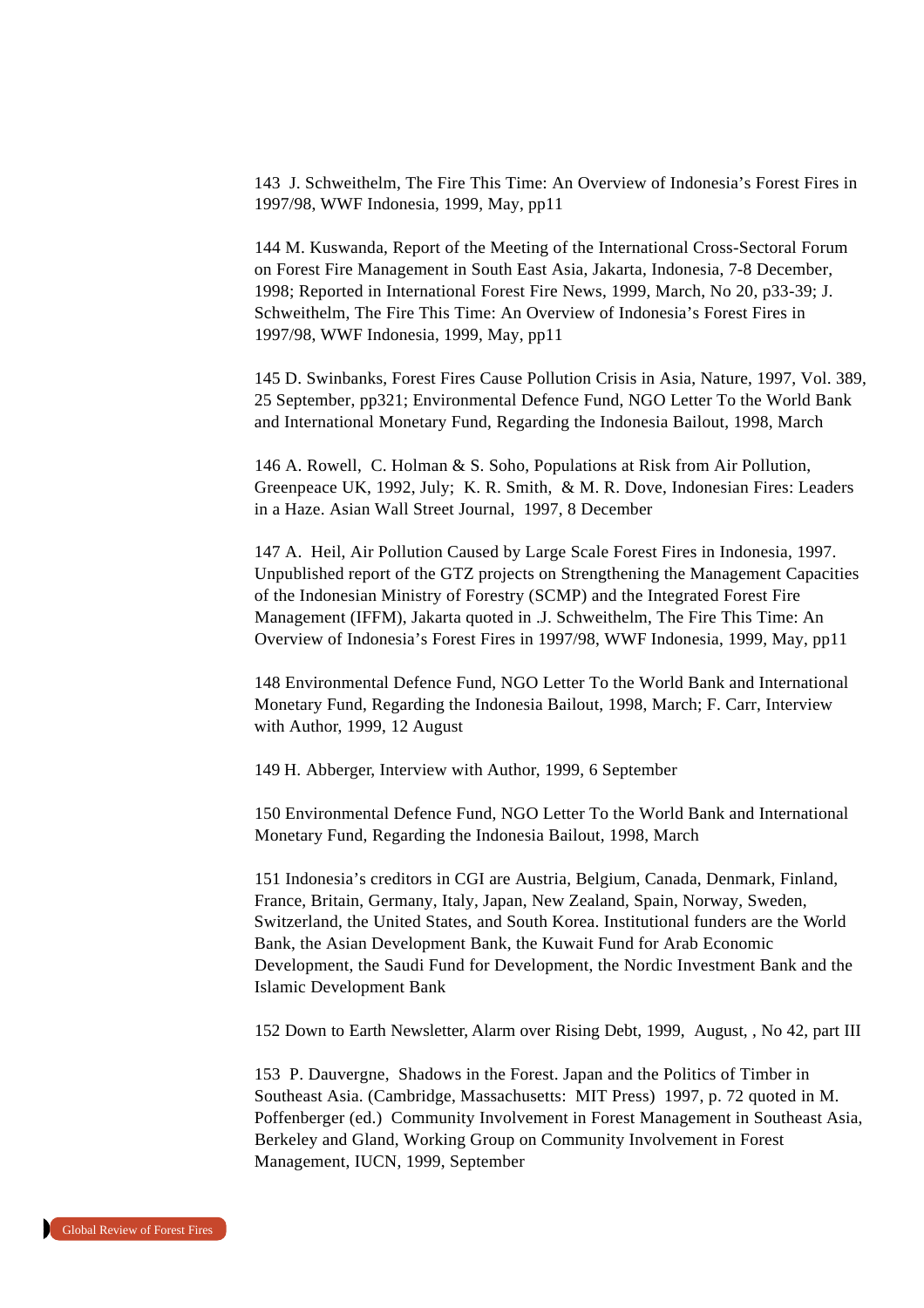154 D. Glover, & T. Jessup, Indonesia's Fires and Haze: The Cost of Catastrophe, Institute of Southeast Asian Studies, Singapore and International Development Research Centre, Canada, 1999

155 M. Poffenberger (ed.) Community Involvement in Forest Management in Southeast Asia, Berkeley and Gland, Working Group on Community Involvement in Forest Management, IUCN, 1999, September

156 F. Carr, Interview with Author, 1999, 12 August; Inter Press Service, Donor Support for Economic Restructuring, Paris, 1999, 28 July

157 Down to Earth Newsletter, Alarm over Rising Debt, 1999, August, , No 42, part III

158 F. Carr, Interview with Author, 1999, 12 August

159 For more information see: http://www.unep.org/unep/per/for fire/braztext.htm

160 S. Schwartzman, Fires in the Amazon: an analysis of NOAA-12 satellite data, 1996 - 1997, Environmental Defence Fund, 1997, 1 December; S. Schwartzman, Burning Up Again in Brazilian Amazon: An analysis of NOAA-12 satellite data, 1997 - 1998, unpublished

161 J-M Grégoire. B. Glénat, P. Janvier, E. Janodet, A. Tournier, Fire Activity in the Guyana Shield, the Orinoco, and Amazon Basins During March 1998, International Forest Fire News, Number 19, 1998, September, pp39-41

162 United Nations Disaster Assessment and Co-ordination Team, Brazil: Fires in the State of Roraima, August 1997-April 1998, United Nations Office for the Coordination of Humanitarian Affairs, 1998, 13 April

163 For more information see: http://www.ipam.org.br/fogo/

164 D. C. Nepstad, A. G. Moreira, & A. A. Alencar, Flames in the Rain Forest: Origins, Impacts and Alternatives to Amazonian Fire, Pilot Program to Conserve the Brazilian Rain Forest. Ministry of Environment, Secretariat for the Co-ordination of the Amazon, 1999

165 M. A. Cochrane, A. Alencar, M.D Schulze, C. M Souza Jr., D. C. Nepstad, P. Lefebvre, & E. A. Davidson,, Positive Feedbacks in the Fire Dynamic of Closed Canopy Tropical Forests, Science, 1999, 11 June, Vol. 284, pp1832-1835

166 M. A. Cochrane, A. Alencar, M.D Schulze, C. M Souza Jr., D. C. Nepstad, P. Lefebvre, & E. A. Davidson,, Positive Feedbacks in the Fire Dynamic of Closed Canopy Tropical Forests, Science, 1999, 11 June, Vol. 284, pp1832-1835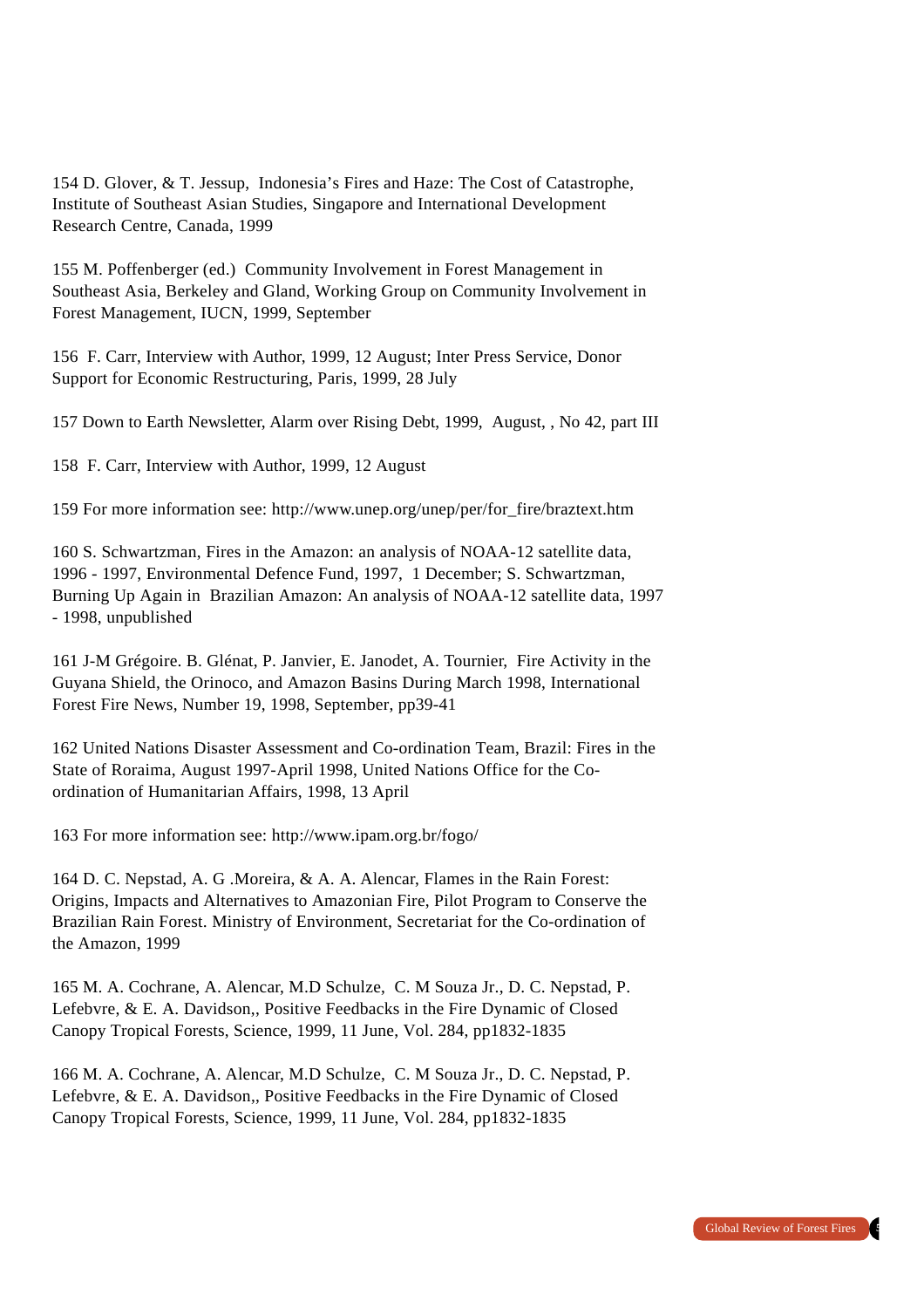167 D. C. Nepstad, A. Veríssimo, A. Alencar, C. Nobre, E. Lima, P. Lefebvre, P. Schlesinger, C. Potter, P. Mountinho, E. Mendoza, M. Cochrane, V. Brooks, Largescale Impoverishment of Amazonian Forests by Logging and Fire, Nature, 1999, Vol 398, 8 April, pp505

168 D. C. Nepstad, A. Veríssimo, A. Alencar, C. Nobre, E. Lima, P. Lefebvre, P. Schlesinger, C. Potter, P. Mountinho, E. Mendoza, M. Cochrane, V. Brooks, Largescale Impoverishment of Amazonian Forests by Logging and Fire, Nature, 1999, Vol 398, 8 April, pp505; M. A. Cochrane, A. Alencar, M.D Schulze, C. M Souza Jr., D. C. Nepstad, P. Lefebvre, & E. A. Davidson,, Positive Feedbacks in the Fire Dynamic of Closed Canopy Tropical Forests, Science, 1999, 11 June, Vol. 284, pp1832-1835

169 D. C. Nepstad, A. G. Moreira, & A. A. Alencar, Flames in the Rain Forest: Origins, Impacts and Alternatives to Amazonian Fire, Pilot Program to Conserve the Brazilian Rain Forest. Ministry of Environment, Secretariat for the Co-ordination of the Amazon, 1999

170 M. A. Cochrane, A. Alencar, M.D Schulze, C. M Souza Jr., P. Lefebvre, & D. C. Nepstad, Investigating Positive Feedbacks in the Fire Dynamic of Closed Canopy Tropical Forests. In: Patterns and Processes of Land Use and Forest Change in Amazonia. Center for Latin American Studies, University of Florida. (in press); D. C. Nepstad, A. G. Moreira, & A. A. Alencar, Flames in the Rain Forest: Origins, Impacts and Alternatives to Amazonian Fire, Pilot Program to Conserve the Brazilian Rain Forest. Ministry of Environment, Secretariat for the Co-ordination of the Amazon, 1999

171 D. C. Nepstad, A. Veríssimo, A. Alencar, C. Nobre, E. Lima, P. Lefebvre, P. Schlesinger, C. Potter, P. Mountinho, E. Mendoza, M. Cochrane, V. Brooks, Largescale Impoverishment of Amazonian Forests by Logging and Fire, Nature, 1999, Vol 398, 8 April, pp505; D. C. Nepstad, A. G. Moreira, & A. A. Alencar, Flames in the Rain Forest: Origins, Impacts and Alternatives to Amazonian Fire, Pilot Program to Conserve the Brazilian Rain Forest. Ministry of Environment, Secretariat for the Coordination of the Amazon, 1999; United Nations Disaster Assessment and Coordination Team, Brazil: Fires in the State of Roraima, August 1997-April 1998, United Nations Office for the Co-ordination of Humanitarian Affairs, 1998, 13 April

172 United Nations Disaster Assessment and Co-ordination Team, Brazil: Fires in the State of Roraima, August 1997-April 1998, United Nations Office for the Coordination of Humanitarian Affairs, 1998, 13 April

173 CCPY, The Worst Fires in the History of the Amazon: A Disaster for the Yanomami, 1998, March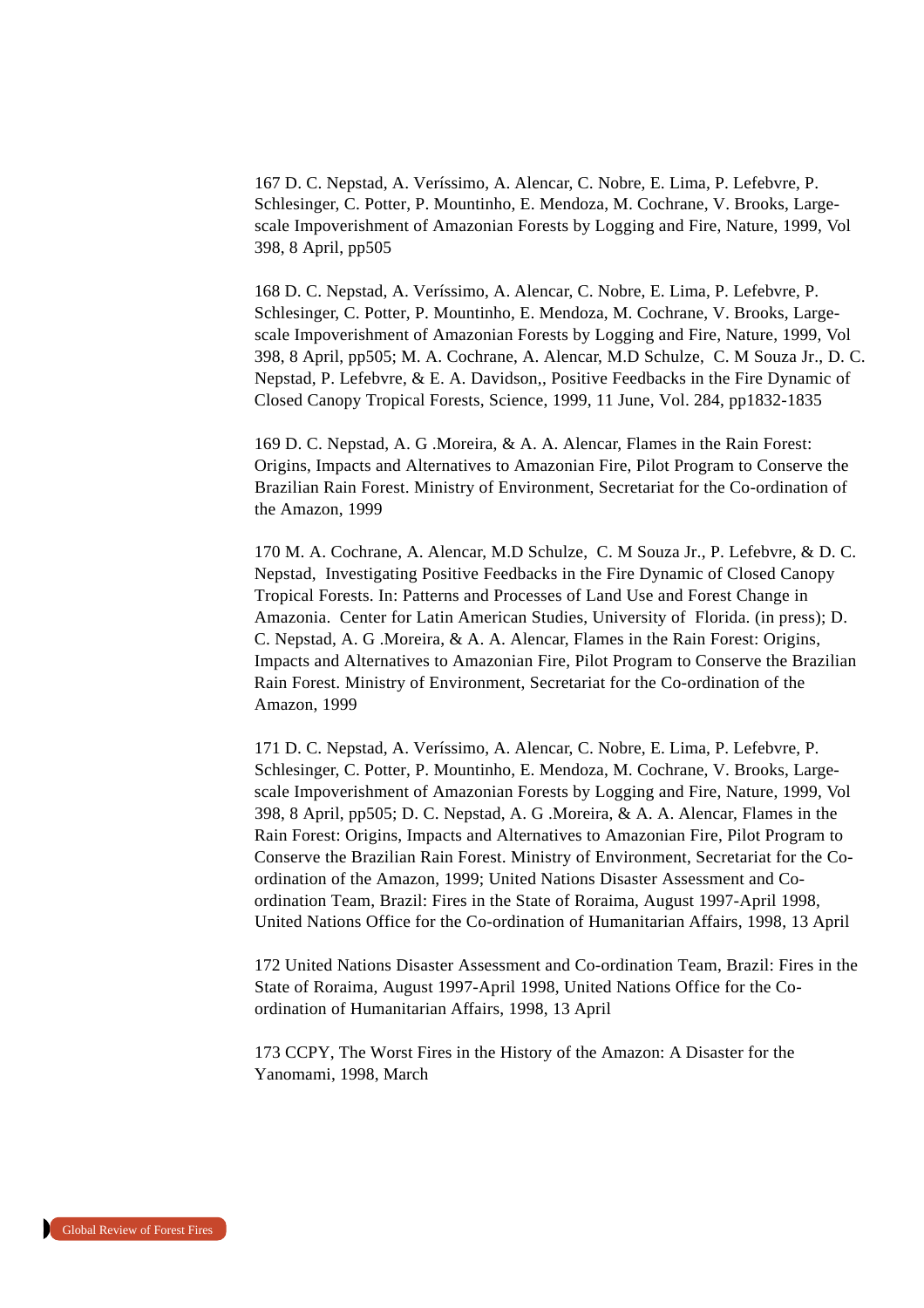174 United Nations Disaster Assessment and Co-ordination Team, Brazil: Fires in the State of Roraima, August 1997-April 1998, United Nations Office for the Coordination of Humanitarian Affairs, 1998; D. C. Nepstad, A. G. Moreira, & A. A. A lencar, Flames in the Rain Forest: Origins, Impacts and Alternatives to A mazonian Fire, Pilot Program to Conserve the Brazilian Rain Forest. Ministry of Environment, Secretariat for the Co-ordination of the Amazon, 1999 13 April; CCPY, The Worst Fires in the History of the Amazon: A Disaster for the Yanomami, 1998, March

175 United Nations Disaster Assessment and Co-ordination Team, Brazil: Fires in the State of Roraima, August 1997-April 1998, United Nations Office for the Coordination of Humanitarian Affairs, 1998, 13 April; CCPY, The Worst Fires in the History of the Amazon: A Disaster for the Yanomami, 1998, March

176 D. Nepstad, Report from the Amazon, The Woods Hole Research Centre, 1998, May,

177 D. Nepstad, Report from the Amazon, The Woods Hole Research Centre, 1998, May,

178 M. A. Cochrane, A. Alencar, M.D Schulze, C. M Souza Jr., D. C. Nepstad, P. Lefebvre, & E. A. Davidson,, Positive Feedbacks in the Fire Dynamic of Closed Canopy Tropical Forests, Science, 1999, 11 June, Vol. 284, pp1832

179 A. N. Filipchuk & V.V. Strakhov, State of Russian Forests, All Russian Research and Information Centre for Forest Resources, Moscow, Prepared for the IUCN Conference, Challenges Facing Russian Forests and Strategies for their Solution, 1998, 22-23 October, Moscow; J. Matloff, Facing Burning Forests, Russia Can't Afford a Bucket, Christian Science Monitor, 1998, 15 October

180 A. N. Filipchuk & V.V. Strakhov, State of Russian Forests, All Russian Research and Information Centre for Forest Resources, Moscow, Prepared for the IUCN Conference, Challenges Facing Russian Forests and Strategies for their Solution, 1998, 22-23 October, Moscow; For more information see www.unep.org/unep/per/for\_fire/russtext; United Nations Disaster Assessment and Coordination team, Forest Fires on the Island of Sakhalin and the Khabarovsk Krai, UNDAC Mission Report, September-October, 1998

181 United Nations Disaster Assessment and Co-ordination team, Forest Fires on the Island of Sakhalin and the Khabarovsk Krai, UNDAC Mission Report, September-October, 1998; also see www.unep.org/unep/per/for\_fire/russtext

182 J. Matloff, Facing Burning Forests, Russia Can't A fford a Bucket, Christian Science Monitor, 1998, 15 October

183 United Nations Disaster Assessment and Co-ordination team, Forest Fires on the Island of Sakhalin and the Khabarovsk Krai, UNDAC Mission Report, September-October, 1998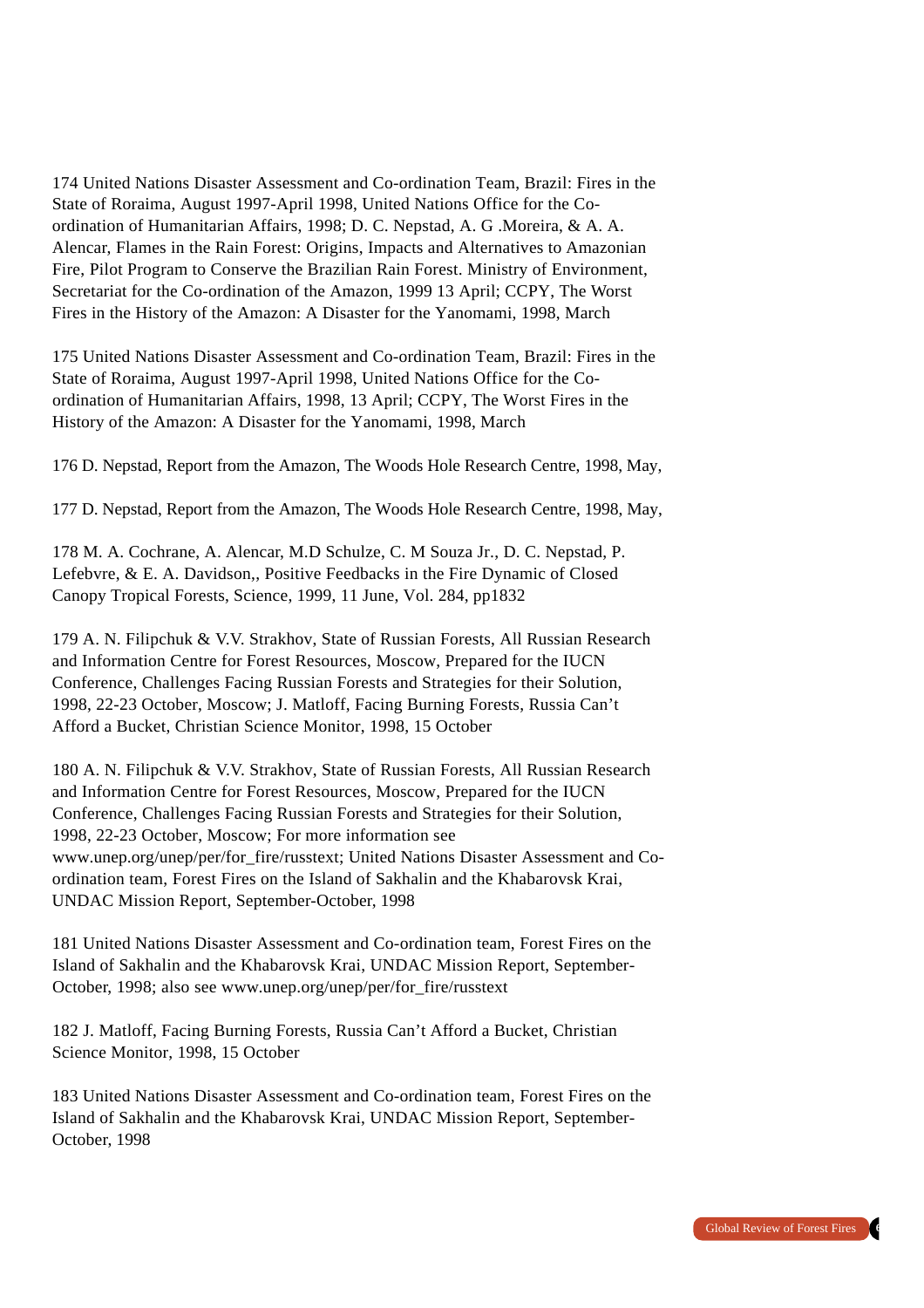184 United Nations Disaster Assessment and Co-ordination team, Forest Fires on the Island of Sakhalin and the Khabarovsk Krai, UNDAC Mission Report, September-October, 1998

185 United Nations Disaster Assessment and Co-ordination team, Forest Fires on the Island of Sakhalin and the Khabarovsk Krai, UNDAC Mission Report, September-October, 1998

186 United Nations Disaster Assessment and Co-ordination team, Forest Fires on the Island of Sakhalin and the Khabarovsk Krai, UNDAC Mission Report, September-October, 1998

187 For more information see www.unep.org/unep/per/for fire/russtext; United Nations Disaster Assessment and Co-ordination team, Forest Fires on the Island of Sakhalin and the Khabarovsk Krai, UNDAC Mission Report, September-October, 1998

188 Greenpeace Communications, Personal Communication, 1999, August

189 For more information see www.unep.org/unep/per/for fire/russtext

190 United Nations Disaster Assessment and Co-ordination team, Forest Fires on the Island of Sakhalin and the Khabarovsk Krai, UNDAC Mission Report, September-October, 1998

191 United Nations Disaster Assessment and Co-ordination team, Forest Fires on the Island of Sakhalin and the Khabarovsk Krai, UNDAC Mission Report, September-October, 1998

192 United Nations Disaster Assessment and Co-ordination team, Forest Fires on the Island of Sakhalin and the Khabarovsk Krai, UNDAC Mission Report, September-October, 1998

193 J.S. Levine, ed, Fire in Ecosystems of Boreal Eurasia: The Bor Forest Island Fire Experiment, Fire Research Campaign Asia-North (FIRESCAN). In: Biomass Burning and Global Change, 1996, Vol.II. 848-873. The MIT Press, Cambridge, MA.

194 J. G. Goldammer, Public Policies A ffecting Forest Fires in Europe and Boreal/Temperate Asia. In: Proceedings, FAO Meeting on Public Policies Affecting Forest Fires, 1999, 113-164. FAO Forestry Paper 138

195 US Agency for International Development, OFDA Situation Report Number 10: Mexico and Central America - Fires, 1998, 3 June

196 US Agency for International Development, OFDA Situation Report Number 10: Mexico and Central America - Fires, 1998, 3 June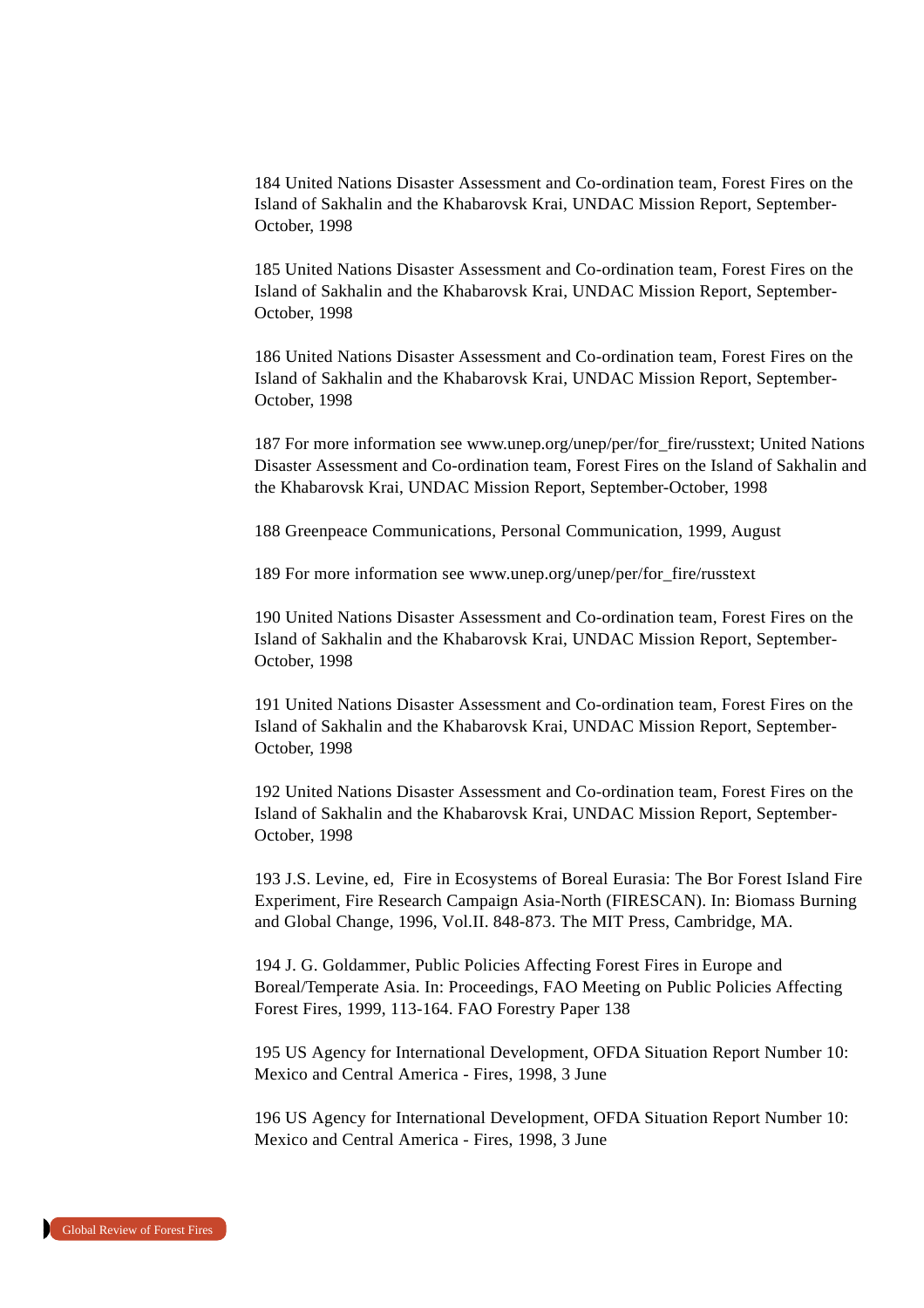197 O. C. Sanchez, Mexico - National Forest Fire Report, International Forest Fire News, 1997, No. 17 July, pp9

198 D. A. Rodriguez Trejo & S. J. Pyne, Mexican Fires of 1998, International Forest Fire News, 1999, March, No.20, pp61

199 O. C. Sanchez, Mexico - National Forest Fire Report, International Forest Fire News, 1997, No. 17 July, pp9

200 D. A. Rodríguez-Trejo & S. J. Pyne, Mexican Fires of 1998, International Forest Fire News, 1999, March, No.20, pp61

201 Shawnee New-Star Online, Mexico, US Struggle to Save Burning Rainforests, 1998, 22 May

202 US Agency for International Development, OFDA Situation Report Number 10: Mexico and Central America - Fires, 1998, 3 June; W. J. Jackson & P. F. Moore, The Role of Indigenous Use of Fire in Forest Management and Conservation, Paper Presented for an International Seminar on Cultivating Forests: Alternative Forest Management Practices and Techniques for Community Forestry, Bangkok, 1998, September; S. Ferriss, Lethal Mexican Fires are Testing the Government, Cox News Service, 1998, 13 May

203 D. A. Rodríguez-Trejo & S. J. Pyne, Mexican Fires of 1998, International Forest Fire News, 1999, March, No.20, pp61; D. A. Rodríguez-Trejo, Mexico: A Brief History of Forest Fires in Mexico, International Forest Fire News, 1998, No. 19, pp34;

204 S. Yozwiak, Smoke from Mexico Forest Fires Blankets Tuscon, The Arizona Republic, 1998, 19 May

205 National Interagency Fire Centre, U.S. Wildland Fire Season Highlights, 1999 at www.nifc.gov/

206 T. Johnston, The 1998 Forest Fire Season, International Forest Fire News, 1999, No 20, March, pp40-45; R. Boswell, Residents Flee Forest Fires, Ottawa Citizen, 1998, 14 July

207 National Interagency Fire Centre, 1991-1997 Wildland Fires Statistics, 1998, p124

208 The Weather Network, Weather and Forest Fires, 1997 on www.theweathernetwork.com/

209 R. W. Gorte, Forest Fires and Forest Health, Committee for the National Institute for the Environment, Congressional Research Service, Report for Congress, 19995, 14 July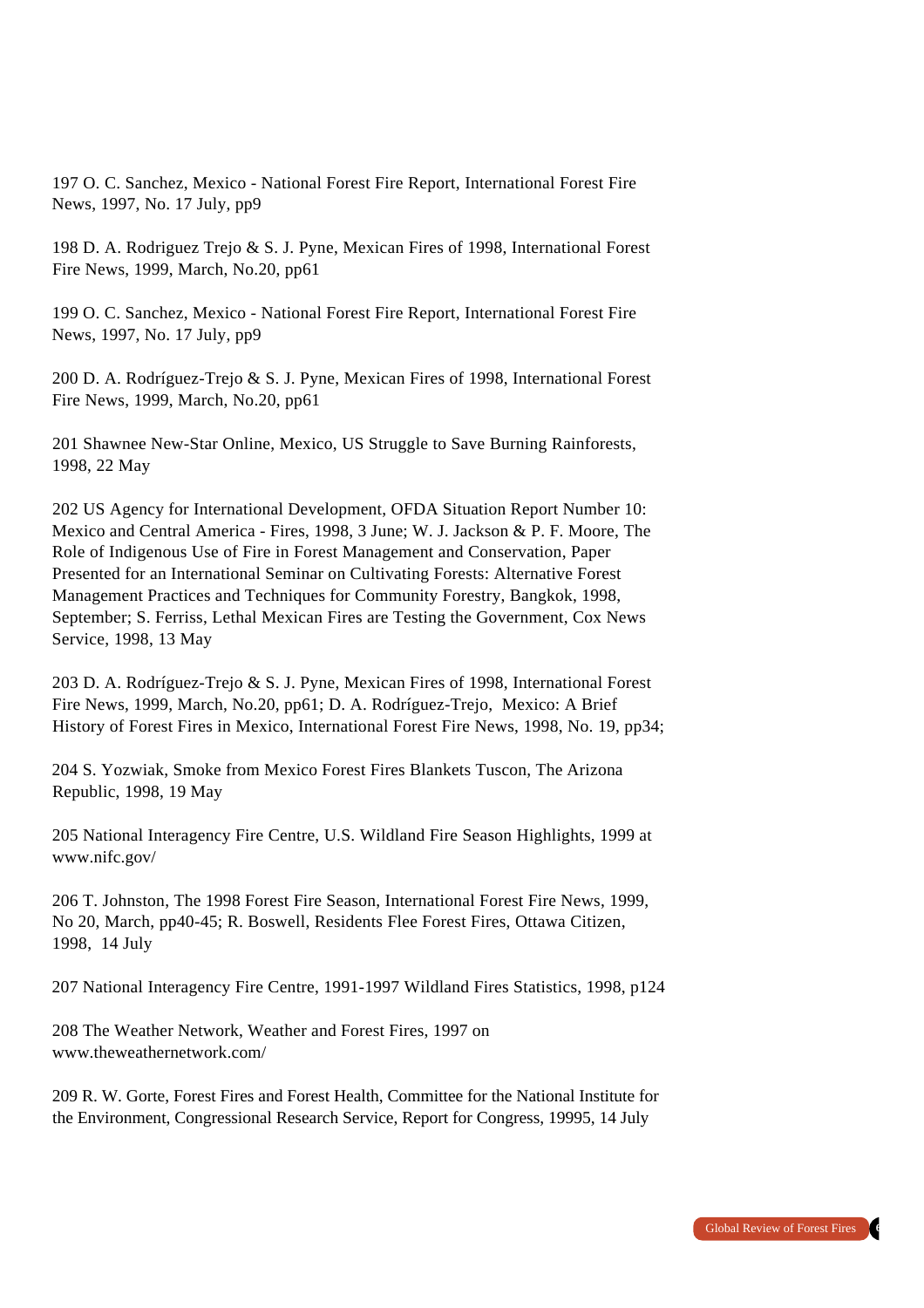210 T. K. Haines, J. Martinez, D. A. Cleaves, Influences on Prescribed Burning Activity in the United States Forest System, International Forest Fire News, 1998, No.19, September, pp43-46

2 11 T. Johnston, The 1998 Forest Fire Season, International Forest Fire News, 1999, No 20, March, pp40-45

212 Florida Division of Forestry, Florida Wildfire Campaign of 1998 "Fact Sheet", 1999, for more details see http://flame.fl-dof.com and also see http://www.nifc.gov/

213 D. Alexandrian and F. Esnault, Paper Prepared for the FAO Meeting on Public Policies Affecting Forest Fires, Rome, 28-30 October, 1998.

214 D. Alexandrian and F. Esnault, Paper Prepared for the FAO Meeting on Public Policies Affecting Forest Fires, Rome, 28-30 October, 1998.

215 G. Xanthopoulos, The 1998 Fire Season in Greece: A Forest Expert's Account, International Forest Fire News, 1999, No. 20, March, pp57-60; D. Vorissi, Greece: The 1998 Fire Season, International Forest Fire News, 1999, No. 20, pp57; WWF, Greece in Grip of Worst Forest Fires, Press Release, 1998, 29 July

216 R. Vélez, Spain: Forest Fires in 1998 - An Average Year, International Forest Fire News, 1999, No. 20, pp78-79

217 Ministero per le Politiche Agricole, The Fight Against Forest Fires in Italy 1998, on http://www.uni-freiburg.de/fireglobe/

218 Ministero per le Politiche Agricole, The Fight Against Forest Fires in Italy 1998, on http://www.uni-freiburg.de/fireglobe/